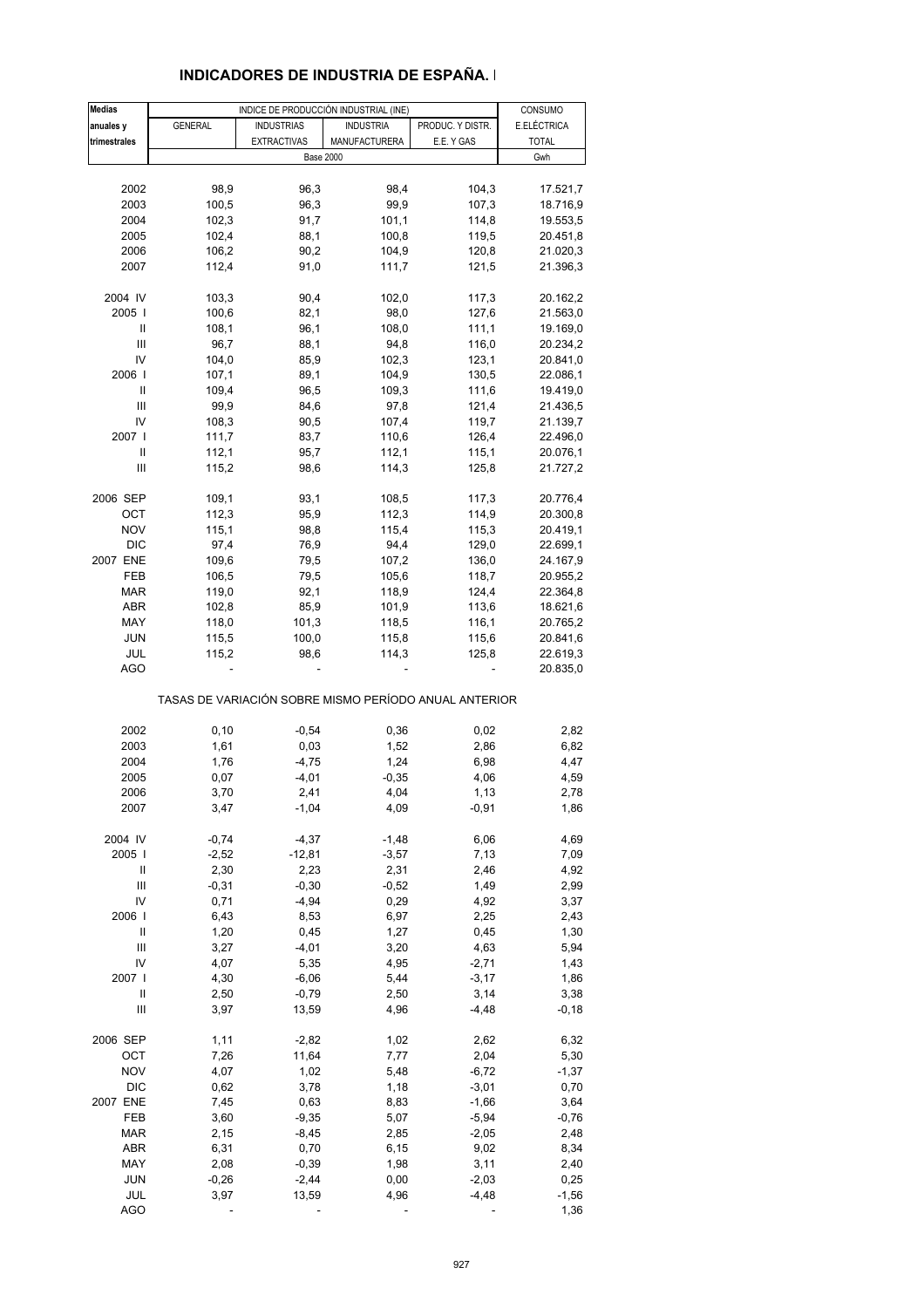| <b>Medias</b>                      |               | ENCUESTA DE COYUNTURA INDUSTRIAL: TOTAL INDUSTRIA (1) |                     |                |             |
|------------------------------------|---------------|-------------------------------------------------------|---------------------|----------------|-------------|
| anuales y                          | INDICADOR DE  | NIVEL CARTERA                                         | <b>TENDENCIA</b>    | <b>NIVEL</b>   | UTILIZACIÓN |
| trimestrales                       | CLIMA INDUST. | <b>PEDIDOS</b>                                        | PRODUCCIÓN          | <b>STOCKS</b>  | CAPACIDAD   |
|                                    |               |                                                       | Saldo de respuestas |                | $\%$        |
| 2002                               | $-6,3$        | $-13$                                                 | 5                   | 11             | 78,4        |
| 2003                               | $-4,5$        | $-11$                                                 | 8                   | 10             | 79,1        |
| 2004                               | $-3,0$        | -8                                                    | 10                  | 11             | 79,8        |
| 2005                               | $-4,3$        | -9                                                    | $\overline{7}$      | 12             | 80,2        |
| 2006                               | $-2,1$        | $-1$                                                  | 6                   | 12             | 80,5        |
| 2007                               | 0,2           | $\overline{2}$                                        | 10                  | 10             | 81,3        |
| 2004 IV                            | $-2,6$        | $-4$                                                  | 3                   | 12             | 80,5        |
| 2005                               | $-4,1$        | $-12$                                                 | 12                  | 12             | 79,4        |
| Ш                                  | $-5,3$        | $-13$                                                 | 14                  | 14             | 79,5        |
| $\ensuremath{\mathsf{III}}\xspace$ | $-3,6$        | $-4$                                                  | 3                   | 10             | 81,1        |
| IV                                 | $-4,2$        | -6                                                    | 0                   | 11             | 80,7        |
| 2006                               | $-4,9$        | -9                                                    | 9                   | 14             | 79,7        |
| $\sf II$                           | $-1,2$        | $-1$                                                  | 13                  | 11             | 80,5        |
| Ш                                  | $-2,0$        | 1                                                     | 3                   | 11             | 80,3        |
| IV                                 | 0,0           | 5                                                     | 1                   | 11             | 81,6        |
| 2007 l                             | 1,0           | $\overline{2}$                                        | 13                  | 11             | 80,6        |
| $\sf II$                           | $-0,4$        | 1                                                     | 11                  | 10             | 81,3        |
| III                                | $-0,3$        | 5                                                     | 0                   | 8              | 82,1        |
| 2006 OCT                           | $-1,0$        | 3                                                     | 4                   | 10             |             |
| <b>NOV</b>                         | $-0,4$        | 5                                                     | $-1$                | 13             |             |
| <b>DIC</b>                         | 1,3           | 8                                                     | $-1$                | 9              | ä,          |
| 2007 ENE                           | 0,7           | 3                                                     | 8                   | 12             |             |
| FEB                                | 0,4           | 1                                                     | 14                  | 11             |             |
| <b>MAR</b>                         | 1,8           | 4                                                     | 18                  | 9              |             |
| ABR                                | 0,0           | 3                                                     | 11                  | 9              |             |
|                                    |               |                                                       |                     |                |             |
| MAY                                | $-1,4$        | $-1$                                                  | 13                  | 11             |             |
| <b>JUN</b>                         | 0,3           | $\overline{c}$                                        | 10                  | 10             |             |
| JUL                                | $-0,3$        | 5                                                     | 0                   | 8              |             |
| <b>AGO</b>                         |               | ÷,                                                    | ٠                   | $\overline{a}$ |             |
| SEP                                |               | ۰                                                     |                     | L,             |             |
|                                    |               | TASAS DE VARIACIÓN SOBRE MISMO PERÍODO ANUAL ANTERIOR |                     |                |             |
| 2002                               |               |                                                       |                     | -              |             |
| 2003                               |               |                                                       |                     |                |             |
| 2004                               |               |                                                       |                     |                |             |
| 2005                               |               |                                                       |                     |                |             |
| 2006                               | L,            | ä,                                                    |                     | L,             | ÷           |
| 2007                               |               |                                                       |                     |                |             |
| 2004 IV                            |               |                                                       |                     |                |             |
| 2005                               |               |                                                       |                     |                |             |
| Ш                                  |               |                                                       |                     |                |             |
| III                                |               |                                                       |                     |                |             |
| IV                                 |               |                                                       |                     |                |             |
| 2006                               |               |                                                       |                     |                |             |
| $\mathbf{H}$                       |               |                                                       |                     |                |             |
| Ш                                  |               |                                                       |                     |                |             |
| IV                                 |               |                                                       |                     |                |             |
| 2007 l                             |               |                                                       |                     |                |             |
| Ш                                  |               |                                                       |                     |                |             |
| III                                |               |                                                       |                     |                |             |
| 2006 OCT                           |               |                                                       |                     |                |             |
| <b>NOV</b>                         |               |                                                       |                     |                |             |
|                                    |               |                                                       |                     |                |             |
| <b>DIC</b>                         |               |                                                       |                     |                |             |
| 2007 ENE                           |               |                                                       |                     |                |             |
| FEB                                |               |                                                       |                     |                |             |
| <b>MAR</b>                         |               |                                                       |                     |                |             |
| <b>ABR</b>                         |               |                                                       |                     |                |             |
| MAY                                |               |                                                       |                     |                |             |
| <b>JUN</b>                         |               |                                                       |                     |                |             |
| JUL                                |               |                                                       |                     |                |             |

 AGO - - - - - SEP - - - - -

#### **INDICADORES DE INDUSTRIA DE ESPAÑA. II**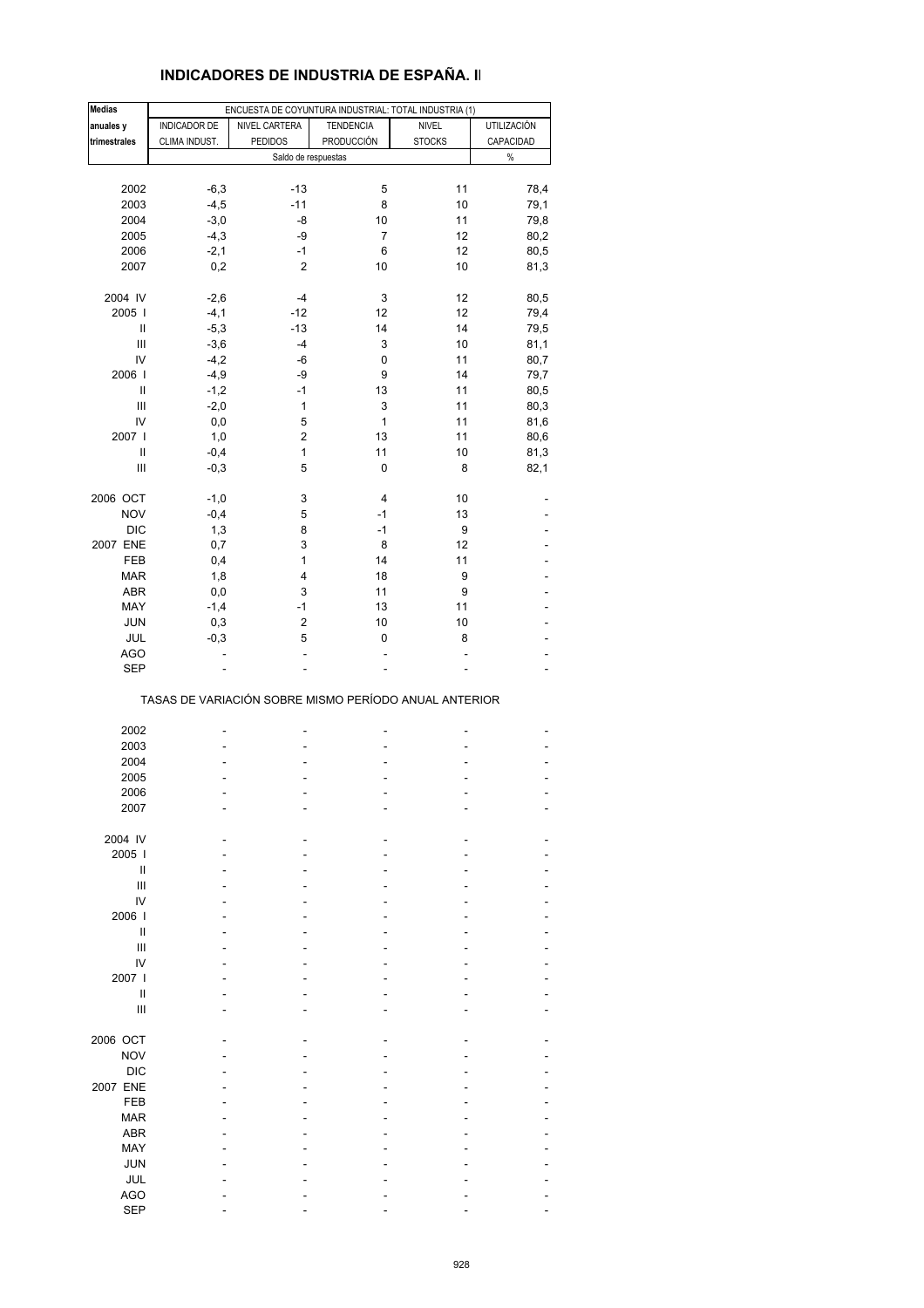| <b>Medias</b>                      | VISADOS: SUPERFICIE A CONSTRUIR |                           |                                                       |                 | LICENCIAS: SUPERFICIE A CONSTRUIR |               |                           |                          |               |
|------------------------------------|---------------------------------|---------------------------|-------------------------------------------------------|-----------------|-----------------------------------|---------------|---------------------------|--------------------------|---------------|
| anuales y                          | <b>TOTAL</b>                    | <b>EDIFICIOS</b>          | <b>SERVICIOS</b>                                      | <b>OTROS</b>    | <b>TOTAL</b>                      |               | <b>RESIDENCIAL</b>        |                          | NO RESID.     |
| trimestrales                       |                                 | <b>VIVIENDAS</b>          | COMERCIALES                                           | <b>DESTINOS</b> |                                   | <b>TOTAL</b>  | <b>VIVIENDAS</b>          | <b>COLECTIVOS</b>        |               |
|                                    |                                 | Miles de metros cuadrados |                                                       |                 |                                   |               | Miles de metros cuadrados |                          |               |
|                                    |                                 |                           |                                                       |                 |                                   |               |                           |                          |               |
| 2002                               | 8.949,22                        | 7.211,20                  | 536,33                                                | 1.201,69        | 7.136                             | 5.734         | 5.584                     | 150                      | 1.402         |
| 2003                               | 10.514,72                       | 8.656,66                  | 574,15                                                | 1.283,91        | 8.091                             | 6.661         | 6.496                     | 166                      | 1.429         |
| 2004                               | 11.050,56                       | 9.411,73                  | 529,28                                                | 1.109,55        | 9.125                             | 7.576         | 7.438                     | 138                      | 1.549         |
| 2005                               | 11.760,75                       | 9.920,53                  | 577,55                                                | 1.262,67        | 10.553                            | 8.775         | 8.633                     | 142                      | 1.777         |
| 2006                               | 13.420,52                       | 11.539,84                 | 573,12                                                | 1.307,56        | 11.992                            | 9.859         | 9.724                     | 135                      | 2.133         |
| 2007                               | 12.109,03                       | 10.141,01                 | 573,27                                                | 1.394,75        | 11.305                            | 9.297         | 9.169                     | 128                      | 2.008         |
|                                    |                                 |                           |                                                       |                 |                                   |               |                           |                          |               |
| 2004 IV                            | 10.555,86                       | 9.046,77                  | 407,57                                                | 1.101,53        | 10.638                            | 8.942         | 8.804                     | 138                      | 1.696         |
| 2005                               | 11.012,81                       | 9.291,17                  | 483,06                                                | 1.238,57        | 10.583                            | 8.698         | 8.555                     | 144                      | 1.884         |
| Ш                                  | 12.611,69                       | 10.649,36                 | 686,77                                                | 1.275,56        | 10.594                            | 8.846         | 8.744                     | 102                      | 1.749         |
| $\ensuremath{\mathsf{III}}\xspace$ | 11.516,26                       | 9.604,37                  | 711,22                                                | 1.200,67        | 10.284                            | 8.542         | 8.386                     | 156                      | 1.742         |
| IV                                 | 11.902,24                       | 10.137,22                 | 429,13                                                | 1.335,89        | 10.749                            | 9.015         | 8.847                     | 167                      | 1.734         |
| 2006                               | 12.588,18                       | 10.535,98                 | 828,11                                                | 1.224,08        | 10.400                            | 8.646         | 8.527                     | 119                      | 1.754         |
| $\, \parallel$                     | 12.955,48                       | 11.256,49                 | 425,63                                                | 1.273,36        | 10.722                            | 8.597         | 8.471                     | 126                      | 2.125         |
| Ш                                  | 16.475,35                       | 14.468,50                 | 604,36                                                | 1.402,50        | 12.426                            | 10.273        | 10.150                    | 123                      | 2.153         |
| IV                                 | 11.663,06                       | 9.898,39                  | 434,38                                                | 1.330,30        | 14.419                            | 11.921        | 11.749                    | 171                      | 2.498         |
| 2007                               | 13.488,86                       | 11.405,18                 | 664,99                                                | 1.418,69        | 11.921                            | 9.818         | 9.679                     | 139                      | 2.103         |
| Ш                                  | 11.135,49                       | 9.332,97                  | 463,78                                                | 1.338,74        | 9.457                             | 7.736         | 7.640                     | 96                       | 1.721         |
| $\ensuremath{\mathsf{III}}\xspace$ | 10.890,16                       | 8.772,60                  | 626,60                                                | 1.490,97        |                                   |               |                           |                          |               |
|                                    |                                 |                           |                                                       |                 |                                   |               |                           |                          |               |
| 2006 AGO                           | 10.447,10                       | 9.034,70                  | 493,67                                                | 918,74          | 10.178                            | 8.410         | 8.328                     | 82                       | 1.768         |
| SEP                                | 22.492,10                       | 20.253,63                 | 596,99                                                | 1.641,48        | 13.081                            | 11.163        | 11.083                    | 80                       | 1.918         |
| OCT                                | 12.941,75                       | 11.187,07                 | 350,92                                                | 1.403,76        | 15.442                            | 12.748        | 12.562                    | 186                      | 2.694         |
| <b>NOV</b>                         | 11.725,85                       | 9.796,92                  | 663,51                                                | 1.265,41        | 14.498                            | 11.889        | 11.760                    | 129                      | 2.609         |
| <b>DIC</b>                         | 10.321,59                       | 8.711,18                  | 288,70                                                | 1.321,71        | 13.316                            | 11.125        | 10.926                    | 199                      | 2.191         |
| 2007 ENE                           | 11.316,18                       | 9.341,31                  | 494,97                                                | 1.479,90        | 10.996                            | 9.400         | 9.141                     | 259                      | 1.596         |
| FEB                                | 11.293,64                       | 9.499,57                  | 611,46                                                | 1.182,62        | 11.059                            | 9.382         | 9.286                     | 96                       | 1.677         |
| <b>MAR</b>                         | 17.856,76                       | 15.374,67                 | 888,54                                                | 1.593,55        | 13.707                            | 10.671        | 10.610                    | 61                       | 3.036         |
| <b>ABR</b>                         | 11.206,60                       | 9.429,20                  | 482,80                                                | 1.294,60        | 9.457                             | 7.736         | 7.640                     | 96                       | 1.721         |
| MAY                                | 11.169,01                       | 9.464,26                  | 424,08                                                | 1.280,66        |                                   |               |                           | $\overline{\phantom{a}}$ |               |
| <b>JUN</b>                         | 11.030,87                       | 9.105,44                  | 484,46                                                | 1.440,97        |                                   |               |                           | ÷,                       |               |
| JUL                                | 10.890,16                       | 8.772,60                  | 626,60                                                | 1.490,97        |                                   |               |                           |                          |               |
|                                    |                                 |                           | TASAS DE VARIACIÓN SOBRE MISMO PERÍODO ANUAL ANTERIOR |                 |                                   |               |                           |                          |               |
|                                    |                                 |                           |                                                       |                 |                                   |               |                           |                          |               |
| 2002<br>2003                       | 2,97<br>17,49                   | 4,12<br>20,04             | $-12,19$<br>7,05                                      | 4,15<br>6,84    | 0,04<br>13,38                     | 2,37<br>16,17 | 2,89<br>16,31             | $-14,00$<br>10,93        | -8,48<br>1,97 |
| 2004                               | 5,10                            | 8,72                      | $-7,81$                                               | $-13,58$        | 12,78                             | 13,73         | 14,50                     | $-16,63$                 | 8,36          |
| 2005                               | 6,43                            | 5,41                      | 9,12                                                  | 13,80           | 15,65                             | 15,83         | 16,07                     | 2,83                     | 14,76         |
| 2006                               | 14, 11                          | 16,32                     | $-0,77$                                               | 3,55            | 13,64                             | 12,35         | 12,64                     | $-5,22$                  | 19,99         |
| 2007                               | $-8,97$                         | $-10,70$                  | $-10,50$                                              | 6,82            | 12,80                             | 13,68         | 13,66                     |                          | 8,91          |
|                                    |                                 |                           |                                                       |                 |                                   |               |                           | 15,32                    |               |
| 2004 IV                            | $-3,67$                         | $-0,13$                   | $-39,32$                                              | $-10,28$        | 21,42                             | 26,22         | 26,43                     | 13,74                    | 1,17          |
| 2005                               | 4,74                            | 3,50                      | 1,02                                                  | 16,92           | 27,96                             | 29,44         | 29,43                     | 29,82                    | 21,54         |
| Ш                                  | 4,83                            | 5,68                      | $-3,57$                                               | 2,76            | 22,18                             | 21,62         | 22,64                     | $-29,07$                 | 25,08         |
| Ш                                  | 3,74                            | 0,61                      | 37,01                                                 | 15,90           | 15,32                             | 15,94         | 16,36                     | $-3,11$                  | 12,37         |
| IV                                 | 12,75                           | 12,05                     | 5,29                                                  | 21,28           | 1,04                              | 0,81          | 0,49                      | 21,26                    | 2,24          |
| 2006                               | 14,30                           | 13,40                     | 71,43                                                 | $-1,17$         | $-1,72$                           | $-0,60$       | $-0,32$                   | $-17,40$                 | $-6,90$       |
| Ш                                  | 2,73                            | 5,70                      | $-38,03$                                              | $-0,17$         | 1,20                              | $-2,81$       | $-3,13$                   | 24,26                    | 21,50         |
| $\ensuremath{\mathsf{III}}\xspace$ | 43,06                           | 50,64                     | $-15,03$                                              | 16,81           | 20,83                             | 20,26         | 21,03                     | $-21,37$                 | 23,64         |
| IV                                 | $-2,01$                         | $-2,36$                   | 1,22                                                  | $-0,42$         | 34,14                             | 32,24         | 32,80                     | 2,39                     | 44,03         |
| 2007                               | 7,15                            | 8,25                      | $-19,70$                                              | 15,90           | 14,62                             | 13,55         | 13,51                     | 16,85                    | 19,87         |
| Ш                                  | $-14,05$                        | $-17,09$                  | 8,96                                                  | 5,13            | 6,44                              | 14,18         | 14,25                     | 9,09                     | $-18,44$      |
| Ш                                  | $-33,95$                        | $-37,86$                  | $-13,26$                                              | $-9,49$         |                                   |               |                           |                          |               |
|                                    |                                 |                           |                                                       |                 |                                   |               |                           |                          |               |
| 2006 AGO                           | 34,15                           | 37,11                     | 20,42                                                 | 16,54           | 28,33                             | 22,52         | 24,45                     | $-52,33$                 | 65,70         |
| <b>SEP</b>                         | 83,88                           | 93,36                     | $-12,19$                                              | 52,37           | 28,67                             | 30,39         | 30,97                     | $-19,19$                 | 19,50         |
| OCT                                | 18,33                           | 20,24                     | $-9,00$                                               | 12,49           | 46,30                             | 42,48         | 42,70                     | 29,17                    | 67,54         |
| <b>NOV</b>                         | $-7,57$                         | $-8,65$                   | 48,62                                                 | $-16,52$        | 36, 13                            | 31,38         | 32,00                     | $-7,86$                  | 62,96         |
| <b>DIC</b>                         | $-14,58$                        | $-16,11$                  | $-36,59$                                              | 6,26            | 20,59                             | 22,96         | 23,74                     | $-8,72$                  | 9,88          |
| 2007 ENE                           | $-1,20$                         | $-2,51$                   | $-29,41$                                              | 26,44           | 24,69                             | 27,93         | 26,38                     | 125,22                   | 8,50          |
| FEB                                | $-5,19$                         | $-4,93$                   | $-36,41$                                              | 23,43           | $-2,50$                           | $-2,30$       | $-1,80$                   | $-34,69$                 | $-3,57$       |
| <b>MAR</b>                         | 24,01                           | 27,76                     | 8,15                                                  | 3,23            | 24,16                             | 18,74         | 19,31                     | $-35,11$                 | 47,88         |
| <b>ABR</b>                         | 8,39                            | 5,60                      | $-11,76$                                              | 50,14           | 6,44                              | 14,18         | 14,25                     | 9,09                     | $-18,44$      |
| MAY                                | $-18,98$                        | $-22,11$                  | 21,65                                                 | $-0,42$         |                                   |               |                           |                          |               |
| <b>JUN</b>                         | $-25,17$                        | $-28,24$                  | 27,11                                                 | $-13,81$        |                                   |               |                           |                          |               |
| JUL                                | $-33,95$                        | $-37,86$                  | $-13,26$                                              | $-9,49$         |                                   |               |                           |                          |               |

# **INDICADORES DE CONSTRUCCIÓN DE ESPAÑA. I**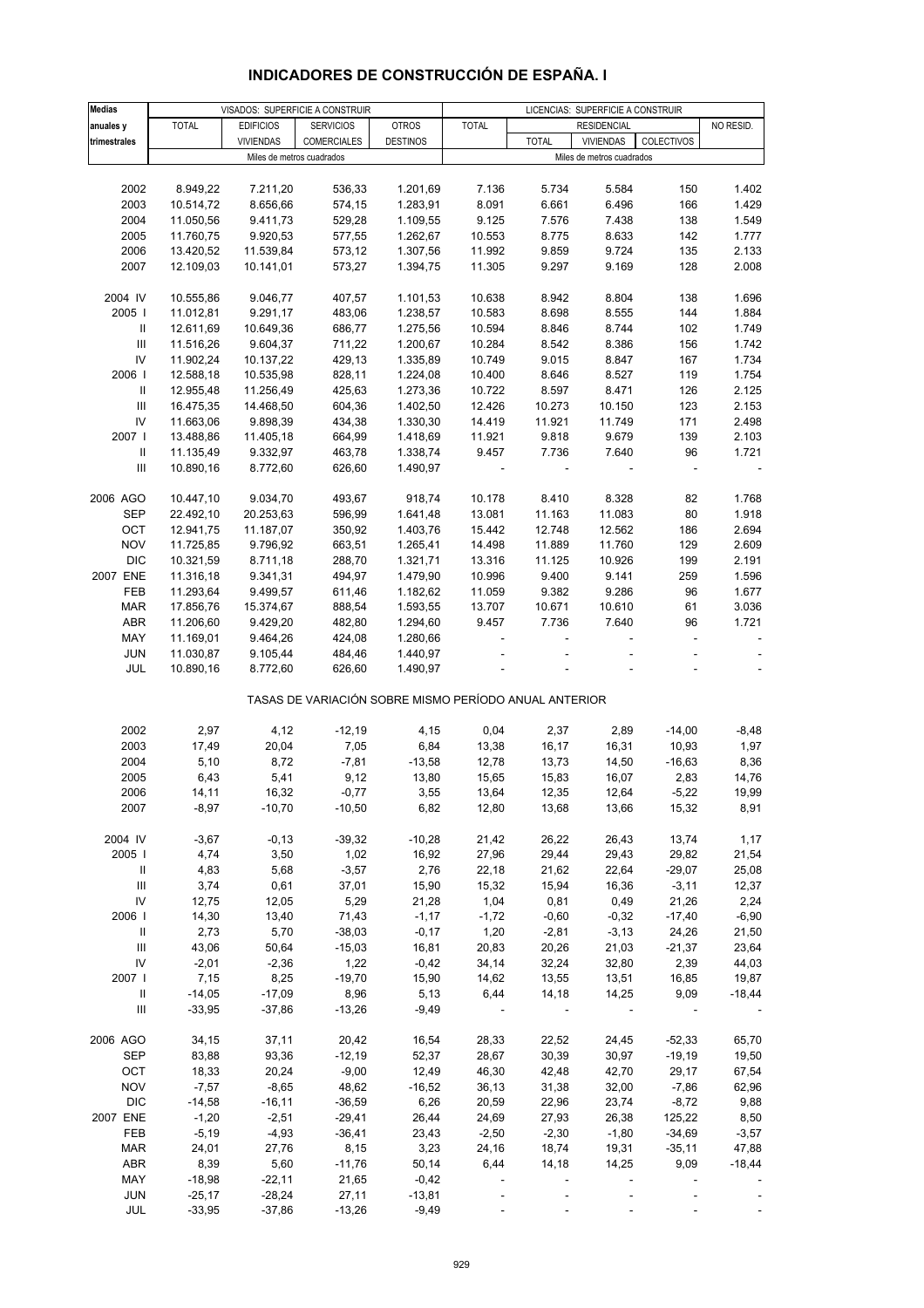| <b>Medias</b>                      | VIVIENDAS VISADAS COLEGIO ARQUITECTOS TÉCNICOS |              |            |                                                       |          |                 | LICENCIAS MUNIC.: Nº DE VIVIENDAS |          |               |
|------------------------------------|------------------------------------------------|--------------|------------|-------------------------------------------------------|----------|-----------------|-----------------------------------|----------|---------------|
|                                    |                                                |              |            |                                                       |          |                 |                                   |          |               |
| anuales y                          | <b>TOTAL</b>                                   |              | OBRA NUEVA |                                                       | Α        | A               | OBRA                              | REHABI-  | DEMO-         |
| trimestrales                       |                                                | <b>TOTAL</b> | EDIF.VIV.  | OTROS EDIF.                                           | AMPLIAR  | <b>REFORMAR</b> | <b>NUEVA</b>                      | LITACIÓN | <b>LICIÓN</b> |
|                                    |                                                |              |            |                                                       | Unidades |                 |                                   |          |               |
|                                    |                                                |              |            |                                                       |          |                 |                                   |          |               |
| 2002                               | 47.962                                         | 43.682       | 43.388     | 293                                                   | 705      | 3.575           | 33.649                            | 1.165    | 1.327         |
| 2003                               | 57.517                                         | 53.028       | 52.639     | 388                                                   | 773      | 3.717           | 38.936                            | 1.372    | 1.432         |
| 2004                               | 61.193                                         | 56.891       | 57.137     | 159                                                   | 848      | 3.454           | 45.382                            | 1.758    | 1.849         |
| 2005                               | 65.521                                         | 60.804       | 60.694     | 110                                                   | 890      | 3.828           | 50.362                            | 1.741    | 2.048         |
|                                    |                                                |              |            |                                                       |          |                 |                                   |          |               |
| 2006                               | 75.907                                         | 72.075       | 72.041     | 34                                                    | 831      | 3.001           | 61.432                            | 1.927    | 2.702         |
| 2007                               | 67.377                                         | 64.142       | 64.117     | 24                                                    | 716      | 2.519           | 57.351                            | 1.776    | 2.274         |
|                                    |                                                |              |            |                                                       |          |                 |                                   |          |               |
| 2004 IV                            | 59.005                                         | 54.921       | 56.503     | 38                                                    | 864      | 3.220           | 54.072                            | 1.975    | 2.181         |
| 2005                               | 60.710                                         | 56.363       | 56.213     | 150                                                   | 945      | 3.403           | 44.962                            | 1.680    | 1.679         |
| Ш                                  | 70.604                                         | 65.080       | 64.986     | 94                                                    | 894      | 4.630           | 48.665                            | 1.935    | 2.028         |
| $\ensuremath{\mathsf{III}}\xspace$ | 63.604                                         | 59.427       | 59.301     | 126                                                   | 810      | 3.366           | 52.447                            | 1.530    | 2.220         |
| IV                                 | 67.168                                         | 62.347       | 62.276     | 71                                                    | 909      | 3.912           | 55.374                            | 1.819    | 2.263         |
|                                    |                                                |              |            | 30                                                    |          |                 |                                   |          |               |
| 2006                               | 71.182                                         | 66.817       | 66.787     |                                                       | 876      | 3.489           | 52.949                            | 2.028    | 2.853         |
|                                    | 73.824                                         | 69.576       | 69.556     | 19                                                    | 931      | 3.317           | 53.199                            | 1.795    | 2.403         |
| $\ensuremath{\mathsf{III}}\xspace$ | 93.023                                         | 89.422       | 89.414     | 8                                                     | 882      | 2.720           | 64.611                            | 1.808    | 2.609         |
| IV                                 | 65.598                                         | 62.486       | 62.407     | 79                                                    | 635      | 2.478           | 74.970                            | 2.079    | 2.942         |
| 2007 l                             | 75.555                                         | 72.406       | 72.382     | 24                                                    | 744      | 2.405           | 59.941                            | 1.846    | 2.351         |
| Ш                                  | 62.312                                         | 59.164       | 59.133     | 31                                                    | 703      | 2.445           | 49.579                            | 1.565    | 2.040         |
| $\ensuremath{\mathsf{III}}\xspace$ | 58.034                                         | 54.281       | 54.277     | 4                                                     | 673      | 3.080           |                                   |          |               |
|                                    |                                                |              |            |                                                       |          |                 |                                   |          |               |
| 2006 AGO                           | 57.951                                         | 55.279       | 55.257     | 22                                                    | 621      | 2.051           | 53.166                            | 1.356    | 2.099         |
|                                    |                                                |              |            |                                                       |          |                 |                                   |          |               |
| SEP                                | 130.630                                        | 126.753      | 126.753    | 0                                                     | 1.028    | 2.849           | 70.491                            | 2.051    | 3.124         |
| OCT                                | 73.482                                         | 69.985       | 69.978     | $\overline{7}$                                        | 683      | 2.814           | 76.832                            | 2.312    | 2.715         |
| <b>NOV</b>                         | 65.225                                         | 62.078       | 61.911     | 167                                                   | 647      | 2.500           | 75.787                            | 2.245    | 3.524         |
| <b>DIC</b>                         | 58.088                                         | 55.395       | 55.331     | 64                                                    | 574      | 2.119           | 72.292                            | 1.679    | 2.588         |
| 2007 ENE                           | 62.002                                         | 59.268       | 59.200     | 68                                                    | 690      | 2.044           | 57.436                            | 1.523    | 1.988         |
| FEB                                | 62.333                                         | 59.472       | 59.467     | 5                                                     | 647      | 2.214           | 57.376                            | 1.938    | 2.387         |
| <b>MAR</b>                         | 102.330                                        | 98.478       | 98.478     | 0                                                     | 894      | 2.958           | 65.011                            | 2.076    | 2.679         |
| ABR                                | 62.129                                         | 59.370       | 59.360     | 10                                                    | 606      | 2.153           | 49.579                            | 1.565    | 2.040         |
|                                    |                                                |              |            |                                                       |          |                 |                                   |          |               |
| MAY                                | 63.058                                         | 59.675       | 59.674     | 1                                                     | 753      | 2.630           |                                   |          |               |
| <b>JUN</b>                         | 61.750                                         | 58.447       | 58.364     | 83                                                    | 751      | 2.552           |                                   |          |               |
| JUL                                | 58.034                                         | 54.281       | 54.277     | 4                                                     | 673      | 3.080           |                                   |          |               |
|                                    |                                                |              |            | TASAS DE VARIACIÓN SOBRE MISMO PERÍODO ANUAL ANTERIOR |          |                 |                                   |          |               |
|                                    |                                                |              |            |                                                       |          |                 |                                   |          |               |
| 2002                               | 2,56                                           | 4,30         | 4,30       | 3,99                                                  | $-29,86$ | $-7,81$         | 2,31                              | $-4,95$  | $-1,67$       |
| 2003                               | 19,92                                          | 21,40        | 21,32      | 32,38                                                 | 9,55     | 3,97            | 15,71                             | 17,74    | 7,89          |
| 2004                               | 6,39                                           | 7,29         | 8,55       | $-59,19$                                              | 9,76     | $-7,07$         | 16,56                             | 28,18    | 29,10         |
| 2005                               | 7,07                                           | 6,88         | 6,22       | $-30,34$                                              | 4,89     | 10,81           | 10,97                             | $-0,98$  | 10,76         |
| 2006                               | 15,85                                          | 18,54        | 18,70      | $-68,98$                                              | -6,60    | -21,60          | 21,98                             | 10,70    | 31,94         |
|                                    |                                                |              |            |                                                       |          |                 |                                   |          |               |
| 2007                               | $-10,25$                                       | $-9,37$      | $-9,38$    | 13,25                                                 | $-21,85$ | $-25,54$        | 13,96                             | $-6, 15$ | $-12,14$      |
|                                    |                                                |              |            |                                                       |          |                 |                                   |          |               |
| 2004 IV                            | $-2,64$                                        | $-2,08$      | 1,37       | $-88,83$                                              | 17,60    | $-14,89$        | 30,56                             | 42,47    | 52,96         |
| 2005                               | 3,76                                           | 3,67         | 4,07       | $-57,22$                                              | 20,85    | 1,24            | 13,16                             | 6,13     | 5,66          |
| Ш                                  | 8,15                                           | 7,58         | 7,63       | $-17,49$                                              | $-0,85$  | 19,11           | 12,09                             | 7,78     | 14,71         |
| $\ensuremath{\mathsf{III}}\xspace$ | 2,63                                           | 2,85         | 2,86       | $-3,57$                                               | $-3,99$  | 0,51            | 18,38                             | $-8,91$  | 19,59         |
| IV                                 | 13,83                                          | 13,52        | 10,22      | 86,09                                                 | 5,13     | 21,50           | 2,41                              | $-7,88$  | 3,78          |
| 2006                               | 17,25                                          | 18,55        | 18,81      | $-79,78$                                              | $-7,27$  | 2,54            | 17,76                             | 20,76    | 69,87         |
| Ш                                  | 4,56                                           | 6,91         | 7,03       | $-79,51$                                              | 4,06     | $-28,35$        | 9,32                              | $-7,27$  | 18,51         |
| Ш                                  | 46,25                                          | 50,47        | 50,78      | $-93,65$                                              | 8,80     | $-19,20$        | 23,19                             | 18,12    | 17,49         |
| IV                                 | $-2,34$                                        | 0,22         | 0,21       | 11,21                                                 | $-30,15$ | $-36,66$        | 35,39                             | 14,28    | 30,02         |
| 2007                               | 6,14                                           |              |            | $-19,78$                                              |          |                 |                                   |          |               |
|                                    |                                                | 8,36         | 8,38       |                                                       | $-15,11$ | $-31,06$        | 13,21                             | $-9,01$  | $-17,57$      |
| Ш                                  | $-15,59$                                       | $-14,96$     | $-14,99$   | 62,07                                                 | $-24,43$ | $-26,30$        | 16,79                             | 5,60     | 13,78         |
| $\ensuremath{\mathsf{III}}\xspace$ | $-35,87$                                       | $-37,05$     | $-37,06$   | 100,00                                                | $-32,43$ | $-5,49$         |                                   |          |               |
| 2006 AGO                           | 30,33                                          | 31,94        | 32,04      | $-56,00$                                              | 17,17    | 0,74            | 28,09                             | 14,62    | 21,40         |
| <b>SEP</b>                         | 91,05                                          | 96,44        | 96,51      | $\sim 100$ km s $^{-1}$                               | 29,47    | $-6,71$         | 35,22                             | 35,92    | 23,62         |
|                                    |                                                |              |            |                                                       |          |                 |                                   |          |               |
| OCT                                | 18,33                                          | 21,61        | 21,79      | $-92,63$                                              | $-23,94$ | $-22,90$        | 41,33                             | 19,98    | 32,31         |
| <b>NOV</b>                         | $-7,83$                                        | $-4,99$      | $-5,10$    | 60,58                                                 | $-35,04$ | $-43,55$        | 35,47                             | 31,06    | 51,31         |
| <b>DIC</b>                         | $-15,37$                                       | $-13,65$     | $-13,73$   | 326,67                                                | $-31,01$ | $-42,06$        | 29,52                             | $-7,59$  | 7,48          |
| 2007 ENE                           | $-2,94$                                        | $-0,43$      | $-0,49$    | 88,89                                                 | $-11,76$ | $-42,78$        | 26,03                             | $-5,64$  | $-5,47$       |
| FEB                                | $-8,22$                                        | $-6,67$      | $-6,66$    | $-58,33$                                              | $-22,88$ | $-34,07$        | $-0,77$                           | $-1,67$  | $-30,71$      |
| <b>MAR</b>                         | 25,17                                          | 27,55        | 27,62      | $\sim 100$ m $^{-1}$                                  | $-11,22$ | $-16,37$        | 17,24                             | $-16,96$ | $-11,00$      |
| <b>ABR</b>                         | 5,93                                           | 8,22         | 8,24       | $-37,50$                                              | $-23,87$ | $-28,19$        | 16,79                             | 5,60     | 13,78         |
|                                    |                                                |              |            |                                                       |          |                 |                                   |          |               |
| MAY                                | $-21,48$                                       | $-20,73$     | $-20,71$   | $-95,24$                                              | $-32,10$ | $-32,87$        | $\overline{\phantom{a}}$          |          |               |
| <b>JUN</b>                         | $-25,16$                                       | $-25,63$     | $-25,72$   | 295,24                                                | $-15,33$ | $-15,94$        |                                   |          |               |
| JUL                                | $-35,87$                                       | $-37,05$     | $-37,06$   | 100,00                                                | $-32,43$ | $-5,49$         |                                   |          |               |

## **INDICADORES DE CONSTRUCCIÓN DE ESPAÑA. II**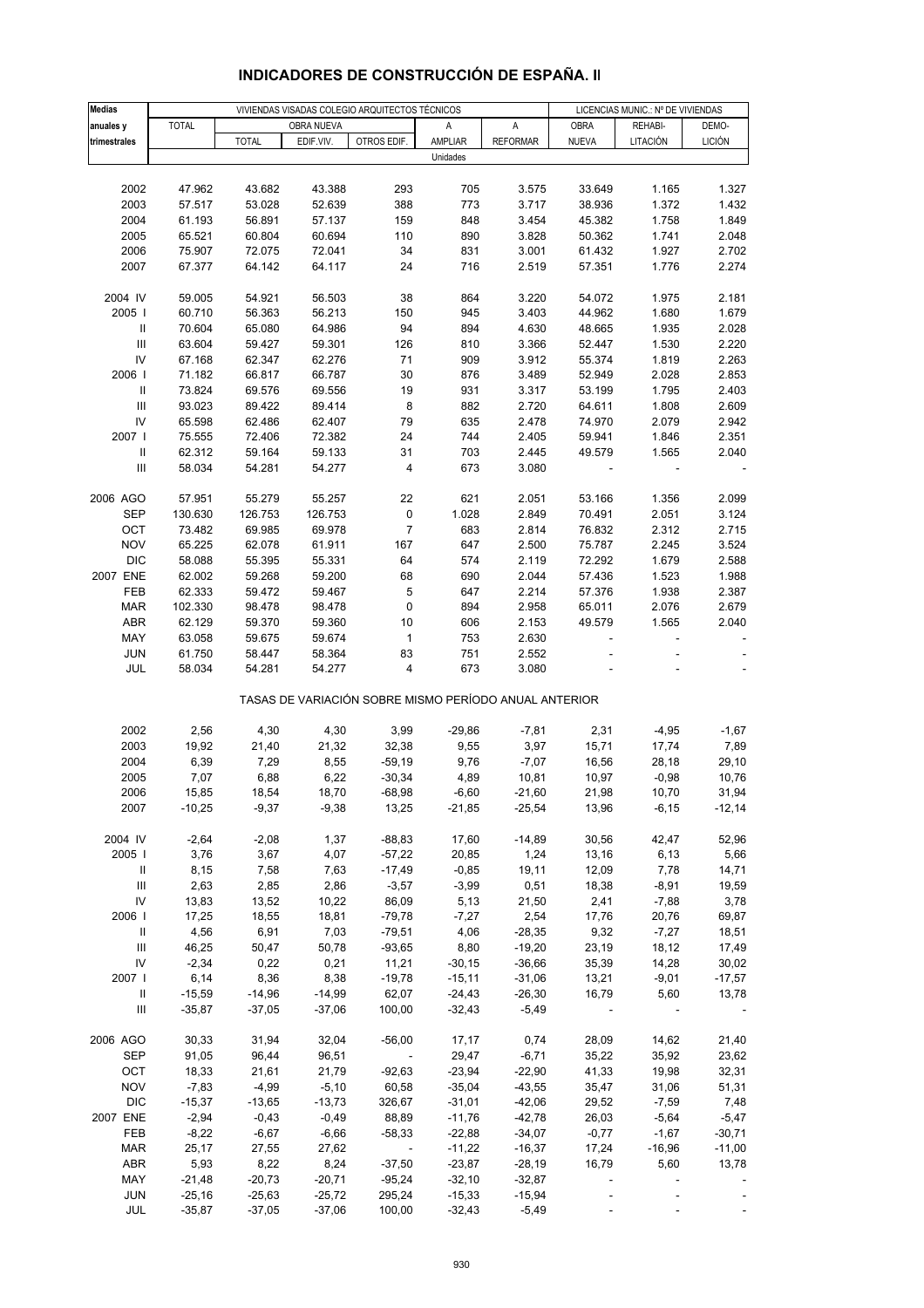| <b>Medias</b>                      |               |                   | VIVIENDAS (2)            |                          |                          |                |                          | PROYECTOS VISADOS                                     |                          | CERTIFICAC.  | LIQUIDACIÓN      |
|------------------------------------|---------------|-------------------|--------------------------|--------------------------|--------------------------|----------------|--------------------------|-------------------------------------------------------|--------------------------|--------------|------------------|
| anuales y                          |               | <b>INICIADAS</b>  |                          |                          | <b>TERMINADAS</b>        |                |                          | POR EL COLEGIO DE ARQUITECTOS                         |                          | FIN DE OBRA  | <b>EJECUCIÓN</b> |
| trimestrales                       | <b>TOTAL</b>  | <b>PROTEGIDAS</b> | <b>LIBRES</b>            | <b>TOTAL</b>             | <b>PROTEGIDAS</b>        | <b>LIBRES</b>  | <b>TOTAL</b>             | <b>PROTEGIDOS</b>                                     | <b>LIBRES</b>            | Nº VIVIENDAS | MAT. OBRA        |
|                                    |               |                   |                          |                          | Unidades                 |                |                          |                                                       |                          | Unidades     | Miles $\epsilon$ |
|                                    |               |                   |                          |                          |                          |                |                          |                                                       |                          |              |                  |
| 2002                               | 45.255        | 3.668             | 41.587                   | 43.307                   | 3.246                    | 40.061         | 51.915                   | 4.155                                                 | 47.760                   | 35.562       | 1.963.167        |
| 2003                               | 51.849        | 5.977             | 45.872                   | 42.196                   | 3.635                    | 38.561         | 57.190                   | 4.581                                                 | 52.609                   | 38.224       | 2.222.612        |
| 2004                               | 56.818        | 5.047             | 51.771                   | 46.404                   | 3.963                    | 42.441         | 63.454                   | 4.817                                                 | 58.636                   | 40.576       | 2.447.204        |
| 2005                               | 59.567        | 6.599             | 52.967                   | 53.163                   | 5.184                    | 47.979         | 67.552                   | 5.794                                                 | 61.897                   | 43.707       | 2.948.576        |
| 2006                               | 63.347        | 7.937             | 55.410                   | 54.887                   | 5.084                    | 49.803         | 76.683                   | 6.166                                                 | 70.441                   | 48.765       | 3.215.294        |
| 2007                               | 56.450        | 7.531             | 48.918                   | 50.794                   | 5.789                    | 45.005         |                          | $\overline{\phantom{a}}$                              |                          | 56.892       | 3.732.573        |
|                                    |               |                   |                          |                          |                          |                | $\overline{\phantom{a}}$ |                                                       | $\overline{\phantom{a}}$ |              |                  |
| 2004 IV                            | 58.572        | 5.944             | 52.628                   | 47.881                   | 4.622                    | 43.259         | 64.525                   | 4.943                                                 | 59.582                   | 39.829       | 2.435.966        |
| 2005                               | 60.229        | 6.543             | 53.686                   | 48.144                   | 4.496                    | 43.648         | 69.351                   | 6.622                                                 | 63.284                   | 37.446       | 2.494.450        |
| Ш                                  | 59.270        | 5.698             | 53.572                   | 54.505                   | 4.958                    | 49.547         | 70.595                   | 5.635                                                 | 64.960                   | 50.383       | 3.322.454        |
| $\mathbf{III}$                     | 60.055        | 4.885             | 55.169                   | 52.083                   | 4.629                    | 47.454         | 63.748                   | 5.614                                                 | 58.134                   | 42.541       | 2.928.862        |
| IV                                 | 58.712        | 9.270             | 49.442                   | 57.919                   | 6.652                    | 51.267         | 66.515                   | 5.305                                                 | 61.211                   | 44.456       | 3.048.539        |
| 2006                               | 58.229        | 6.310             | 51.919                   | 52.050                   | 4.597                    | 47.453         | 70.725                   | 4.921                                                 | 65.498                   | 45.493       | 2.950.074        |
|                                    |               |                   |                          |                          |                          |                |                          |                                                       |                          |              |                  |
| $\mathbf{II}$                      | 63.428        | 8.358             | 55.070                   | 57.010                   | 5.673                    | 51.338         | 77.944                   | 6.821                                                 | 71.124                   | 52.986       | 3.289.810        |
| $\ensuremath{\mathsf{III}}\xspace$ | 60.983        | 5.564             | 55.419                   | 54.007                   | 4.272                    | 49.736         | 103.376                  | 7.719                                                 | 95.656                   | 46.070       | 3.201.115        |
| IV                                 | 70.751        | 11.516            | 59.234                   | 56.480                   | 5.796                    | 50.684         | 54.688                   | 5.204                                                 | 49.484                   | 50.513       | 3.420.177        |
| 2007                               | 56.450        | 7.531             | 48.918                   | 50.794                   | 5.789                    | 45.005         |                          |                                                       | ÷,                       | 50.138       | 3.192.355        |
| $\, \parallel$                     | $\frac{1}{2}$ | $\blacksquare$    | $\overline{\phantom{a}}$ |                          | $\overline{\phantom{a}}$ | $\overline{a}$ |                          |                                                       | $\overline{a}$           | 59.786       | 3.974.995        |
| III                                |               |                   |                          |                          |                          |                |                          |                                                       |                          | 68.471       | 4.625.962        |
|                                    |               |                   |                          |                          |                          |                |                          |                                                       |                          |              |                  |
| 2006 AGO                           | 64.211        | 5.774             | 58.437                   | 36.214                   | 2.809                    | 33.405         | 71.154                   | 5.561                                                 | 65.593                   | 29.781       | 2.277.991        |
| <b>SEP</b>                         | 67.619        | 4.199             | 63.420                   | 53.048                   | 2.903                    | 50.145         | 146.146                  | 9.928                                                 | 136.218                  | 45.672       | 3.326.512        |
| OCT                                | 80.110        | 7.902             | 72.208                   | 55.488                   | 5.394                    | 50.094         | 53.106                   | 4.415                                                 | 48.691                   | 54.384       | 3.688.506        |
| <b>NOV</b>                         | 60.194        | 13.962            | 46.232                   | 55.507                   | 5.914                    | 49.593         | 55.889                   | 6.860                                                 | 49.029                   | 53.016       | 3.635.178        |
| <b>DIC</b>                         | 71.948        | 12.685            | 59.263                   | 58.446                   | 6.081                    | 52.365         | 55.070                   | 4.338                                                 | 50.732                   | 44.138       | 2.936.847        |
| 2007 ENE                           | 62.922        | 7.420             | 55.502                   | 42.751                   | 5.515                    | 37.236         |                          |                                                       | ÷,                       | 46.807       | 2.944.421        |
| FEB                                | 55.158        | 8.496             | 46.662                   | 54.793                   | 6.454                    | 48.339         |                          |                                                       | $\overline{\phantom{a}}$ | 46.718       | 3.035.824        |
| <b>MAR</b>                         | 51.268        | 6.678             | 44.590                   | 54.838                   | 5.399                    | 49.439         |                          |                                                       |                          | 56.889       | 3.596.820        |
| <b>ABR</b>                         |               |                   |                          |                          |                          |                |                          |                                                       | ä,                       | 51.302       | 3.449.512        |
| MAY                                |               |                   |                          |                          |                          |                |                          |                                                       | $\overline{\phantom{a}}$ | 60.903       | 4.026.656        |
| <b>JUN</b>                         |               |                   |                          |                          |                          |                |                          |                                                       |                          | 67.154       | 4.448.818        |
| JUL                                |               |                   |                          |                          |                          |                |                          |                                                       | ä,                       | 68.471       | 4.625.962        |
|                                    |               |                   |                          |                          |                          |                |                          |                                                       |                          |              |                  |
|                                    |               |                   |                          |                          |                          |                |                          | TASAS DE VARIACIÓN SOBRE MISMO PERÍODO ANUAL ANTERIOR |                          |              |                  |
|                                    |               |                   |                          |                          |                          |                |                          |                                                       |                          |              |                  |
| 2002                               | 3,69          | $-9,60$           | 5,05                     | 2,87                     | $-26,39$                 | 6,30           | 13,46                    | 33,64                                                 | 11,99                    | 16,70        | 26,57            |
| 2003                               | 14,57         | 62,95             | 10,30                    | $-2,57$                  | 11,97                    | $-3,74$        | 10,16                    | 10,25                                                 | 10,15                    | 7,49         | 13,22            |
| 2004                               | 9,58          | $-15,56$          | 12,86                    | 9,97                     | 9,02                     | 10,06          | 10,95                    | 5,15                                                  | 11,46                    | 6,16         | 10, 10           |
| 2005                               | 4,84          | 30,76             | 2,31                     | 14,57                    | 30,81                    | 13,05          | 6,46                     | 20,28                                                 | 5,56                     | 7,71         | 20,49            |
| 2006                               | 6,35          | 20,27             | 4,61                     | 3,24                     | $-1,92$                  | 3,80           | 13,52                    | 6,42                                                  | 13,80                    | 11,57        | 9,05             |
| 2007                               | $-3,06$       | 19,36             | $-5,78$                  | $-2,41$                  | 25,95                    | $-5,16$        |                          |                                                       |                          | 11,18        | 15,01            |
|                                    |               |                   |                          |                          |                          |                |                          |                                                       |                          |              |                  |
| 2004 IV                            | 5,91          | $-18,78$          | 9,67                     | 19,01                    | 11,95                    | 19,82          | 7,83                     | $-9,30$                                               | 9,54                     | $-0,68$      | 2,89             |
| 2005                               | 10,30         | 31,15             | 8,21                     | 12,65                    | 55,58                    | 9,54           | 13,16                    | 26,28                                                 | 12,93                    | $-3,11$      | 13,16            |
| Ш                                  | 5,69          | 1,03              | 6,21                     | 10,33                    | 18,55                    | 9,57           | 7,94                     | 13,82                                                 | 7,46                     | 11,75        | 21,41            |
| $\ensuremath{\mathsf{III}}\xspace$ | 3,51          | 35,17             | 1,40                     | 14,23                    | 11,36                    | 14,51          | 1,82                     | 35,92                                                 | $-0,58$                  | 9,81         | 21,43            |
| ${\sf IV}$                         | 0,24          | 55,96             | $-6,05$                  | 20,96                    | 43,91                    | 18,51          | 3,09                     | 7,32                                                  | 2,73                     | 11,62        | 25,15            |
| 2006                               | $-3,32$       | $-3,57$           | $-3,29$                  | 8,11                     | 2,25                     | 8,72           | 1,98                     | $-25,70$                                              | 3,50                     | 21,49        | 18,27            |
| Ш                                  | 7,01          | 46,67             | 2,80                     | 4,60                     | 14,41                    | 3,61           | 10,41                    | 21,03                                                 | 9,49                     | 5,17         | $-0,98$          |
| $\ensuremath{\mathsf{III}}\xspace$ | 1,55          | 13,89             | 0,45                     | 3,70                     | $-7,71$                  | 4,81           | 62,16                    | 37,49                                                 | 64,55                    | 8,30         | 9,30             |
| IV                                 | 20,50         | 24,23             | 19,81                    | $-2,48$                  | $-12,86$                 | $-1,14$        | $-17,78$                 | $-1,89$                                               | $-19,16$                 | 13,62        | 12,19            |
| 2007 l                             | $-3,06$       | 19,36             | $-5,78$                  | $-2,41$                  | 25,95                    | $-5,16$        |                          |                                                       |                          | 10,21        | 8,21             |
| $\, \parallel$                     | ÷,            |                   |                          | $\overline{\phantom{a}}$ |                          |                |                          |                                                       |                          | 12,83        | 20,83            |
| $\mathbf{III}$                     |               |                   |                          |                          |                          |                |                          |                                                       |                          | 9,11         | 15,68            |
|                                    |               |                   |                          |                          |                          |                |                          |                                                       |                          |              |                  |
| 2006 AGO                           | 9,22          | 42,92             | 6,73                     | 6,71                     | $-7,23$                  | 8,07           | 42,10                    | 44,48                                                 | 41,90                    | 13,41        | 24,05            |
| SEP                                | 12,42         | $-12,10$          | 14,54                    | 25,63                    | 0,69                     | 27,46          | 122,15                   | 45,55                                                 | 131,01                   | 5,47         | 5,37             |
| OCT                                | 28,70         | 99,80             | 23,88                    | $-6,50$                  | 4,21                     | $-7,53$        | $-19,84$                 | $-11,70$                                              | $-20,51$                 | 22,67        | 26,05            |
| <b>NOV</b>                         | 34,39         | 150,80            | 17,87                    | 6,58                     | $-10,91$                 | 9,14           | $-16,31$                 | 60,51                                                 | $-21,56$                 | 8,13         | 9,47             |
| <b>DIC</b>                         | 4,12          | $-30,64$          | 16,63                    | $-6,23$                  | $-25,31$                 | $-3,36$        | $-17,21$                 | $-34,67$                                              | $-15,27$                 | 10,33        | 1,31             |
| 2007 ENE                           | 9,24          | 33,60             | 6,64                     | $-5,26$                  | 123,19                   | $-12,70$       |                          |                                                       |                          | 13,46        | 7,76             |
| FEB                                | $-8,10$       | 22,77             | $-12,13$                 | 4,63                     | 18,44                    | 3,03           |                          |                                                       |                          | 6,28         | 9,62             |
| <b>MAR</b>                         | $-10,15$      | 3,44              | $-11,89$                 | $-6,52$                  | $-8,02$                  | $-6,35$        |                          |                                                       |                          | 10,97        | 7,42             |
| ABR                                |               |                   |                          |                          |                          |                |                          |                                                       |                          |              |                  |
|                                    |               |                   |                          |                          |                          |                |                          |                                                       |                          | 24,72        | 30,68            |
| MAY                                |               |                   |                          |                          |                          |                |                          |                                                       |                          | 7,27         | 13,79            |
| <b>JUN</b>                         |               |                   |                          |                          |                          |                |                          |                                                       |                          | 10,01        | 20,52            |
| JUL                                |               |                   |                          |                          |                          |                |                          |                                                       |                          | 9,11         | 15,68            |

## **INDICADORES DE CONSTRUCCIÓN DE ESPAÑA. III**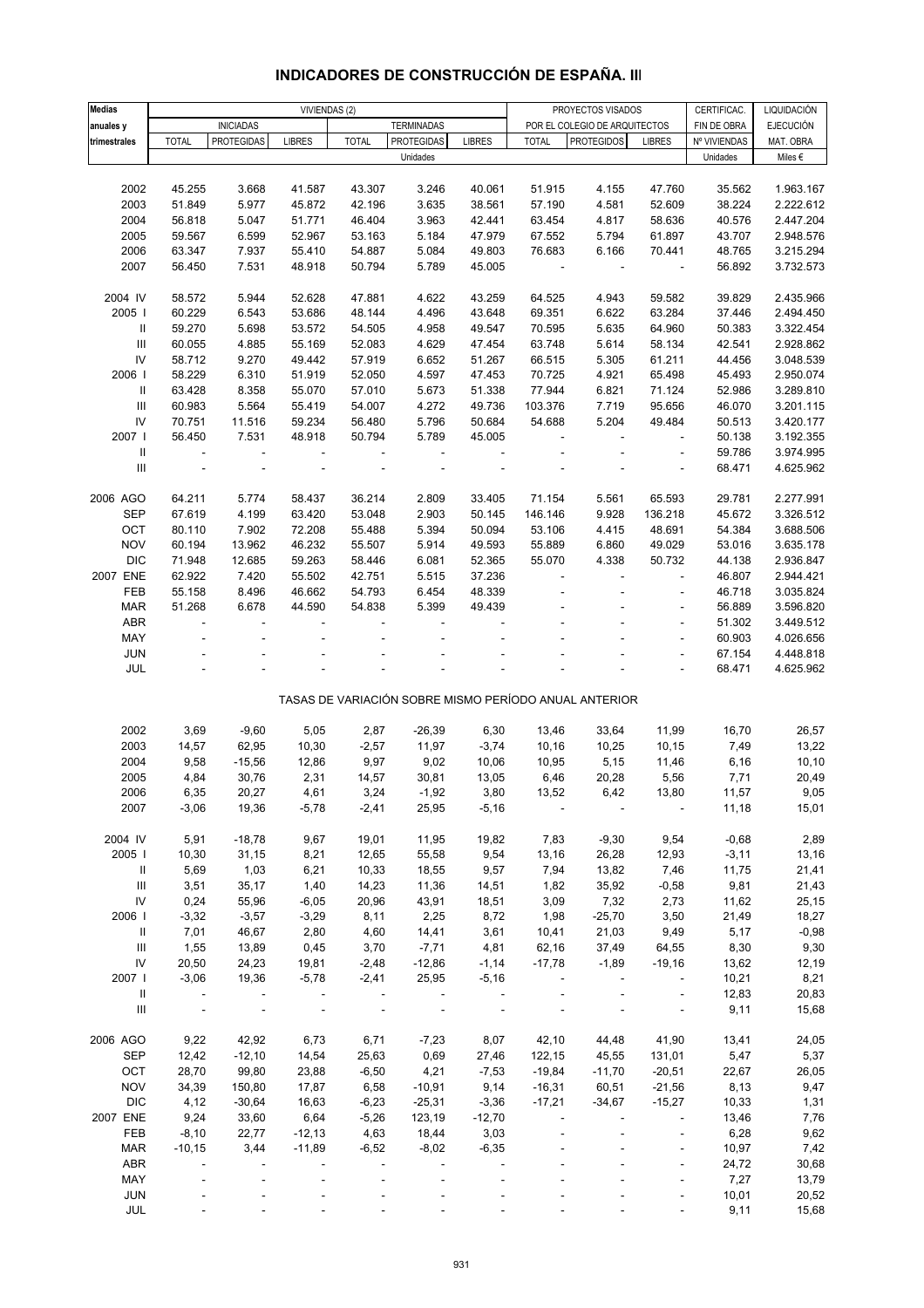# **INDICADORES DE CONSTRUCCIÓN DE ESPAÑA. IV**

| <b>Medias</b>                      | CONSUMO     |                                                       | LICITACIÓN OFICIAL (SEOPAN) |             |                | LICITACIÓN OFICIAL (FOMENTO) |              |
|------------------------------------|-------------|-------------------------------------------------------|-----------------------------|-------------|----------------|------------------------------|--------------|
| anuales y                          | DE          | <b>TOTAL</b>                                          | <b>EDIFICACIÓN</b>          | OBRA CIVIL  | <b>TOTAL</b>   | <b>EDIFICACIÓN</b>           | INGENIERÍA   |
| trimestrales                       | CEMENTO (4) |                                                       |                             |             |                |                              | <b>CIVIL</b> |
|                                    | Toneladas   |                                                       |                             |             | Miles €        |                              |              |
|                                    |             |                                                       |                             |             |                |                              |              |
| 2002                               | 3.676.650   | 2.186.346,5                                           | 642.366,2                   | 1.543.980,3 | 2.236.184      | 601.963                      | 1.634.221    |
| 2003                               | 3.904.415   | 2.233.953,6                                           | 738.269,4                   | 1.495.684,1 | 1.992.593      | 600.425                      | 1.392.167    |
| 2004                               | 3.996.360   | 2.635.002,2                                           | 763.746,6                   | 1.871.255,6 | 2.359.009      | 620.382                      | 1.738.627    |
| 2005                               | 4.292.470   | 3.271.325,6                                           | 1.046.813,7                 | 2.224.511,9 | 2.795.266      | 870.161                      | 1.925.105    |
| 2006                               | 4.656.790   | 3.891.776,6                                           | 1.223.485,5                 | 2.668.291,1 | 3.669.355      | 1.104.029                    | 2.565.325    |
| 2007                               | 4.760.954   | 4.410.254,2                                           | 1.246.984,2                 | 3.163.270,0 | 3.546.274      | 1.080.229                    | 2.466.046    |
|                                    |             |                                                       |                             |             |                |                              |              |
| 2004 IV                            | 3.909.814   | 2.509.719,9                                           | 915.266,4                   | 1.594.453,5 | 2.103.111      | 840.498                      | 1.262.613    |
| 2005                               | 3.877.559   | 2.855.079,3                                           | 804.285,3                   | 2.050.794,0 | 2.538.404      | 674.669                      | 1.863.734    |
| Ш                                  | 4.729.794   | 3.321.429,0                                           | 1.089.396,0                 | 2.232.033,0 | 2.776.085      | 923.806                      | 1.852.280    |
| $\ensuremath{\mathsf{III}}\xspace$ | 4.410.511   | 3.604.831,0                                           | 1.069.281,0                 | 2.535.550,0 | 2.987.503      | 852.717                      | 2.134.786    |
| IV                                 | 4.152.015   | 3.303.963,0                                           | 1.224.292,3                 | 2.079.670,7 | 2.879.070      | 1.029.450                    | 1.849.620    |
| 2006                               | 4.539.536   | 3.046.220,0                                           | 1.143.069,0                 | 1.903.151,0 | 2.920.586      | 1.026.215                    | 1.894.371    |
| Ш                                  | 4.918.194   | 3.605.039,0                                           | 1.187.626,3                 | 2.417.412,7 | 3.736.887      | 1.175.907                    | 2.560.980    |
| $\ensuremath{\mathsf{III}}\xspace$ | 4.663.784   | 3.891.733,0                                           | 1.230.206,7                 | 2.661.526,3 | 3.559.203      | 1.058.220                    | 2.500.983    |
| IV                                 | 4.505.646   | 5.024.114,3                                           | 1.333.040,0                 | 3.691.074,3 | 4.460.742      | 1.155.774                    | 3.304.967    |
| 2007 l                             | 4.759.690   | 3.583.154,7                                           | 1.326.750,7                 | 2.256.404,0 | 3.364.048      | 1.203.067                    | 2.160.981    |
| Ш                                  | 4.814.371   | 5.237.353,7                                           | 1.167.217,7                 | 4.070.136,0 | 3.657.346      | 1.068.270                    | 2.589.076    |
| III                                | 4.682.727   |                                                       |                             |             | 3.759.738      | 747.588                      | 3.012.151    |
|                                    |             |                                                       |                             |             |                |                              |              |
| 2006 SEP                           | 4.691.600   | 2.928.103,0                                           | 1.028.266,0                 | 1.899.837,0 | 2.715.058      | 900.310                      | 1.814.748    |
| OCT                                | 4.761.770   | 4.852.783,0                                           | 1.424.151,0                 | 3.428.632,0 | 4.533.049      | 1.167.605                    | 3.365.444    |
| <b>NOV</b>                         | 4.883.062   | 4.197.703,0                                           | 1.284.637,0                 | 2.913.066,0 | 3.931.829      | 1.164.371                    | 2.767.457    |
| <b>DIC</b>                         | 3.872.107   | 6.021.857,0                                           | 1.290.332,0                 | 4.731.525,0 | 4.917.348      | 1.135.347                    | 3.782.001    |
| 2007 ENE                           | 4.553.759   | 3.900.264,0                                           | 1.291.694,0                 | 2.608.570,0 | 3.908.388      | 994.542                      | 2.913.846    |
| FEB                                | 4.539.921   | 2.723.818,0                                           | 1.239.706,0                 | 1.484.112,0 | 2.636.203      | 1.260.135                    | 1.376.068    |
| <b>MAR</b>                         | 5.185.390   | 4.125.382,0                                           | 1.448.852,0                 | 2.676.530,0 | 3.547.553      | 1.354.525                    | 2.193.028    |
| <b>ABR</b>                         | 4.288.017   | 3.823.586,0                                           | 980.271,0                   | 2.843.315,0 | 2.900.367      | 848.733                      | 2.051.634    |
| MAY                                | 5.042.366   | 4.915.943,0                                           | 1.303.256,0                 | 3.612.687,0 | 4.201.827      | 1.187.883                    | 3.013.945    |
| <b>JUN</b>                         | 5.112.729   | 6.972.532,0                                           | 1.218.126,0                 | 5.754.406,0 | 3.869.843      | 1.168.194                    | 2.701.649    |
| JUL                                | 5.119.118   |                                                       |                             |             | 3.759.738      | 747.588                      | 3.012.151    |
| <b>AGO</b>                         | 4.246.335   |                                                       |                             |             |                |                              |              |
|                                    |             | TASAS DE VARIACIÓN SOBRE MISMO PERÍODO ANUAL ANTERIOR |                             |             |                |                              |              |
|                                    |             |                                                       |                             |             |                |                              |              |
| 2002                               | 4,67        | 14,33                                                 | 6,54                        | 17,92       | 13,09          | $-2,22$                      | 20,01        |
| 2003                               | 6,19        | 2,18                                                  | 14,93                       | $-3,13$     | $-10,89$       | $-0,26$                      | $-14,81$     |
| 2004                               | 2,35        | 17,95                                                 | 3,45                        | 25,11       | 18,39          | 3,32                         | 24,89        |
| 2005                               | 7,41        | 24,15                                                 | 37,06                       | 18,88       | 18,49          | 40,26                        | 10,73        |
| 2006                               | 8,49        | 18,97                                                 | 16,88                       | 19,95       | 31,27          | 26,88                        | 33,26        |
| 2007                               | 1,10        | 32,61                                                 | 7,01                        | 46,43       | 7,44           | $-0,42$                      | 11,29        |
|                                    |             |                                                       |                             |             |                |                              |              |
| 2004 IV                            | 3,78        | 25,47                                                 | 50,88                       | 14,40       | 39,81          | 121,43                       | 12,26        |
| 2005                               | 1,32        | 6,75                                                  | 43,08                       | $-2,92$     | 5,81           | 51,73                        | $-4,64$      |
| Ш                                  | 13,69       | 49,78                                                 | 95,48                       | 34,44       | 36,56          | 101,77                       | 17,61        |
| Ш                                  | 7,88        | 14,87                                                 | 4,80                        | 19,72       | 2,98           | 15,46                        | $-1,28$      |
| IV                                 | 6,19        | 31,65                                                 | 33,76                       | 30,43       | 36,90          | 22,48                        | 46,49        |
| 2006                               | 17,07       | 6,69                                                  | 42,12                       | $-7,20$     | 15,06          | 52,11                        | 1,64         |
| Ш                                  | 3,98        | 8,54                                                  | 9,02                        | 8,31        | 34,61          | 27,29                        | 38,26        |
| Ш                                  | 5,74        | 7,96                                                  | 15,05                       | 4,97        | 19,14          | 24,10                        | 17,15        |
| IV                                 | 8,52        | 52,06                                                 | 8,88                        | 77,48       | 54,94          | 12,27                        | 78,68        |
| 2007 I                             | 4,85        | 17,63                                                 | 16,07                       | 18,56       | 15,18          | 17,23                        | 14,07        |
| Ш                                  | $-2,11$     | 45,28                                                 | $-1,72$                     | 68,37       | $-2,13$        | $-9,15$                      | 1,10         |
| III                                | 0,71        | $\overline{\phantom{a}}$                              | ÷,                          |             | 20,01          | $-24,29$                     | 40,39        |
|                                    |             |                                                       |                             |             |                |                              |              |
| 2006 SEP                           | 1,71        | 10,76                                                 | 80,30                       | $-8,37$     | 25,34          | 70,15                        | 10,85        |
| OCT                                | 13,15       | 59,09                                                 | 40,80                       | 68,16       | 57,50          | 35,83                        | 66,72        |
| <b>NOV</b>                         | 7,14        | 26,19                                                 | $-16,92$                    | 63,62       | 45,09          | $-12,27$                     | 100,14       |
| <b>DIC</b>                         | 4,94        | 70,36                                                 | 15,70                       | 95,54       | 61,27          | 25,93                        | 76,11        |
| 2007 ENE                           | 15,07       | 8,38                                                  | 1,80                        | 11,97       | 7,61           | $-17,13$                     | 19,82        |
| FEB                                | 4,00        | 35,14                                                 | 37,17                       | 33,49       | 56,31          | 95,32                        | 32,14        |
| MAR                                | $-2,09$     | 17,05                                                 | 15,30                       | 18,01       | 3,03           | 9,83                         | $-0,76$      |
| ABR                                | 0,03        | 22,00                                                 | $-7,33$                     | 36,94       | $-12,11$       | $-24,12$                     | $-5,95$      |
| MAY                                | $-2,64$     | 20,41                                                 | $-0,94$                     | 30,56       | $-9,40$        | $-3,38$                      | $-11,57$     |
| <b>JUN</b>                         | $-3,33$     | 93,77                                                 | 2,41                        | 138,89      | 18,23          | $-0,97$                      | 29,06        |
| JUL                                | 3,68        | ÷                                                     |                             |             | 20,01          | $-24,29$                     | 40,39        |
| <b>AGO</b>                         | $-2,66$     | ÷                                                     |                             |             | $\blacksquare$ |                              |              |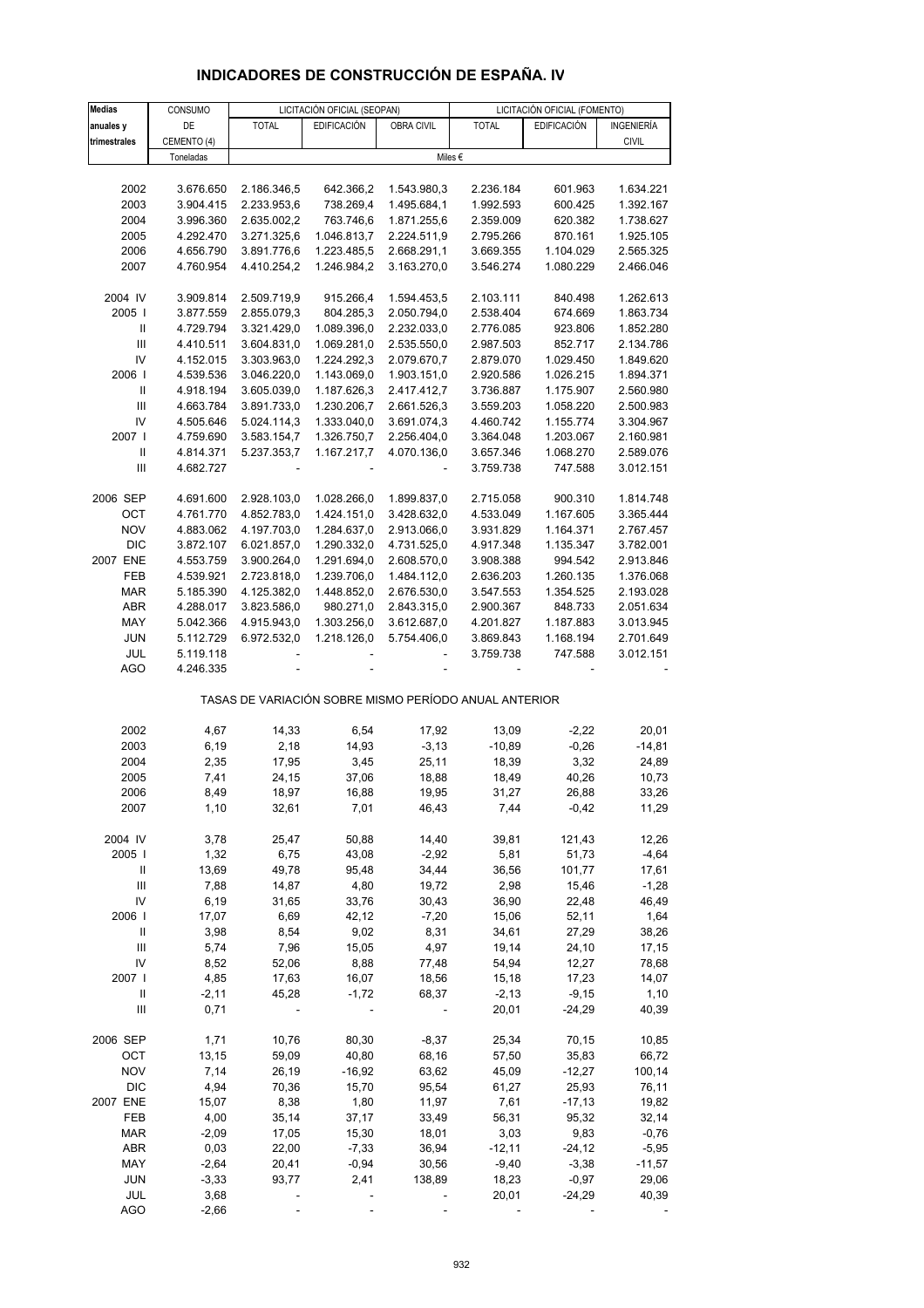| <b>Medias</b>                      | ESTABLECIMIENTOS HOTELEROS                     |                  |                                                       |              |                  |                    |                                     |  |
|------------------------------------|------------------------------------------------|------------------|-------------------------------------------------------|--------------|------------------|--------------------|-------------------------------------|--|
| anuales y                          | NÚMERO DE PERNOCTACIONES<br>NÚMERO DE VIAJEROS |                  |                                                       |              |                  |                    |                                     |  |
| trimestrales                       | <b>TOTAL</b>                                   | <b>ESPAÑOLES</b> | <b>EXTRANJEROS</b>                                    | <b>TOTAL</b> | <b>ESPAÑOLES</b> | <b>EXTRANJEROS</b> | <b>GRADO DE</b><br><b>OCUPACIÓN</b> |  |
|                                    |                                                |                  | Miles                                                 |              |                  |                    | %                                   |  |
|                                    |                                                |                  |                                                       |              |                  |                    |                                     |  |
| 2002                               | 5.467,15                                       | 2.994,30         | 2.479,00                                              | 18.954,60    | 7.338,03         | 11.626,73          | 54,13                               |  |
| 2003                               | 5.709,85                                       | 3.176,62         | 2.537,97                                              | 19.430,80    | 7.726,87         | 11.712,27          | 53,49                               |  |
| 2004                               | 6.103,11                                       | 3.530,16         | 2.573,56                                              | 19.991,99    | 8.467,19         | 11.527,54          | 52,65                               |  |
| 2005                               | 6.449,76                                       | 3.744,84         | 2.704,89                                              | 20.920,62    | 9.042,68         | 11.878,09          | 53,31                               |  |
| 2006                               | 6.825,94                                       | 3.956.57         | 2.869,37                                              | 22.250,67    | 9.590,97         | 12.659,71          | 54,74                               |  |
| 2007                               | 7.279,06                                       | 4.177,04         | 3.102,02                                              | 23.777,65    | 10.252,62        | 13.525,03          | 55,95                               |  |
|                                    |                                                |                  |                                                       |              |                  |                    |                                     |  |
| 2004 IV                            | 5.194,07                                       | 3.181,12         | 2.011,79                                              | 15.380,57    | 6.904,84         | 8.478,96           | 46,44                               |  |
| 2005                               | 4.702,23                                       | 2.973,16         | 1.728,81                                              | 13.752,26    | 6.615,58         | 7.133,76           | 46,09                               |  |
| Ш                                  | 6.941,78                                       | 3.876,20         | 3.064,84                                              | 21.646,20    | 8.781,74         | 12.863,61          | 52,36                               |  |
| III                                | 8.700,21                                       | 4.827,42         | 3.872,79                                              | 32.207,90    | 13.645,45        | 18.561,60          | 67,78                               |  |
| IV                                 | 5.454,83                                       | 3.302,59         | 2.153,14                                              | 16.076,12    | 7.127,93         | 8.953,37           | 47,02                               |  |
| 2006                               | 4.825,93                                       | 3.049,41         | 1.776,53                                              | 13.889,03    | 6.549,37         | 7.339,66           | 45,43                               |  |
| $\sf II$                           | 7.680,55                                       | 4.236,59         | 3.443,96                                              | 24.305,72    | 9.852,87         | 14.452,84          | 56,67                               |  |
| Ш                                  | 9.071,58                                       | 5.021,96         | 4.049,62                                              | 33.910,31    | 14.264,08        | 19.646,23          | 69,08                               |  |
| IV                                 | 5.725,68                                       | 3.518,30         | 2.207,37                                              | 16.897,64    | 7.697,54         | 9.200,09           | 47,76                               |  |
| 2007 l                             | 5.098,69                                       | 3.177,55         | 1.921,14                                              | 14.546,48    | 6.750,26         | 7.796,22           | 45,70                               |  |
| Ш                                  | 7.886,90                                       | 4.390,16         | 3.496,74                                              | 24.659,74    | 10.155,01        | 14.504,73          | 56,06                               |  |
| $\ensuremath{\mathsf{III}}\xspace$ | 9.637,87                                       | 5.356,58         | 4.281,28                                              | 36.301,26    | 15.652,58        | 20.648,68          | 71,14                               |  |
| 2006 SEP                           | 8.443,54                                       | 4.570,28         | 3.873,26                                              | 29.989,17    | 11.608,82        | 18.380,35          | 64,70                               |  |
| OCT                                | 7.384,47                                       | 4.168,20         | 3.216,27                                              | 23.348,55    | 9.360,16         | 13.988,39          | 54,55                               |  |
| <b>NOV</b>                         | 5.134,82                                       | 3.266,06         | 1.868,75                                              | 14.260,82    | 6.906,70         | 7.354,12           | 46,52                               |  |
| <b>DIC</b>                         | 4.657,74                                       | 3.120,65         | 1.537,10                                              | 13.083,55    | 6.825,77         | 6.257,78           | 42,22                               |  |
| 2007 ENE                           | 4.208,41                                       | 2.635,26         | 1.573,15                                              | 12.491,94    | 5.640,68         | 6.851,26           | 40,61                               |  |
| FEB                                | 4.889,12                                       | 3.100,16         | 1.788,96                                              | 13.643,33    | 6.449,47         | 7.193,86           | 46,11                               |  |
| <b>MAR</b>                         | 6.198,54                                       | 3.797,24         | 2.401,30                                              | 17.504,17    | 8.160,61         | 9.343,56           | 50,39                               |  |
| ABR                                | 7.422,37                                       | 4.470,71         | 2.951,66                                              | 21.792,95    | 10.719,39        | 11.073,56          | 55,75                               |  |
| MAY                                | 7.643,63                                       | 4.022,35         | 3.621,28                                              | 23.574,63    | 8.872,34         | 14.702,29          | 51,15                               |  |
| <b>JUN</b>                         | 8.594,71                                       | 4.677,43         | 3.917,28                                              | 28.611,64    | 10.873,29        | 17.738,35          | 61,28                               |  |
| JUL                                | 9.214,32                                       | 5.030,35         | 4.183,97                                              | 34.478,57    | 13.988,37        | 20.490,20          | 68,09                               |  |
| <b>AGO</b>                         | 10.061,42                                      | 5.682,82         | 4.378,60                                              | 38.123,95    | 17.316,79        | 20.807,16          | 74,19                               |  |
|                                    |                                                |                  | TASAS DE VARIACIÓN SOBRE MISMO PERÍODO ANUAL ANTERIOR |              |                  |                    |                                     |  |
|                                    |                                                |                  |                                                       |              |                  |                    |                                     |  |
| 2002                               | $-0,07$                                        | 1,08             | $-1,47$                                               | $-2,69$      | 1,66             | $-5,28$            | $-5,23$                             |  |
| 2003                               | 4,44                                           | 6,09             | 2,38                                                  | 2,51         | 5,30             | 0,74               | $-1,20$                             |  |
| 2004                               | 6,89                                           | 11,13            | 1,40                                                  | 2,89         | 9,58             | $-1,58$            | $-1,57$                             |  |
| 2005                               | 5,68                                           | 6,08             | 5,10                                                  | 4,64         | 6,80             | 3,04               | 1,27                                |  |
| 2006                               | 5,83                                           | 5,65             | 6,08                                                  | 6,36         | 6,06             | 6,58               | 2,67                                |  |
| 2007                               | 3,45                                           | 3,28             | 3,67                                                  | 2,09         | 2,03             | 2,14               | $-0,28$                             |  |
| 2004 IV                            | 9,60                                           | 13,67            | 3,47                                                  | 7,69         | 13,51            | 3,29               | 0,83                                |  |
| 2005                               | 6,66                                           | 9,33             | 2,12                                                  | 6, 10        | 12,59            | 0,56               | 1,41                                |  |
| Ш                                  | 4,88                                           | 6,22             | 3,20                                                  | 3,02         | 5,72             | 1,24               | 0,27                                |  |
| $\mathbf{III}$                     | 6,21                                           | 5,61             | 6,99                                                  | 5,21         | 6,76             | 4,09               | 1,97                                |  |
| IV                                 | 5,02                                           | 3,82             | 7,03                                                  | 4,52         | 3,23             | 5,60               | 1,26                                |  |
| 2006                               | 2,63                                           | 2,56             | 2,76                                                  | 0,99         | $-1,00$          | 2,89               | $-1,42$                             |  |
| Ш                                  | 10,64                                          | 9,30             | 12,37                                                 | 12,29        | 12,20            | 12,35              | 8,23                                |  |
| $\ensuremath{\mathsf{III}}\xspace$ | 4,27                                           | 4,03             | 4,57                                                  | 5,29         | 4,53             | 5,84               | 1,91                                |  |
| IV                                 | 4,97                                           | 6,53             | 2,52                                                  | 5,11         | 7,99             | 2,76               | 1,58                                |  |
| 2007 l                             | 5,65                                           | 4,20             | 8,14                                                  | 4,73         | 3,07             | 6,22               | 0,59                                |  |
| $\, \parallel$                     | 2,69                                           | 3,62             | 1,53                                                  | 1,46         | 3,07             | 0,36               | $-1,07$                             |  |
| Ш                                  | 2,69                                           | 2,07             | 3,47                                                  | 1,20         | 0,39             | 1,82               | $-0,18$                             |  |
|                                    |                                                |                  |                                                       |              |                  |                    |                                     |  |
| 2006 SEP                           | 3,44                                           | 4,17             | 2,58                                                  | 2,81         | 3,09             | 2,63               | 0,20                                |  |
| OCT                                | 4,80                                           | 6,39             | 2,80                                                  | 3,89         | 7,93             | 1,31               | 1,22                                |  |
| <b>NOV</b>                         | 4,81                                           | 6,04             | 2,69                                                  | 5,46         | 6,97             | 4,04               | 1,20                                |  |
| DIC                                | 5,39                                           | 7,24             | 1,73                                                  | 6,95         | 9,14             | 4,58               | 2,48                                |  |
| 2007 ENE                           | 5,09                                           | 3,27             | 8,28                                                  | 3,45         | 1,75             | 4,89               | $-0,78$                             |  |
| FEB                                | 3,82                                           | 1,88             | 7,36                                                  | 3,19         | 0,87             | 5,37               | $-0,88$                             |  |
| <b>MAR</b>                         | 7,54                                           | 6,86             | 8,63                                                  | 6,93         | 5,84             | 7,89               | 3,15                                |  |
| ABR                                | 1,77                                           | 1,84             | 1,67                                                  | 2,87         | 3,74             | 2,03               | $-0,84$                             |  |
| MAY                                | 0,68                                           | 1,88             | $-0,62$                                               | $-0,68$      | $-0,13$          | $-1,00$            | $-3,49$                             |  |
| <b>JUN</b>                         | 5,37                                           | 6,99             | 3,50                                                  | 2,20         | 5,14             | 0,48               | 0,82                                |  |
| JUL                                | 1,73                                           | 1,79             | 1,65                                                  | 1,09         | 1,25             | 0,99               | $-0, 10$                            |  |
| <b>AGO</b>                         | 3,58                                           | 2,33             | 5,26                                                  | 1,30         | $-0,29$          | 2,65               | $-0,24$                             |  |

### **INDICADORES DE SERVICIOS DE ESPAÑA. I**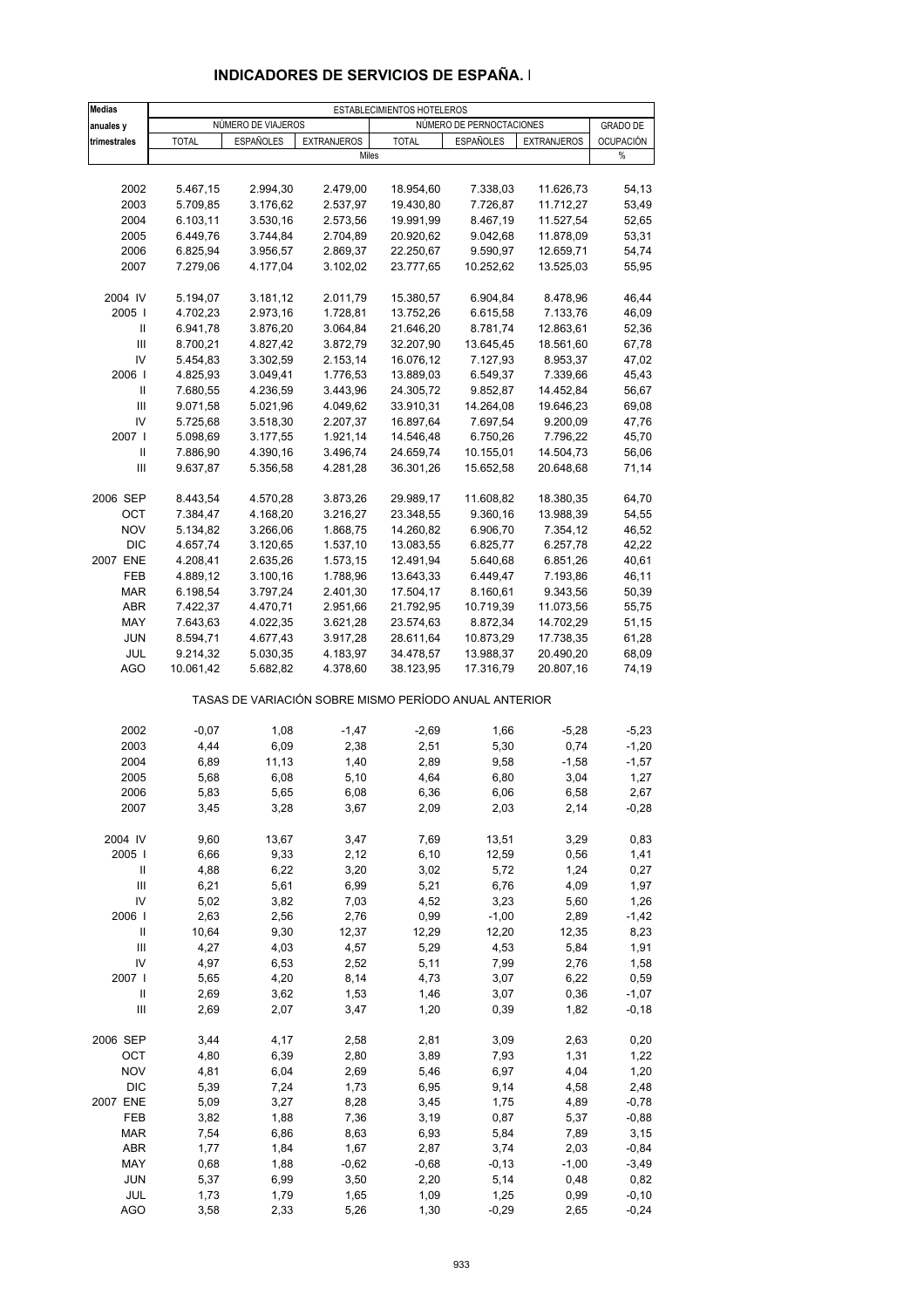| <b>Medias</b>     | ACAMPAMENTOS TURÍSTICOS (5) |                                                       |                    |                        |                          |                        |                  |
|-------------------|-----------------------------|-------------------------------------------------------|--------------------|------------------------|--------------------------|------------------------|------------------|
| anuales y         |                             | NÚMERO DE VIAJEROS                                    |                    |                        | NÚMERO DE PERNOCTACIONES |                        | <b>GRADO DE</b>  |
| trimestrales      | <b>TOTAL</b>                | <b>ESPAÑOLES</b>                                      | <b>EXTRANJEROS</b> | <b>TOTAL</b>           | <b>ESPAÑOLES</b>         | <b>EXTRANJEROS</b>     | <b>OCUPACIÓN</b> |
|                   |                             |                                                       | Miles              |                        |                          |                        | %                |
|                   |                             |                                                       |                    |                        |                          |                        |                  |
| 2002              | 501,673                     | 321,491                                               | 180,182            | 2.606,057              | 1.356,423                | 1.249,634              | 36,30            |
| 2003              | 586,049                     | 389,151                                               | 196,898            | 2.592.934              | 1.404,355                | 1.188,578              | 33,56            |
| 2004              | 556,160                     | 376,105                                               | 180,055            | 2.534,916              | 1.390,447                | 1.144,469              | 35,31            |
| 2005              | 546,465                     | 374,388                                               | 172,078            | 2.598,740              | 1.421,521                | 1.177,219              | 35,79            |
| 2006              | 319,287                     | 223,517                                               | 95,769             | 1.397,449              | 648,542                  | 748,907                | 33,14            |
| 2007              | 680,978                     | 454,209                                               | 226,769            | 3.293,222              | 1.828,384                | 1.464,837              | 37,95            |
| 2004 IV           | 158,510                     | 118,994                                               | 39,516             | 812,178                | 291,218                  | 520,960                | 34,10            |
| 2005              | 165,415                     | 127,662                                               | 37,753             | 969,681                | 364,974                  | 604,707                | 36,02            |
| Ш                 | 497,992                     | 356,200                                               | 141,792            | 1.836,748              | 993,435                  | 843,313                | 29,18            |
| III               | 1.366,487                   | 897,348                                               | 469,140            | 6.748,937              | 4.032,497                | 2.716,440              | 43,98            |
| IV                | 155,967                     | 116,340                                               | 39,627             | 839,594                | 295,178                  | 544,416                | 33,96            |
| 2006              | 129,780                     | 93,980                                                | 35,800             | 815,649                | 220,387                  | 595,262                | 35,85            |
| Ш                 | 491,596                     | 352,290                                               | 139,306            | 1.866,927              | 1.019,300                | 847,627                | 31,42            |
| Ш                 | 487,130                     | 320,084                                               | 167,046            | 2.016,043              | 1.013,388                | 1.002,655              | 30,31            |
| IV                | 168,641                     | 127,715                                               | 40,926             | 891,177                | 341,095                  | 550,082                | 35,00            |
| 2007 l            | 145,566                     | 102,547                                               | 43,019             | 876,605                | 239,233                  | 637,372                | 36,06            |
| Ш                 | 561,688                     | 404,920                                               | 156,768            | 2.189,001              | 1.246,020                | 942,981                | 31,47            |
| III               | 1.663,031                   | 1.055,635                                             | 607,396            | 8.574,479              | 5.085,658                | 3.488,821              | 50,51            |
|                   |                             |                                                       |                    | 2.552,007              | 1.406,559                |                        |                  |
| 2006 SEP          | 568,603                     | 369,634                                               | 198,969            |                        |                          | 1.145,448              | 30, 13           |
| OCT               | 234,421                     | 166,640                                               | 67,781             | 1.094,373              | 457,206                  | 637,167                | 32,37            |
| <b>NOV</b>        | 126,151                     | 97,242                                                | 28,909             | 713,451                | 233,642                  | 479,809                | 35,39            |
| <b>DIC</b>        | 145,351                     | 119,262                                               | 26,089             | 865,707                | 332,436                  | 533,271                | 37,24            |
| 2007 ENE          | 94,951                      | 62,777                                                | 32,174             | 771,692                | 156,413                  | 615,279                | 36,14            |
| FEB               | 117,102                     | 82,779                                                | 34,323             | 824,599                | 194,546                  | 630,053                | 37,46            |
| <b>MAR</b>        | 224,645                     | 162,084                                               | 62,561             | 1.033,523              | 366,740                  | 666,783                | 34,58            |
| ABR               | 515,501                     | 409,497                                               | 106,004            | 2.014,864              | 1.361,741                | 653,123                | 31,70            |
| MAY               | 435,080                     | 278,947                                               | 156,133            | 1.763,639              | 832,804                  | 930,835                | 30,41            |
| <b>JUN</b>        | 734,483                     | 526,316                                               | 208,167            | 2.788,499              | 1.543,515                | 1.244,984              | 32,30            |
| JUL<br><b>AGO</b> | 1.477,453<br>1.848,609      | 915,544<br>1.195,726                                  | 561,909<br>652,883 | 7.381,449<br>9.767,508 | 3.959,098<br>6.212,217   | 3.422,351<br>3.555,291 | 46,55<br>54,46   |
|                   |                             |                                                       |                    |                        |                          |                        |                  |
|                   |                             | TASAS DE VARIACIÓN SOBRE MISMO PERÍODO ANUAL ANTERIOR |                    |                        |                          |                        |                  |
| 2002              | $-0,63$                     | $-6,00$                                               | 10,66              | 2,20                   | $-3,58$                  | 9,30                   | 18,54            |
| 2003              | 16,82                       | 21,05                                                 | 9,28               | $-0,50$                | 3,53                     | $-4,89$                | $-7,54$          |
| 2004              | $-5,10$                     | $-3,35$                                               | $-8,55$            | $-2,24$                | $-0,99$                  | $-3,71$                | 5,21             |
| 2005              | $-1,74$                     | $-0,46$                                               | $-4,43$            | 2,52                   | 2,23                     | 2,86                   | 1,35             |
| 2006              | $-41,57$                    | $-40,30$                                              | $-44,35$           | $-46,23$               | -54,38                   | $-36,38$               | $-7,38$          |
| 2007              | 97,61                       | 88,33                                                 | 119,24             | 128,22                 | 173,27                   | 89,28                  | 15,61            |
| 2004 IV           | 7,94                        | 10,63                                                 | 0,56               | 4,63                   | 17,23                    | $-1,30$                | 9,21             |
| 2005              | 19,30                       | 28,60                                                 | $-4, 15$           | 12,00                  | 61,11                    | $-5,40$                | 2,21             |
| Ш                 | $-9,64$                     | $-10,77$                                              | $-6,65$            | $-6,58$                | $-14,23$                 | 4,38                   | 0,67             |
| Ш                 | $-0,72$                     | 1,17                                                  | $-4, 15$           | 3,90                   | 3,78                     | 4,09                   | 2,49             |
| IV                | $-1,60$                     | $-2,23$                                               | 0,28               | 3,38                   | 1,36                     | 4,50                   | $-0,42$          |
| 2006              | $-21,54$                    | $-26,38$                                              | $-5,17$            | $-15,88$               | $-39,62$                 | $-1,56$                | $-0,49$          |
| Ш                 | $-1,28$                     | $-1,10$                                               | $-1,75$            | 1,64                   | 2,60                     | 0,51                   | 7,66             |
| Ш                 | $-64,35$                    | $-64,33$                                              | $-64,39$           | $-70,13$               | -74,87                   | $-63,09$               | $-31,08$         |
| IV                | 8,13                        | 9,78                                                  | 3,28               | 6,14                   | 15,56                    | 1,04                   | 3,07             |
| 2007 l            | 12,16                       | 9,12                                                  | 20,17              | 7,47                   | 8,55                     | 7,07                   | 0,60             |
| Ш                 | 14,26                       | 14,94                                                 | 12,54              | 17,25                  | 22,24                    | 11,25                  | 0, 16            |
| Ш                 | 272,55                      | 257,47                                                | 302,03             | 390,51                 | 522,63                   | 274,63                 | 66,13            |
| 2006 SEP          | 1,35                        | $-1,10$                                               | 6,25               | 3,75                   | 2,67                     | 5,11                   | $-0,86$          |
| OCT               | $-0,66$                     | $-2,62$                                               | 4,50               | 5,55                   | 7,11                     | 4,46                   | $-1,40$          |
| <b>NOV</b>        | 5,79                        | 9,35                                                  | $-4,65$            | 1,19                   | 15,49                    | $-4,57$                | 3,09             |
| <b>DIC</b>        | 29,00                       | 34,04                                                 | 10,08              | 11,43                  | 29,67                    |                        |                  |
| 2007 ENE          | 2,35                        | $-3,93$                                               |                    | 2,00                   | $-6,99$                  | 2,45                   | 7,29             |
|                   |                             |                                                       | 17,32              |                        |                          | 4,57                   | $-0,11$          |
| FEB               | 0,78                        | $-3,01$                                               | 11,24              | 4,46                   | $-3,72$                  | 7,27                   | $-0,24$          |
| <b>MAR</b>        | 24,55                       | 23,49                                                 | 27,37              | 14,71                  | 26,06                    | 9,30                   | 2,28             |
| ABR               | $-11,43$                    | $-12,17$                                              | $-8,42$            | $-4,27$                | $-4,39$                  | $-4,00$                | $-5,26$          |
| MAY<br><b>JUN</b> | $-2,53$<br>64,54            | $-5,54$                                               | 3,34               | 0,89                   | 1,96                     | $-0,05$                | 0,03             |
| JUL               | 230,98                      | 78,23<br>210,03                                       | 37,78<br>271,92    | 59,52<br>322,26        | 88,97<br>384,71          | 33,69<br>267,50        | 6,25<br>53,13    |
| <b>AGO</b>        | 314,12                      | 304,91                                                | 332,13             | 458,76                 | 660,55                   | 281,77                 | 79,14            |
|                   |                             |                                                       |                    |                        |                          |                        |                  |

### **INDICADORES DE SERVICIOS DE ESPAÑA. II**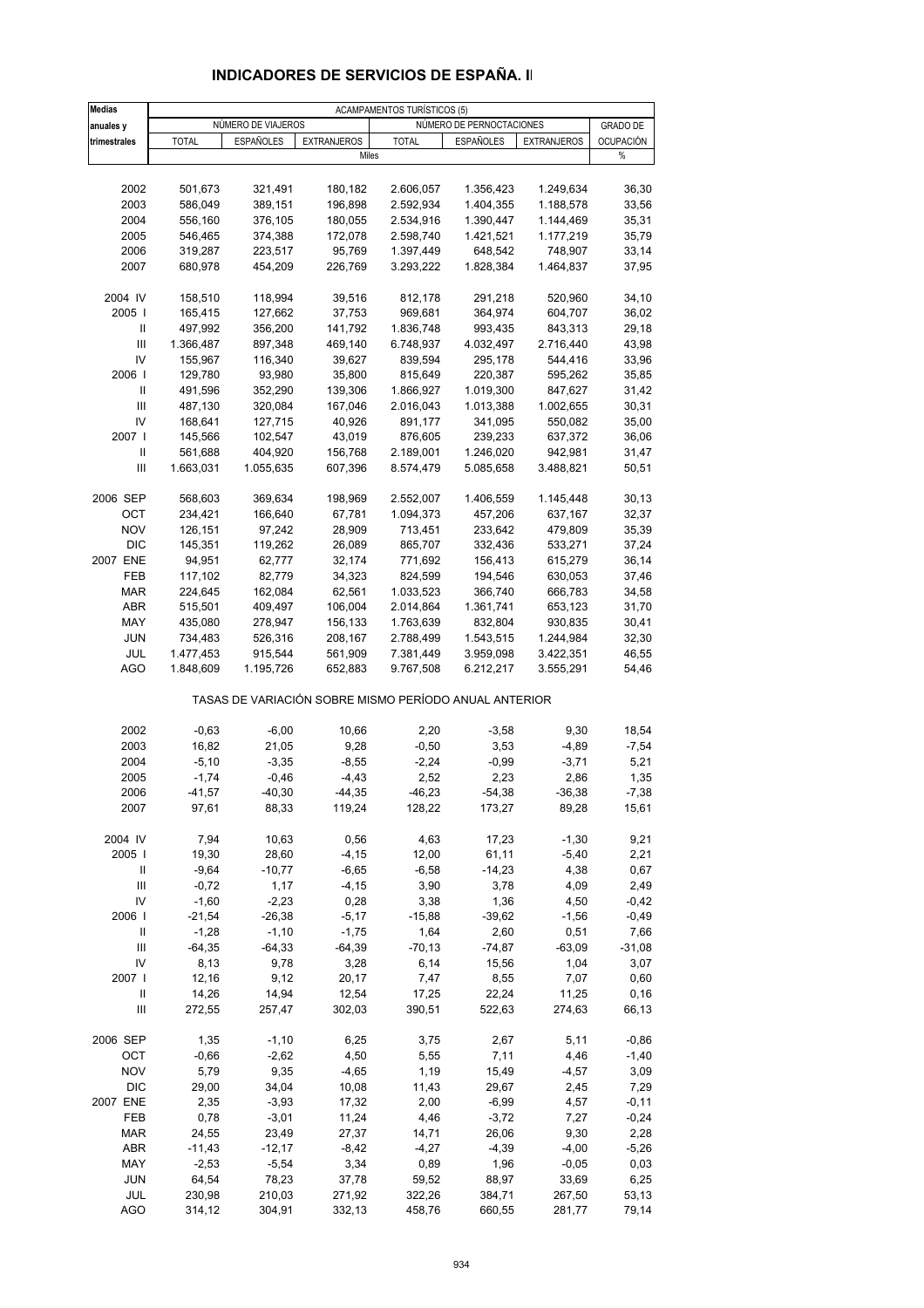| <b>Medias</b>                      | APARTAMENTOS TURÍSTICOS (5) |                    |                                                       |                    |                          |                    |                    |  |
|------------------------------------|-----------------------------|--------------------|-------------------------------------------------------|--------------------|--------------------------|--------------------|--------------------|--|
| anuales y                          |                             | NÚMERO DE VIAJEROS |                                                       |                    | NÚMERO DE PERNOCTACIONES |                    | <b>GRADO DE</b>    |  |
| trimestrales                       | <b>TOTAL</b>                | <b>ESPAÑOLES</b>   | <b>EXTRANJEROS</b>                                    | <b>TOTAL</b>       | <b>ESPAÑOLES</b>         | <b>EXTRANJEROS</b> | <b>OCUPACIÓN</b>   |  |
|                                    |                             |                    | Miles                                                 |                    |                          |                    | %                  |  |
|                                    |                             |                    |                                                       |                    |                          |                    |                    |  |
| 2002                               | 741,814                     | 146,634            | 594,935                                               | 6.758,566          | 984,389                  | 5.773,018          | 49,94              |  |
| 2003                               | 741,295                     | 166,029            | 575,119                                               | 6.577,793          | 1.072,847                | 5.504,192          | 48,26              |  |
| 2004                               | 707,930                     | 182,640            | 525,290                                               | 6.142,101          | 1.183,435                | 4.958,666          | 44,29              |  |
| 2005                               | 698,889                     | 190,643            | 508,163                                               | 5.855,701          | 1.237,198                | 4.618,503          | 42,61              |  |
| 2006                               | 639,552                     | 166,983            | 472,569                                               | 4.869,033          | 850,058                  | 4.018,975          | 37,21              |  |
| 2007                               | 763,009                     | 252,603            | 510,406                                               | 6.303,105          | 1.565,687                | 4.737,417          | 43,99              |  |
| 2004 IV                            | 562,145                     | 108,445            | 453,700                                               | 4.699,754          | 542,190                  | 4.157,564          | 39,38              |  |
| 2005                               | 527,867                     | 109,438            | 418,429                                               | 4.579,938          | 555,719                  | 4.024,219          | 43,00              |  |
| Ш                                  | 634,187                     | 179,360            | 454,827                                               | 4.841,867          | 924,739                  | 3.917,128          | 34,35              |  |
| $\ensuremath{\mathsf{III}}\xspace$ | 1.062,414                   | 359,453            | 702,628                                               | 9.399,263          | 2.873,079                | 6.526,184          | 54,67              |  |
| IV                                 | 571,087                     | 114,319            | 456,768                                               | 4.601,734          | 595,254                  | 4.006,480          | 38,43              |  |
| 2006                               | 530,018                     | 111,336            | 418,682                                               | 4.317,573          | 556,303                  | 3.761,270          | 40,08              |  |
| Ш                                  | 674,148                     | 204,266            | 469,882                                               | 4.768,295          | 944,707                  | 3.823,588          | 33,69              |  |
| Ш                                  | 758,733                     | 216,195            | 542,539                                               | 5.647,296          | 1.197,546                | 4.449,749          | 36,20              |  |
| IV                                 | 595,308                     | 136,137            | 459,171                                               | 4.742,968          | 701,677                  | 4.041,291          | 38,87              |  |
| 2007                               | 525,153                     | 109,599            | 415,554                                               | 4.540,091          | 546,764                  | 3.993,327          | 41,81              |  |
| Ш                                  | 737,028                     | 248,699            | 488,329                                               | 5.284,188          | 1.227,958                | 4.056,230          | 35,81              |  |
| Ш                                  | 1.158,767                   | 472,966            | 685,801                                               | 10.476,000         | 3.600,667                | 6.875,333          | 59,52              |  |
| 2006 SEP                           | 967,092                     | 312,002            | 655,090                                               | 7.451,929          | 1.967,923                | 5.484,006          | 45,45              |  |
| OCT                                | 735,951                     | 167,806            | 568,145                                               | 5.627,443          | 861,864                  | 4.765,579          | 38,05              |  |
| <b>NOV</b>                         | 492,674                     | 96,828             | 395,846                                               | 4.238,050          | 537,965                  | 3.700,085          | 39,45              |  |
| DIC                                | 557,299                     | 143,776            | 413,523                                               | 4.363,412          | 705,202                  | 3.658,210          | 39,12              |  |
| 2007 ENE                           | 483,691                     | 84,095             | 399,596                                               | 4.523,239          | 511,267                  | 4.011,972          | 39,77              |  |
| FEB                                | 509,050                     | 112,100            | 396,950                                               | 4.294,629          | 517,868                  | 3.776,761          | 43,22              |  |
| MAR                                | 582,717                     | 132,602            | 450,115                                               | 4.802,404          | 611,156                  | 4.191,248          | 42,43              |  |
| <b>ABR</b>                         | 671,408                     | 260,758            | 410,650                                               | 4.644,973          | 1.196,798                | 3.448,175          | 35,86              |  |
| MAY                                | 673,759                     | 184,151            | 489,608                                               | 4.769,622          | 900,674                  | 3.868,948          | 31,57              |  |
| <b>JUN</b>                         | 865,917                     | 301,187            | 564,730                                               | 6.437,970          | 1.586,403                | 4.851,567          | 40,01              |  |
| JUL                                | 1.079,451                   | 405,921            | 673,530                                               | 9.537,546          | 2.909,881                | 6.627,665          | 54,85              |  |
| AGO                                | 1.238,082                   | 540,011            | 698,071                                               | 11.414,453         | 4.291,452                | 7.123,001          | 64,19              |  |
|                                    |                             |                    | TASAS DE VARIACIÓN SOBRE MISMO PERÍODO ANUAL ANTERIOR |                    |                          |                    |                    |  |
| 2002                               | $-1,19$                     | 3,30               | $-2,23$                                               | $-5,48$            | 3,66                     | $-6,87$            | $-6,05$            |  |
| 2003                               | $-0,07$                     | 13,23              | $-3,33$                                               | $-2,67$            | 8,99                     | $-4,66$            | $-3,35$            |  |
| 2004                               | $-4,50$                     | 10,00              | $-8,66$                                               | $-6,62$            | 10,31                    | $-9,91$            | $-8,22$            |  |
| 2005                               | $-1,28$                     | 4,38               | $-3,26$                                               | $-4,66$            | 4,54                     | $-6,86$            | $-3,80$            |  |
| 2006                               | $-8,49$                     | $-12,41$           | $-7,00$                                               | $-16,85$           | $-31,29$                 | $-12,98$           | $-12,68$           |  |
| 2007                               | 24,03                       | 57,46              | 12,23                                                 | 37,22              | 104,41                   | 23,77              | 23,72              |  |
|                                    |                             |                    |                                                       |                    |                          |                    |                    |  |
| 2004 IV<br>2005                    | $-5,64$<br>$-3,79$          | 11,87<br>19,66     | $-9,01$<br>$-8,46$                                    | $-7,56$<br>$-3,27$ | 9,02<br>20,29            | $-9,35$<br>$-5,81$ | $-8,99$<br>$-1,57$ |  |
| Ш                                  | $-9,74$                     | $-11,85$           | $-8,90$                                               | $-12,45$           | $-13,38$                 | $-12,24$           | $-13,57$           |  |
| Ш                                  | 4,34                        | 9,86               | 1,67                                                  | $-2,12$            | 7,93                     | $-5,98$            | 0,56               |  |
| IV                                 | 1,59                        | 5,42               | 0,68                                                  | $-2,09$            | 9,79                     | $-3,63$            | $-2,41$            |  |
| 2006                               | 0,41                        | 1,73               | 0,06                                                  | $-5,73$            | 0,11                     | $-6,53$            | $-6,80$            |  |
| Ш                                  | 6,30                        | 13,89              | 3,31                                                  | $-1,52$            | 2,16                     | $-2,39$            | $-1,92$            |  |
| Ш                                  | $-28,58$                    | $-39,85$           | $-22,78$                                              | $-39,92$           | $-58,32$                 | $-31,82$           | $-33,79$           |  |
| IV                                 | 4,24                        | 19,08              | 0,53                                                  | 3,07               | 17,88                    | 0,87               | 1,15               |  |
| 2007                               | $-0.92$                     | $-1,56$            | $-0.75$                                               | 5,15               | $-1,71$                  | 6,17               | 4,31               |  |
| Ш                                  | 9,33                        | 21,75              | 3,93                                                  | 10,82              | 29,98                    | 6,08               | 6,31               |  |
| Ш                                  | 77,03                       | 181,04             | 41,03                                                 | 120,78             | 343,24                   | 74,83              | 88,53              |  |
|                                    |                             |                    |                                                       |                    |                          |                    |                    |  |
| 2006 SEP                           | 10,91                       | 21,88              | 6,52                                                  | 2,98               | 7,77                     | 1,37               | 1,00               |  |
| OCT                                | 5,86                        | 21,33              | 2,02                                                  | 1,66               | 19,62                    | $-1,03$            | $-1,81$            |  |
| <b>NOV</b>                         | $-2,30$                     | 9,64               | $-4,83$                                               | 1,35               | 13,31                    | $-0,18$            | $-0,25$            |  |
| <b>DIC</b>                         | 8,46                        | 23,59              | 4,04                                                  | 6,74               | 19,43                    | 4,60               | 5,76               |  |
| 2007 ENE                           | $-5,86$                     | $-27,71$           | 0,53                                                  | 10,65              | $-13,41$                 | 14,72              | 7,52               |  |
| FEB                                | $-1,92$                     | 6,48               | $-4,06$                                               | 3,07               | 5,36                     | 2,77               | 2,81               |  |
| <b>MAR</b>                         | 4,58                        | 17,97              | 1,19                                                  | 2,21               | 4,13                     | 1,94               | 2,96               |  |
| ABR                                | $-5,88$                     | $-5,60$            | $-6,06$                                               | $-3,53$            | $-1,04$                  | -4,36              | $-5,43$            |  |
| MAY                                | 2,93                        | 9,42               | 0,69                                                  | 0,52               | 10,87                    | $-1,62$            | 0,00               |  |
| <b>JUN</b>                         | 32,29                       | 78,97              | 16,14                                                 | 35,68              | 95,28                    | 23,37              | 26,73              |  |
| JUL                                | 64,91                       | 141,20             | 38,51                                                 | 101,00             | 258,20                   | 68,53              | 73,74              |  |

#### **INDICADORES DE SERVICIOS DE ESPAÑA. III**

AGO 89,15 220,88 43,56 140,56 428,27 81,13 103,33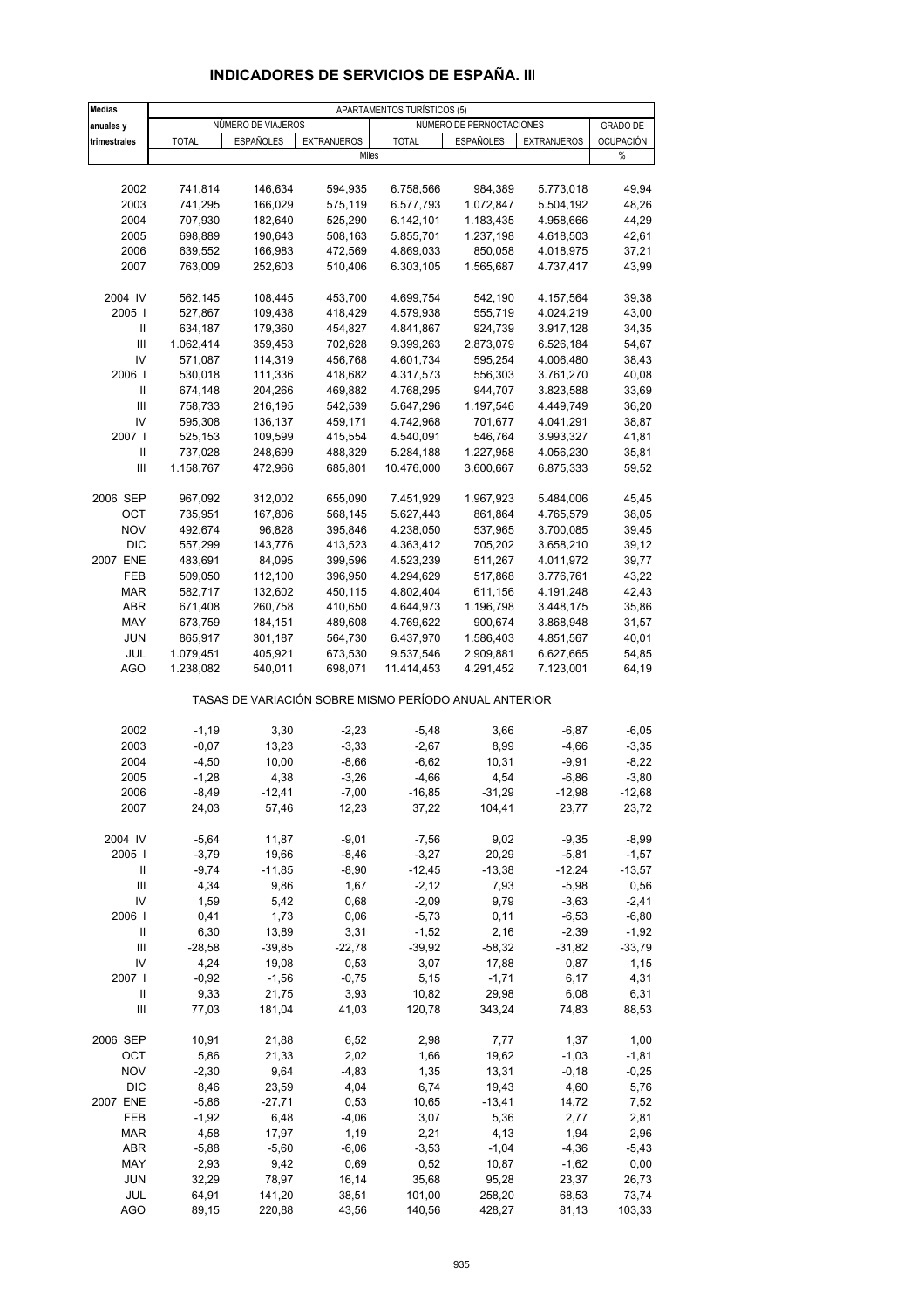| <b>Medias</b>                      | TRANSPORTE AÉREO DE PASAJEROS |                                                       |                 |            |              |                      |            |
|------------------------------------|-------------------------------|-------------------------------------------------------|-----------------|------------|--------------|----------------------|------------|
| anuales y                          | <b>TOTAL</b>                  |                                                       | <b>INTERIOR</b> |            |              | <b>INTERNACIONAL</b> |            |
| trimestrales                       |                               | <b>TOTAL</b>                                          | <b>REGULAR</b>  | NO REGULAR | <b>TOTAL</b> | <b>REGULAR</b>       | NO REGULAR |
|                                    |                               |                                                       |                 | Miles      |              |                      |            |
|                                    |                               |                                                       |                 |            |              |                      |            |
| 2002                               | 11.769,99                     | 4.719,94                                              | 4.545,66        | 174,27     | 7.050,05     | 4.255,97             | 2.794,08   |
| 2003                               | 12.644,45                     | 5.102,46                                              | 4.902,51        | 199,95     | 7.541,98     | 4.804,25             | 2.737,73   |
| 2004                               | 13.657,36                     | 5.601,65                                              | 5.371,26        | 230,39     | 8.055,64     | 5.529,43             | 2.526,21   |
| 2005                               | 14.920,55                     | 6.363,17                                              | 6.145,40        | 217,61     | 8.557,21     | 6.279,19             | 2.278,02   |
| 2006                               | 15.927,05                     | 6.790,79                                              | 6.598,03        | 192,68     | 9.136,25     | 6.905,98             | 2.230,19   |
| 2007                               | 16.794,46                     | 7.228,34                                              | 7.066,08        | 174,26     | 9.566,12     | 7.607,67             | 1.970,66   |
|                                    |                               |                                                       |                 |            |              |                      |            |
| 2004 IV                            | 12.481,72                     | 5.392,63                                              | 5.242,12        | 150,52     | 7.089,09     | 5.183,92             | 1.905,17   |
| 2005                               | 11.875,00                     | 5.363,91                                              | 5.216,57        | 147,01     | 6.510,75     | 4.968,97             | 1.541,78   |
| Ш                                  | 15.341,35                     | 6.523,83                                              | 6.385,01        | 138,49     | 8.817,19     | 6.522,78             | 2.294,41   |
| $\ensuremath{\mathsf{III}}\xspace$ | 18.832,77                     | 7.492,97                                              | 7.021,86        | 471,11     | 11.339,81    | 7.812,13             | 3.527,67   |
| IV                                 | 13.633,09                     | 6.071,99                                              | 5.958,15        | 113,84     | 7.561,10     | 5.812,90             | 1.748,20   |
| 2006                               | 12.492,41                     | 5.832,48                                              | 5.718,69        | 113,79     | 6.659,93     | 5.290,20             | 1.369,74   |
| $\ensuremath{\mathsf{II}}$         | 16.893,52                     | 7.005,49                                              | 6.867,18        | 137,97     | 9.888,03     | 7.501,46             | 2.386,24   |
| Ш                                  | 19.698,55                     | 7.703,03                                              | 7.302,30        | 400,73     | 11.995,52    | 8.482,88             | 3.512,65   |
| IV                                 | 14.623,70                     | 6.622,18                                              | 6.503,93        | 118,25     | 8.001,52     | 6.349,37             | 1.652,15   |
| 2007 l                             | 13.676,63                     | 6.342,49                                              | 6.211,47        | 131,02     | 7.334,14     | 6.006,02             | 1.328,12   |
| Ш                                  | 18.124,63                     | 7.603,46                                              | 7.474,83        | 156,61     | 10.521,17    | 8.368,33             | 2.181,32   |
| Ш                                  |                               | 8.760,51                                              | 8.403,61        | 356,90     | 13.396,91    | 10.130,65            | 3.266,26   |
|                                    | 22.157,42                     |                                                       |                 |            |              |                      |            |
| 2006 AGO                           | 20.518,48                     | 8.038,75                                              | 7.495,63        | 543,12     | 12.479,73    | 8.701,05             | 3.778,68   |
| SEP                                | 18.727,40                     | 7.402,54                                              | 7.120,32        | 282,22     | 11.324,86    | 8.201,97             | 3.122,90   |
|                                    | 17.375,23                     | 7.106,03                                              |                 |            |              |                      |            |
| OCT                                |                               | 6.486,13                                              | 7.001,76        | 104,27     | 10.269,20    | 7.865,96             | 2.403,24   |
| <b>NOV</b>                         | 13.435,28                     |                                                       | 6.365,91        | 120,22     | 6.949,15     | 5.687,60             | 1.261,55   |
| <b>DIC</b>                         | 13.060,59                     | 6.274,38                                              | 6.144,12        | 130,26     | 6.786,21     | 5.494,56             | 1.291,65   |
| 2007 ENE                           | 12.347,55                     | 5.701,71                                              | 5.608,44        | 93,27      | 6.645,84     | 5.388,04             | 1.257,80   |
| FEB                                | 12.811,35                     | 6.048,72                                              | 5.930,16        | 118,56     | 6.762,63     | 5.555,81             | 1.206,83   |
| <b>MAR</b>                         | 15.871,00                     | 7.277,04                                              | 7.095,82        | 181,22     | 8.593,96     | 7.074,20             | 1.519,75   |
| <b>ABR</b>                         | 16.890,81                     | 7.318,54                                              | 7.080,17        | 238,37     | 9.572,27     | 7.916,46             | 1.655,81   |
| MAY                                | 17.983,54                     | 7.621,15                                              | 7.507,53        | 113,62     | 10.362,39    | 8.211,96             | 2.150,43   |
| <b>JUN</b>                         | 19.499,55                     | 7.870,70                                              | 7.836,80        | 117,84     | 11.628,86    | 8.976,56             | 2.737,71   |
| JUL                                | 22.157,42                     | 8.760,51                                              | 8.403,61        | 356,90     | 13.396,91    | 10.130,65            | 3.266,26   |
|                                    |                               | TASAS DE VARIACIÓN SOBRE MISMO PERÍODO ANUAL ANTERIOR |                 |            |              |                      |            |
| 2002                               | $-1,05$                       | $-2,19$                                               | $-3,30$         | 39,57      | $-0,26$      | 1,01                 | $-2,14$    |
| 2003                               | 7,43                          | 8,10                                                  | 7,85            | 14,73      | 6,98         | 12,88                | $-2,02$    |
| 2004                               | 8,01                          | 9,78                                                  | 9,56            | 15,22      | 6,81         | 15,09                | $-7,73$    |
| 2005                               | 9,25                          | 13,59                                                 | 14,41           | $-5,55$    | 6,23         | 13,56                | $-9,82$    |
| 2006                               | 6,75                          | 6,72                                                  | 7,37            | $-11,45$   | 6,77         | 9,98                 | $-2,10$    |
| 2007                               | 8,85                          | 9,56                                                  | 9,80            | 7,74       | 8,31         | 13,50                | $-7,45$    |
|                                    |                               |                                                       |                 |            |              |                      |            |
| 2004 IV                            | 8,73                          | 9,36                                                  | 8,74            | 36,36      | 8,26         | 14,87                | $-6,39$    |
| 2005                               | 8,44                          | 10,00                                                 | 9,67            | 22,69      | 7,18         | 12,55                | $-7,09$    |
| Ш                                  | 8,55                          | 14,60                                                 | 15,38           | $-12,74$   | 4,47         | 14,07                | $-15,70$   |
| III                                | 10,36                         | 16,26                                                 | 17,97           | $-4,35$    | 6,79         | 14,87                | $-7,62$    |
| IV                                 | 9,22                          | 12,60                                                 | 13,66           | $-24,37$   | 6,66         | 12,13                | $-8,24$    |
| 2006                               | 5,20                          | 8,74                                                  | 9,63            | $-22,60$   | 2,29         | 6,46                 | $-11,16$   |
| Ш                                  | 10, 12                        | 7,38                                                  | 7,55            | $-0,37$    | 12,14        | 15,00                | 4,00       |
| $\ensuremath{\mathsf{III}}\xspace$ | 4,60                          | 2,80                                                  | 3,99            | $-14,94$   | 5,78         | 8,59                 | $-0,43$    |
| IV                                 | 7,27                          | 9,06                                                  | 9,16            | 3,88       | 5,82         | 9,23                 | $-5,49$    |
| 2007 I                             | 9,48                          | 8,74                                                  | 8,62            | 15,14      | 10, 12       | 13,53                | $-3,04$    |
| Ш                                  | 7,29                          | 8,54                                                  | 8,85            | 13,51      | 6,40         | 11,56                | $-8,59$    |
| Ш                                  | 11,63                         | 14,25                                                 | 15,26           | $-5,29$    | 9,97         | 18,55                | $-10,18$   |
|                                    |                               |                                                       |                 |            |              |                      |            |
| 2006 AGO                           | 3,88                          | 2,49                                                  | 4,49            | $-18,97$   | 4,80         | 7,76                 | $-1,45$    |
| SEP                                | 6,00                          | 4,28                                                  | 5,15            | $-13,72$   | 7,15         | 9,97                 | 0,40       |
| OCT                                | 6,37                          | 8,72                                                  | 8,93            | $-3,69$    | 4,80         | 9,43                 | $-7,96$    |
| <b>NOV</b>                         | 6,59                          | 8,35                                                  | 8,12            | 22,12      | 4,99         | 7,92                 | $-6,45$    |
| <b>DIC</b>                         | 9,21                          | 10,21                                                 | 10,54           | $-3,37$    | 8,30         | 10,31                | 0,52       |
| 2007 ENE                           | 6,70                          | 6,15                                                  | 6,09            | 9,90       | 7,17         | 10,95                | $-6,47$    |
| FEB                                | 9,14                          | 8,91                                                  | 8,97            | 6,06       | 9,36         | 12,63                | $-3,55$    |
| <b>MAR</b>                         | 12,03                         | 10,72                                                 | 10,40           | 25,23      | 13,15        | 16,32                | 0,43       |
| <b>ABR</b>                         | 6, 12                         | 7,59                                                  | 7,39            | 14,60      | 5,03         | 9,01                 | $-10,55$   |
| MAY                                | 6,77                          | 8,37                                                  | 8,20            | 20,88      | 5,62         | 10,35                | $-9,24$    |
| <b>JUN</b>                         | 8,81                          | 9,59                                                  | 10,85           | 5,29       | 8,29         | 15,08                | $-6,83$    |
| JUL                                | 11,63                         | 14,25                                                 | 15,26           | $-5,29$    | 9,97         | 18,55                | $-10,18$   |

## **INDICADORES DE SERVICIOS DE ESPAÑA. IV**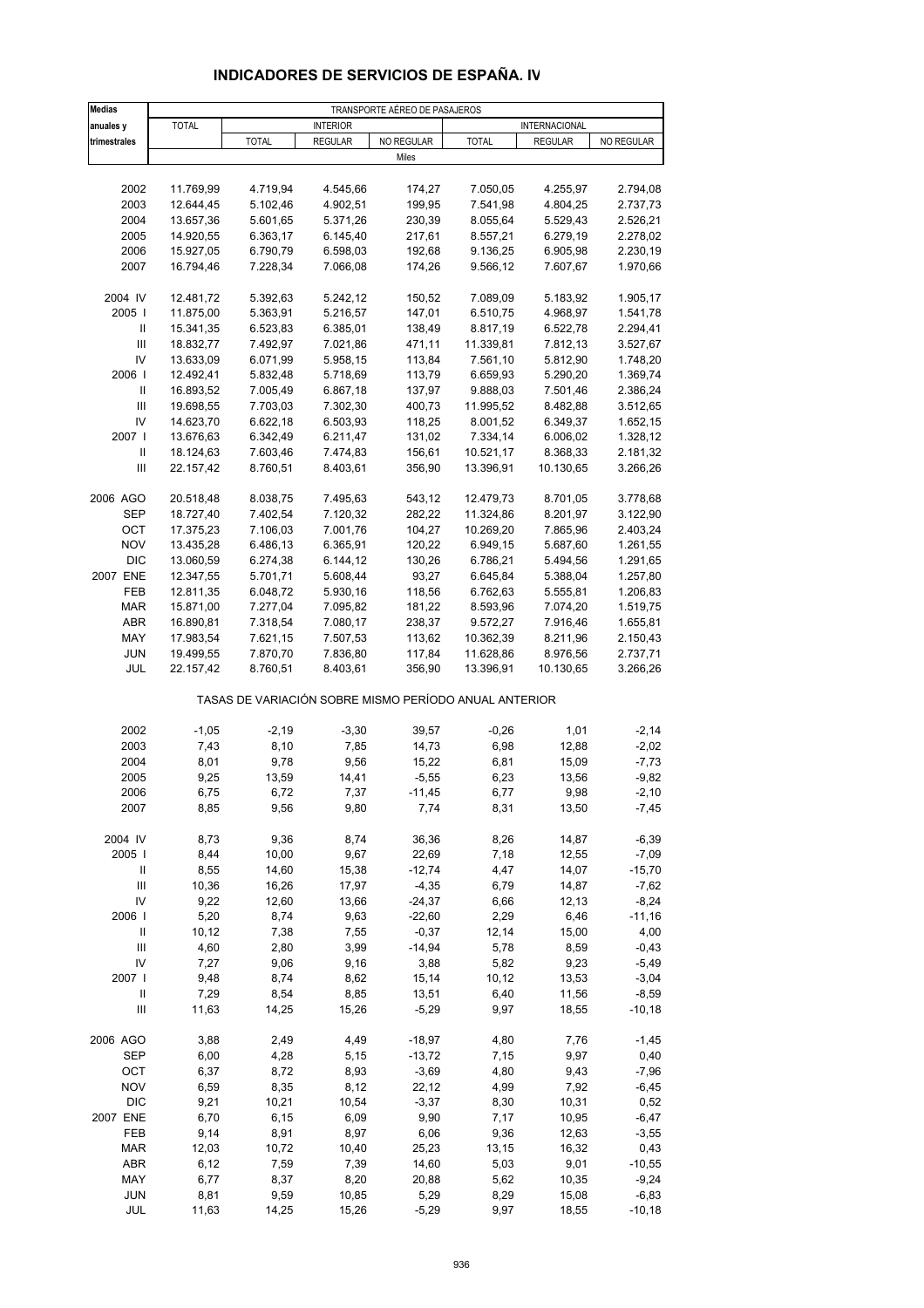## **INDICADORES DE DEMANDA DE ESPAÑA. I**

| <b>Medias</b>                      |                  |                 | CONSUMO         |                                                       |                  |
|------------------------------------|------------------|-----------------|-----------------|-------------------------------------------------------|------------------|
| anuales y                          | IPI. INE         | <b>GASOLINA</b> | MATRICULACIÓN   | <b>ÍNDICE</b>                                         | I.VENTAS G.S.    |
| trimestrales                       | <b>B.CONSUMO</b> | <b>AUTO</b>     | <b>TURISMOS</b> | COMERCIO MENOR                                        | DEFLACTADA (7)   |
|                                    | <b>Base 2000</b> | Miles Toneladas | Unidades        | <b>Base 2005</b>                                      | <b>Base 2005</b> |
|                                    |                  |                 |                 |                                                       |                  |
| 2002                               | 101,5            | 680,158         | 117.369         | 85,90                                                 | 89,08            |
| 2003                               | 102,0            | 670,067         | 124.355         | 90,79                                                 | 92,92            |
| 2004                               | 102,1            | 642,833         | 137.816         | 95,77                                                 | 96,96            |
| 2005                               | 102,2            | 610,626         | 139.724         | 100,00                                                | 100,02           |
| 2006                               | 104,3            | 577,386         | 138.388         | 105,03                                                | 102,53           |
| 2007                               | 109,4            | 555,074         | 142.646         | 106,96                                                | 100,93           |
|                                    |                  |                 |                 |                                                       |                  |
| 2004 IV                            | 103,9            | 619,933         | 136.676         | 105,04                                                | 111,03           |
| 2005                               | 98,3             | 573,000         | 136.110         | 93,85                                                 | 95,03            |
| Ш                                  | 107,2            | 616,367         | 158.069         | 99,02                                                 | 91,30            |
| Ш                                  | 99,8             | 675,195         | 132.815         | 98,09                                                 | 99,53            |
| IV                                 | 103,6            | 577,941         | 131.905         | 109,04                                                | 114,20           |
| 2006                               | 102,9            | 540,971         | 140.137         | 98,69                                                 | 96,43            |
| Ш                                  | 106,4            | 591,483         | 152.823         | 102,81                                                | 93,30            |
| $\ensuremath{\mathsf{III}}\xspace$ | 100,6            | 618,201         | 127.245         | 103,91                                                | 103,97           |
| IV                                 | 107,4            | 558,891         | 133.348         | 114,70                                                | 116,40           |
| 2007                               | 107,9            | 526,552         | 141.546         | 104,84                                                | 100,27           |
| Ш                                  |                  |                 |                 | 107,44                                                |                  |
| Ш                                  | 109,1            | 563,219         | 149.043         |                                                       | 95,23            |
|                                    | 115,1            | 616,208         | 134.702         | 109,44                                                | 107,30           |
| 2006 OCT                           | 112,4            | 573,821         | 128.178         | 105,71                                                | 95,50            |
| <b>NOV</b>                         | 115,1            | 531,783         | 135.142         | 104,93                                                | 98,60            |
| DIC                                | 94,6             | 571,068         | 136.723         | 133,47                                                | 155,10           |
| 2007 ENE                           | 104,9            | 520,134         | 125.985         | 111,33                                                | 115,20           |
| FEB                                | 101,7            | 483,886         | 123.328         | 94,78                                                 | 86,30            |
| MAR                                | 117,0            | 575,637         |                 | 108,42                                                |                  |
|                                    |                  |                 | 175.326         |                                                       | 99,30            |
| ABR                                | 99,2             | 547,539         | 123.846         | 102,66                                                | 91,10            |
| MAY                                | 115,9            | 564,440         | 155.402         | 108,78                                                | 94,80            |
| JUN                                | 112,2            | 577,677         | 167.880         | 110,88                                                | 99,80            |
| JUL                                | 115,1            | 616,208         | 168.613         | 116,13                                                | 114,10           |
| AGO                                |                  |                 | 100.791         | 102,75                                                | 103,90           |
| SEP                                |                  |                 |                 |                                                       | 103,90           |
|                                    |                  |                 |                 | TASAS DE VARIACIÓN SOBRE MISMO PERÍODO ANUAL ANTERIOR |                  |
| 2002                               | 2,27             | $-3,75$         | $-6,11$         | 5,73                                                  | 0,74             |
| 2003                               | 0,48             | $-1,48$         | 5,95            | 5,68                                                  | 4,30             |
| 2004                               | 0,04             | $-4,06$         | 10,82           | 5,49                                                  | 4,35             |
| 2005                               | 0, 16            | $-5,01$         | 1,38            | 4,42                                                  | 3,15             |
| 2006                               | 2,06             | $-5.44$         | $-0.96$         | 5.03                                                  | 2,51             |
| 2007                               | 4,02             | $-3,55$         | $-1,03$         | 5,28                                                  | 3,10             |
|                                    |                  |                 |                 |                                                       |                  |
| 2004 IV                            | $-1,39$          | $-4,65$         | 5,16            | 5,47                                                  | 3,45             |
| 2005                               | $-2,80$          | $-5,26$         | 0,70            | 4,13                                                  | 4,32             |
| Ш                                  | 3,37             | $-5,42$         | 5,45            | 5,38                                                  | 2,82             |
| Ш                                  | 0,27             | $-2,84$         | 2,54            | 4,43                                                  | 2,72             |
| IV                                 | $-0,29$          | $-6,77$         | $-3,49$         | 3,81                                                  | 2,85             |
| 2006                               | 4,68             | $-5,59$         | 2,96            | 5,15                                                  | 1,47             |
| Ш                                  | $-0,75$          | $-4,04$         | $-3,32$         | 3,83                                                  | 2,19             |
| Ш                                  | 0,84             | $-8,44$         | $-4,19$         | 5,93                                                  | 4,45             |
| IV                                 | 3,67             | $-3,30$         | 1,09            | 5,20                                                  | 1,93             |
| 2007 l                             | 4,83             | $-2,67$         | 1,01            | 6,24                                                  | 3,98             |
| Ш                                  | 2,51             | $-4,78$         | $-2,47$         | 4,50                                                  | 2,07             |
| Ш                                  | 6,18             | $-2,40$         | $-1,76$         | 5,09                                                  | 3,21             |
|                                    |                  |                 |                 |                                                       |                  |
| 2006 OCT                           | 7,46             | $-2,70$         | 7,11            | 4,20                                                  | $-1,14$          |
| <b>NOV</b>                         | 3,97             | $-3,14$         | 1,90            | 5,78                                                  | 3,68             |
| DIC                                | $-0,84$          | $-4,03$         | $-4,67$         | 5,54                                                  | 2,78             |
| 2007 ENE                           | 8,37             | $-2,28$         | 9,08            | 6,20                                                  | 1,68             |
| FEB                                | 3,56             | $-4,52$         | $-4,28$         | 5,29                                                  | 2,86             |
| <b>MAR</b>                         | 2,90             | $-1,41$         | $-0,43$         | 7,12                                                  | 7,82             |
| ABR                                | 6,21             | $-5,93$         | $-5,91$         | 3,15                                                  | $-1,73$          |
| MAY                                | 2,57             | $-5,47$         | $-0,26$         | 4,66                                                  | 2,27             |
| <b>JUN</b>                         | $-0,62$          | $-2,96$         | $-1,84$         | 5,64                                                  | 5,61             |
| JUL                                | 6,18             | $-2,40$         | $-0,25$         | 4,75                                                  | 1,42             |
| <b>AGO</b>                         |                  |                 | $-4,18$         | 5,47                                                  | 2,47             |
| <b>SEP</b>                         |                  |                 |                 |                                                       | 6,02             |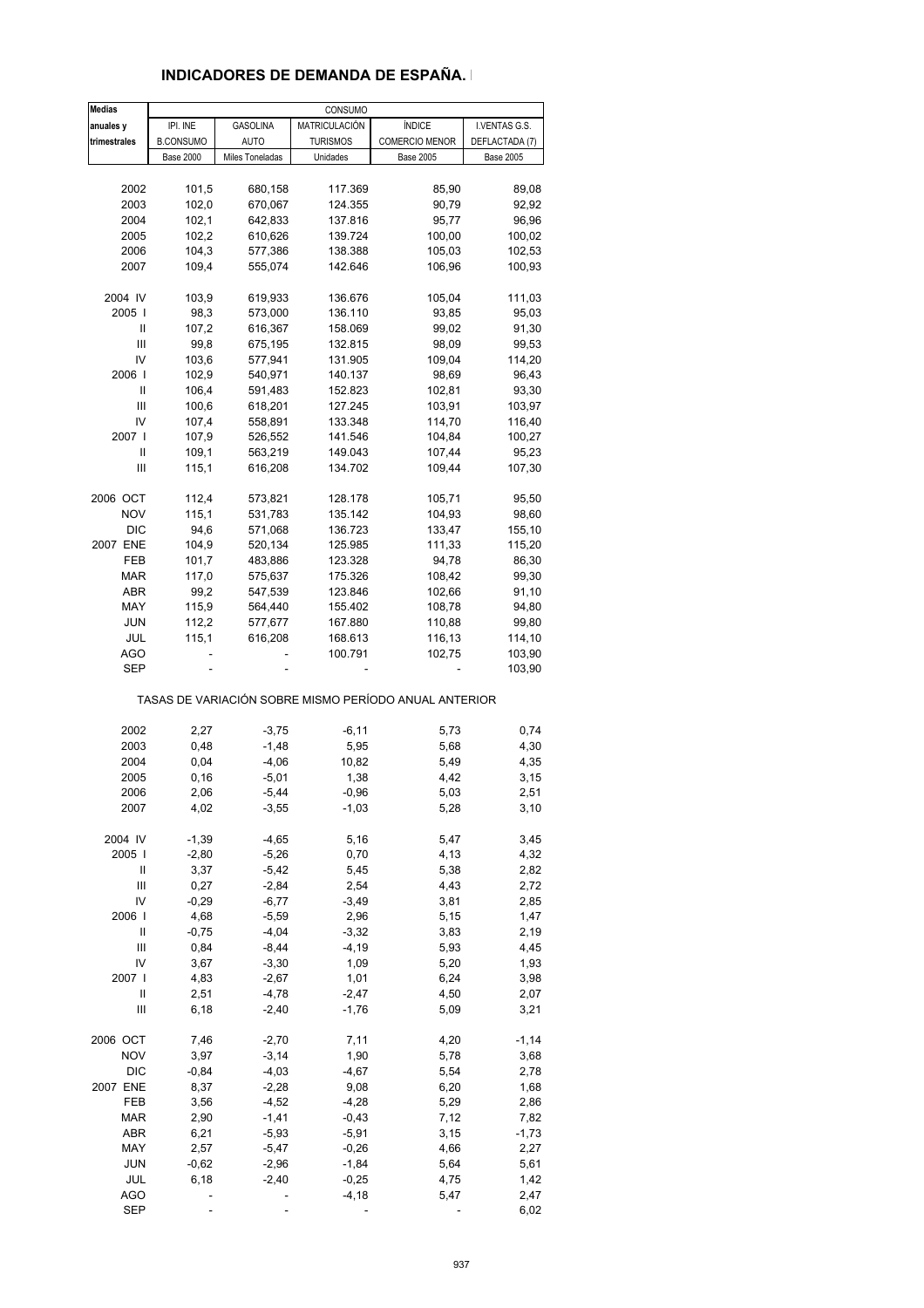| <b>Medias</b> |                  | <b>INVERSIÓN</b>      |                |                                                       |                     |  |  |  |  |
|---------------|------------------|-----------------------|----------------|-------------------------------------------------------|---------------------|--|--|--|--|
| anuales y     |                  | IPI. INE              |                | MATRICULACIÓN                                         | <b>INSCRIPCIÓN</b>  |  |  |  |  |
| trimestrales  | <b>B. EQUIPO</b> | <b>B. INTERMEDIOS</b> | <b>ENERGÍA</b> | VEHÍCULOS CARGA                                       | MAQUINARIA AGRÍCOLA |  |  |  |  |
|               |                  | <b>Base 2000</b>      |                |                                                       | Unidades            |  |  |  |  |
|               |                  |                       |                |                                                       |                     |  |  |  |  |
| 2002          | 91,9             | 99,3                  | 103,0          | 24.573                                                | 1.649               |  |  |  |  |
| 2003          | 92,7             | 101,3                 | 107,0          | 27.522                                                | 1.762               |  |  |  |  |
| 2004          | 94,5             | 103,3                 | 112,2          | 30.756                                                | 1.815               |  |  |  |  |
| 2005          | 93,8             | 102,6                 | 115,4          | 34.859                                                | 1.504               |  |  |  |  |
| 2006          | 101,6            | 106,5                 | 116,5          | 35.431                                                | 1.490               |  |  |  |  |
| 2007          | 112,2            | 113,4                 | 116,3          | 35.899                                                | 1.421               |  |  |  |  |
| 2004 IV       | 97,2             | 102,6                 | 113,5          | 32.335                                                | 1.937               |  |  |  |  |
| 2005          | 90,1             | 101,4                 | 120,1          | 32.790                                                | 1.455               |  |  |  |  |
| Ш             | 104,2            | 110,6                 | 108,7          | 38.439                                                | 1.657               |  |  |  |  |
| Ш             | 83,8             | 95,4                  | 113,9          | 32.084                                                | 1.291               |  |  |  |  |
| IV            | 97,2             | 102,9                 | 119,0          | 36.122                                                | 1.612               |  |  |  |  |
| 2006          | 100,6            | 108,0                 | 124,3          | 35.302                                                | 1.339               |  |  |  |  |
| $\mathbf{I}$  | 108,5            | 112,0                 | 109,7          | 38.497                                                | 1.638               |  |  |  |  |
|               |                  |                       |                |                                                       |                     |  |  |  |  |
| Ш             | 89,6             | 99,0                  | 116,7          | 32.198                                                | 1.399               |  |  |  |  |
| IV            | 107,5            | 107,0                 | 115,2          | 35.729                                                | 1.585               |  |  |  |  |
| 2007 l        | 109,6            | 113,3                 | 118,9          | 35.820                                                | 1.224               |  |  |  |  |
| $\mathbf{I}$  | 114,2            | 113,1                 | 112,8          | 37.416                                                | 1.556               |  |  |  |  |
| Ш             | 114,1            | 114,4                 | 119,4          | 33.741                                                | 1.514               |  |  |  |  |
| 2006 SEP      | 106,2            | 109,9                 | 113,3          | 28.879                                                | 1.563               |  |  |  |  |
| OCT           | 109,6            | 113,6                 | 112,0          | 34.739                                                | 1.694               |  |  |  |  |
| <b>NOV</b>    | 117,2            | 115,3                 | 111,2          | 38.057                                                | 1.444               |  |  |  |  |
| DIC           | 95,6             | 92,1                  | 122,3          | 34.391                                                | 1.618               |  |  |  |  |
| 2007 ENE      | 103,0            | 110,5                 | 127,5          | 34.378                                                | 1.183               |  |  |  |  |
| FEB           | 106,9            | 108,4                 | 111,0          | 31.060                                                | 1.121               |  |  |  |  |
|               |                  |                       |                |                                                       |                     |  |  |  |  |
| <b>MAR</b>    | 119,0            | 121,0                 | 118,1          | 42.023                                                | 1.369               |  |  |  |  |
| ABR           | 99,5             | 104,5                 | 111,0          | 33.934                                                | 1.247               |  |  |  |  |
| MAY           | 121,2            | 118,7                 | 115,5          | 38.818                                                | 1.635               |  |  |  |  |
| JUN           | 121,8            | 116,1                 | 111,8          | 39.495                                                | 1.787               |  |  |  |  |
| JUL           | 114,1            | 114,4                 | 119,4          | 40.171                                                | 1.747               |  |  |  |  |
| <b>AGO</b>    |                  |                       |                | 27.311                                                | 1.280               |  |  |  |  |
|               |                  |                       |                | TASAS DE VARIACIÓN SOBRE MISMO PERÍODO ANUAL ANTERIOR |                     |  |  |  |  |
| 2002          | $-4,92$          | 1,40                  | 0,02           | 7,82                                                  | 0, 10               |  |  |  |  |
| 2003          | 0,82             | 2,11                  | 3,88           | 12,00                                                 | 6,89                |  |  |  |  |
| 2004          | 1,94             | 1,88                  | 4,87           | 11,75                                                 | 2,97                |  |  |  |  |
| 2005          | $-0,67$          | $-0,65$               | 2,89           | 13,34                                                 | $-17,12$            |  |  |  |  |
| 2006          | 8,24             | 3,82                  | 0,90           | 1,64                                                  | $-0,89$             |  |  |  |  |
| 2007          | 7,43             | 2,82                  | $-1,43$        | $-0,66$                                               | $-1,70$             |  |  |  |  |
|               |                  |                       |                |                                                       |                     |  |  |  |  |
| 2004 IV       | $-2,83$          | $-0,65$               | 3,47           | 9,44                                                  | $-10,24$            |  |  |  |  |
| 2005          | $-4,35$          | $-3,64$               | 3,62           | 9,33                                                  | $-8,03$             |  |  |  |  |
| Ш             | 3,58             | 1,34                  | 1,18           | 17,95                                                 | $-17,49$            |  |  |  |  |
| Ш             | $-2,29$          | $-0,63$               | 1,73           | 14,15                                                 | $-25,39$            |  |  |  |  |
| IV            | $-0,07$          | 0,29                  | 4,91           | 11,71                                                 | $-16,78$            |  |  |  |  |
| 2006          | 11,65            | 6,47                  | 3,47           | 7,66                                                  | $-7,97$             |  |  |  |  |
| Ш             | 4,09             | 1,30                  | 0,89           | 0, 15                                                 | $-1,17$             |  |  |  |  |
| Ш             | 7,00             | 3,74                  | 2,52           | 0,36                                                  | 8,36                |  |  |  |  |
| IV            | 10,60            | 3,98                  | $-3,25$        | $-1,09$                                               | $-1,63$             |  |  |  |  |
| 2007 l        | 8,94             | 4,91                  | $-4,37$        | 1,47                                                  | $-8,59$             |  |  |  |  |
| Ш             | 5,26             | 0,95                  | 2,80           | $-2,81$                                               | $-4,97$             |  |  |  |  |
| Ш             | 9,82             | 2,42                  | $-3,79$        | $-0,34$                                               | 14,88               |  |  |  |  |
| 2006 SEP      | 3,41             | 1,48                  | 0,09           | $-2,46$                                               | 20,88               |  |  |  |  |
|               |                  |                       |                |                                                       |                     |  |  |  |  |
| OCT           | 12,18            | 7,07                  | 0,36           | 9,80                                                  | $-3,75$             |  |  |  |  |
| <b>NOV</b>    | 12,58            | 3,87                  | $-6,79$        | $-0,29$                                               | 6,80                |  |  |  |  |
| <b>DIC</b>    | 6,58             | 0,55                  | $-3,09$        | $-10,80$                                              | $-6,09$             |  |  |  |  |
| 2007 ENE      | 13,56            | 7,91                  | $-2,45$        | 19,99                                                 | 1,11                |  |  |  |  |
| FEB           | 10,32            | 4,13                  | $-6,64$        | $-6,31$                                               | $-6,82$             |  |  |  |  |
| <b>MAR</b>    | 4,11             | 2,98                  | $-4,22$        | $-4,71$                                               | $-16,78$            |  |  |  |  |
| ABR           | 8,62             | 4,71                  | 7,77           | 0,80                                                  | 1,96                |  |  |  |  |
| MAY           | 4,03             | 0,08                  | 3,87           | $-3,77$                                               | $-5,38$             |  |  |  |  |
| <b>JUN</b>    | 3,84             | $-1,36$               | $-2,70$        | $-4,80$                                               | $-8,92$             |  |  |  |  |
| JUL           | 9,82             | 2,42                  | $-3,79$        | 3,37                                                  | 27,61               |  |  |  |  |
| AGO           |                  |                       |                | $-5,34$                                               | 1,11                |  |  |  |  |

#### **INDICADORES DE DEMANDA DE ESPAÑA. II**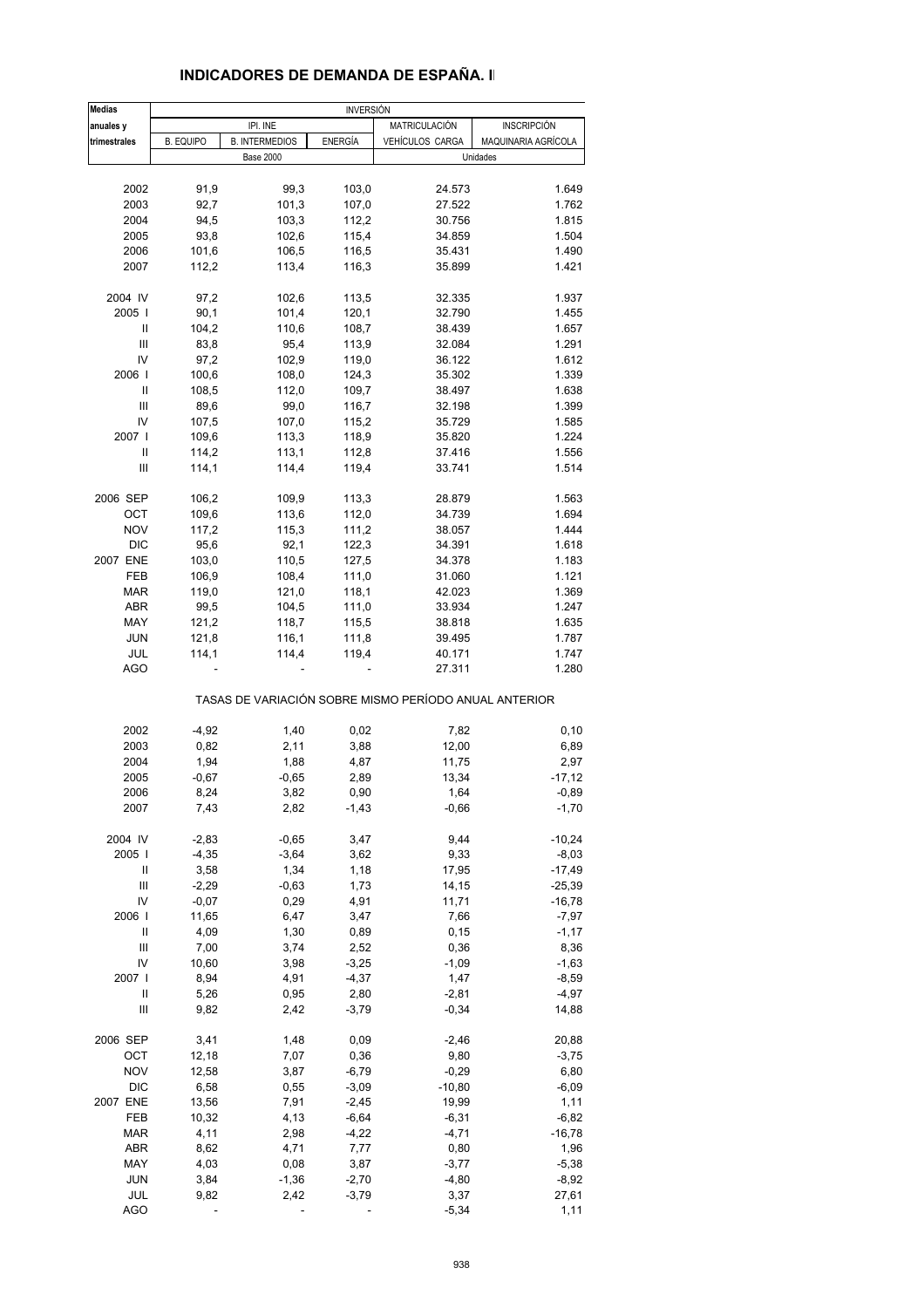## **INDICADORES DEL MERCADO DE TRABAJO DE ESPAÑA. I**

| <b>Medias</b>                      |                          | POBLACIÓN ACTIVA (8)     |                        |                          |                    | POBLACIÓN OCUPADA (8)                                 |                        |                          |
|------------------------------------|--------------------------|--------------------------|------------------------|--------------------------|--------------------|-------------------------------------------------------|------------------------|--------------------------|
| anuales y                          |                          |                          |                        |                          |                    |                                                       |                        |                          |
| trimestrales                       | <b>TOTAL</b>             | VARONES                  | <b>MUJERES</b>         | <b>TOTAL</b>             | AGRICULT.          | <b>INDUSTRIA</b>                                      | CONSTRUC.              | <b>SERVICIOS</b>         |
|                                    |                          |                          |                        | Miles de personas        |                    |                                                       |                        |                          |
|                                    |                          |                          |                        |                          |                    |                                                       |                        |                          |
| 2002                               | 18.785,625               | 11.294,338               | 7.491,288              | 16.630,303               | 995,445            | 3.190,713                                             | 1.980,153              | 10.463,995               |
| 2003<br>2004                       | 19.538,148               | 11.629,240<br>11.905,090 | 7.908,908<br>8.279,355 | 17.295,940<br>17.970,830 | 991,008<br>988,943 | 3.200,783<br>3.210,945                                | 2.101,643<br>2.253,213 | 11.002,513               |
| 2005                               | 20.184,443<br>20.885,725 | 12.251,625               | 8.634,075              | 18.973,250               | 1.000,700          | 3.279,950                                             | 2.357,225              | 11.517,723<br>12.335,350 |
| 2006                               | 21.584,775               | 12.534,050               | 9.050,725              | 19.747,650               | 944,275            | 3.292,100                                             | 2.542,925              | 12.968,375               |
| 2007                               | 22.026,300               | 12.721,450               | 9.304,800              | 20.218,250               | 955,500            | 3.254,550                                             | 2.689,200              | 13.319,000               |
|                                    |                          |                          |                        |                          |                    |                                                       |                        |                          |
| 2004 III                           | 20.309,960               | 11.994,810               | 8.315,150              | 18.129,090               | 964,250            | 3.222,990                                             | 2.282,950              | 11.658,890               |
| IV                                 | 20.447,290               | 12.009,100               | 8.438,190              | 18.288,060               | 980,380            | 3.246,830                                             | 2.331,210              | 11.729,630               |
| 2005 l                             | 20.591,700               | 12.103,800               | 8.487,800              | 18.492,700               | 1.017,300          | 3.257,500                                             | 2.270,500              | 11.947,300               |
| Ш                                  | 20.839,600               | 12.207,900               | 8.631,700              | 18.894,900               | 986,600            | 3.262,800                                             | 2.339,300              | 12.306,300               |
| $\mathsf{III}$                     | 20.956,100               | 12.324,100               | 8.632,000              | 19.191,100               | 992,100            | 3.311,000                                             | 2.396,300              | 12.491,700               |
| IV                                 | 21.155,500               | 12.370,700               | 8.784,800              | 19.314,300               | 1.006,800          | 3.288,500                                             | 2.422,800              | 12.596,100               |
| 2006                               | 21.335,900               | 12.421,900               | 8.914,000              | 19.400,100               | 984,800            | 3.273,600                                             | 2.436,700              | 12.705,000               |
| $\, \parallel$                     | 21.530,100               | 12.499,500               | 9.030,600              | 19.693,100               | 957,400            | 3.286,900                                             | 2.521,700              | 12.927,100               |
| Ш<br>IV                            | 21.660,700<br>21.812,400 | 12.619,700<br>12.595,100 | 9.041,000<br>9.217,300 | 19.895,600<br>20.001,800 | 913,100<br>921,800 | 3.288,100<br>3.319,800                                | 2.590,100<br>2.623,200 | 13.104,400<br>13.137,000 |
| 2007 l                             | 21.925,300               | 12.654,600               | 9.270,700              | 20.069,200               | 990,000            | 3.265,300                                             | 2.664,700              | 13.149,300               |
| Ш                                  | 22.127,300               | 12.788,300               | 9.338,900              | 20.367,300               | 921,000            | 3.243,800                                             | 2.713,700              | 13.488,700               |
|                                    |                          |                          |                        |                          |                    |                                                       |                        |                          |
| 2006 JUL                           |                          |                          |                        |                          |                    |                                                       |                        |                          |
| <b>AGO</b>                         |                          |                          |                        |                          |                    |                                                       |                        |                          |
| <b>SEP</b>                         |                          |                          |                        |                          |                    |                                                       |                        |                          |
| ОСТ                                |                          |                          |                        |                          |                    |                                                       |                        |                          |
| <b>NOV</b>                         |                          |                          |                        |                          |                    |                                                       |                        |                          |
| <b>DIC</b>                         |                          |                          |                        |                          |                    |                                                       |                        |                          |
| 2007 ENE                           |                          |                          |                        |                          |                    |                                                       |                        |                          |
| FEB                                |                          |                          |                        |                          |                    |                                                       |                        |                          |
| <b>MAR</b>                         |                          |                          |                        |                          |                    |                                                       |                        |                          |
| <b>ABR</b><br>MAY                  |                          |                          |                        |                          |                    |                                                       |                        |                          |
| JUN                                |                          |                          |                        |                          |                    |                                                       |                        |                          |
|                                    |                          |                          |                        |                          |                    |                                                       |                        |                          |
|                                    |                          |                          |                        |                          |                    | TASAS DE VARIACIÓN SOBRE MISMO PERÍODO ANUAL ANTERIOR |                        |                          |
|                                    |                          |                          |                        |                          |                    |                                                       |                        |                          |
| 2002                               | 4,07                     | 2,88                     | 5,93                   | 3,00                     | $-4,77$            | 0,44                                                  | 5,54                   | 4,14                     |
| 2003                               | 4,01                     | 2,97                     | 5,57                   | 4,00                     | $-0,45$            | 0,32                                                  | 6,14                   | 5,15                     |
| 2004                               | 3,31                     | 2,37                     | 4,68                   | 3,90                     | $-0,21$            | 0,32                                                  | 7,21                   | 4,68                     |
| 2005                               | 3,47                     | 2,91                     | 4,28                   | 5,58                     | 1,19               | 2,15                                                  | 4,62                   | 7,10                     |
| 2006<br>2007                       | 3,35<br>2,77             | 2,31<br>2,09             | 4,83<br>3,71           | 4,08<br>3,44             | $-5,64$<br>$-1,61$ | 0,37<br>$-0,78$                                       | 7,88<br>8,47           | 5,13<br>3,92             |
|                                    |                          |                          |                        |                          |                    |                                                       |                        |                          |
| 2004 III                           | 3,17                     | 2,36                     | 4,36                   | 3,84                     | 0,23               | $-0,08$                                               | 7,66                   | 4,55                     |
| IV                                 | 3,21                     | 2,28                     | 4,56                   | 4,15                     | $-3,13$            | 2,60                                                  | 9,85                   | 4,16                     |
| 2005 l                             | 3,54                     | 2,91                     | 4,45                   | 5,07                     | $-1,41$            | 2,64                                                  | 5,07                   | 6,35                     |
| $\, \parallel$                     | 3,72                     | 2,98                     | 4,78                   | 5,76                     | 0,74               | 1,95                                                  | 4,54                   | 7,49                     |
| $\mathsf{III}$                     | 3,18                     | 2,75                     | 3,81                   | 5,86                     | 2,89               | 2,73                                                  | 4,97                   | 7,14                     |
| IV                                 | 3,46                     | 3,01                     | 4,11                   | 5,61                     | 2,69               | 1,28                                                  | 3,93                   | 7,39                     |
| 2006 l                             | 3,61                     | 2,63                     | 5,02                   | 4,91                     | $-3,19$            | 0,49                                                  | 7,32                   | 6,34                     |
| $\, \parallel$                     | 3,31                     | 2,39                     | 4,62                   | 4,22                     | $-2,96$            | 0,74                                                  | 7,80                   | 5,04                     |
| $\ensuremath{\mathsf{III}}\xspace$ | 3,36                     | 2,40                     | 4,74                   | 3,67                     | $-7,96$            | $-0,69$                                               | 8,09                   | 4,90                     |
| IV                                 | 3,11                     | 1,81                     | 4,92                   | 3,56                     | $-8,44$            | 0,95                                                  | 8,27                   | 4,29                     |
| 2007 l<br>$\sf II$                 | 2,76<br>2,77             | 1,87<br>2,31             | 4,00<br>3,41           | 3,45<br>3,42             | 0,53<br>$-3,80$    | $-0,25$<br>$-1,31$                                    | 9,36<br>7,61           | 3,50<br>4,34             |
|                                    |                          |                          |                        |                          |                    |                                                       |                        |                          |
| 2006 JUL                           |                          |                          |                        |                          |                    |                                                       |                        |                          |
| <b>AGO</b>                         |                          |                          |                        |                          |                    |                                                       |                        |                          |
| <b>SEP</b>                         |                          |                          |                        |                          |                    |                                                       |                        |                          |
| OCT                                |                          |                          |                        |                          |                    |                                                       |                        |                          |
| <b>NOV</b>                         |                          |                          |                        |                          |                    |                                                       |                        |                          |
| <b>DIC</b>                         |                          |                          |                        |                          |                    |                                                       |                        |                          |
| 2007 ENE                           |                          |                          |                        |                          |                    |                                                       |                        |                          |
| FEB                                |                          |                          |                        |                          |                    |                                                       |                        |                          |
| <b>MAR</b>                         |                          |                          |                        |                          |                    |                                                       |                        |                          |
| ABR                                |                          |                          |                        |                          |                    |                                                       |                        |                          |
| MAY                                |                          |                          |                        |                          |                    |                                                       |                        |                          |
| <b>JUN</b>                         |                          |                          |                        |                          |                    |                                                       |                        |                          |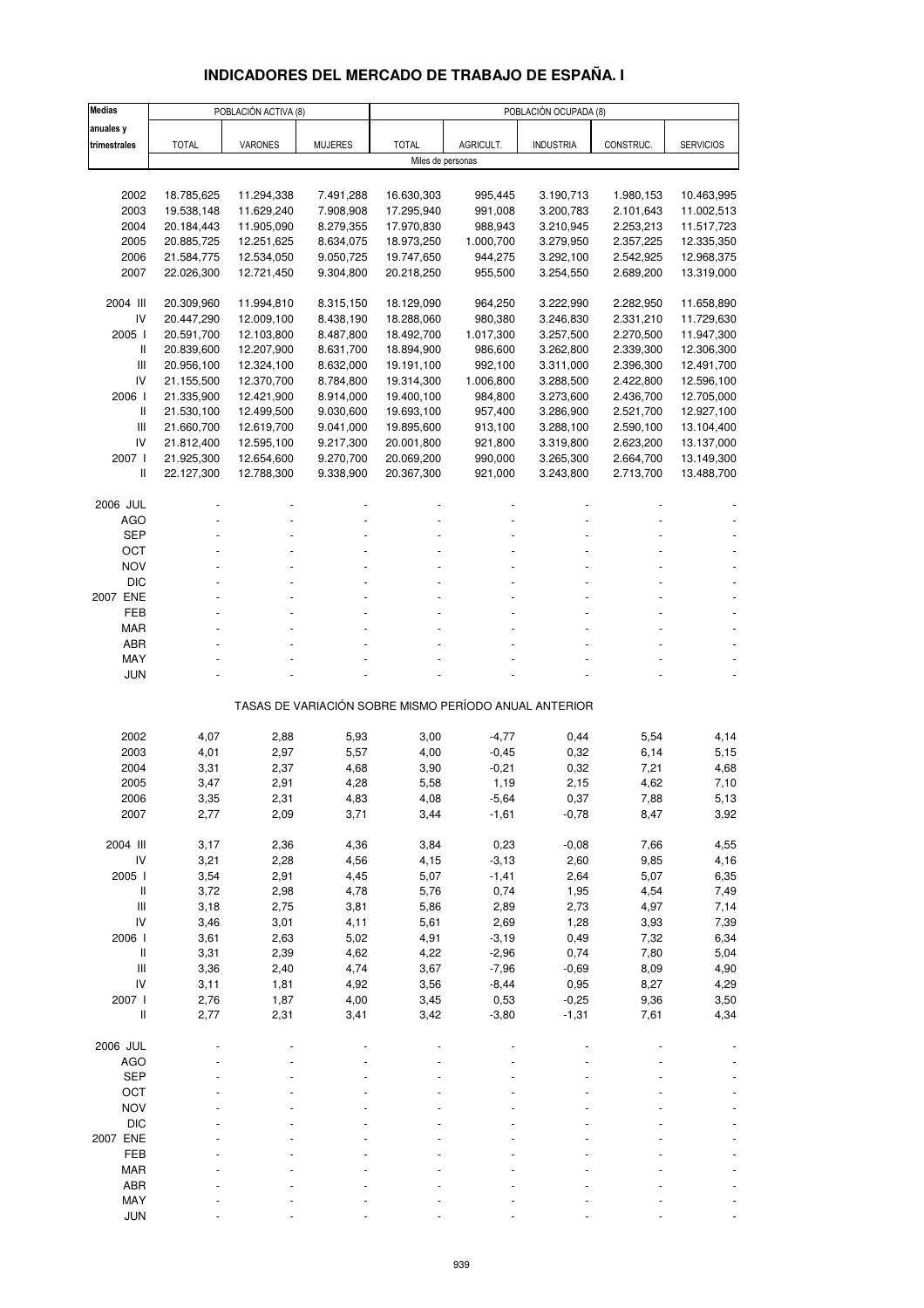## **INDICADORES DEL MERCADO DE TRABAJO DE ESPAÑA. II**

| <b>Medias</b>                      | POBLACIÓN ASALARIADA (8) |                    |                        |                                                       |                          |                      |  |
|------------------------------------|--------------------------|--------------------|------------------------|-------------------------------------------------------|--------------------------|----------------------|--|
| anuales y                          |                          |                    |                        |                                                       |                          |                      |  |
| trimestrales                       | <b>TOTAL</b>             | AGRICULT.          | <b>INDUSTRIA</b>       | CONSTRUC.                                             | <b>SERVICIOS</b>         | SECTOR PRIVADO       |  |
|                                    |                          |                    |                        | Miles de Personas                                     |                          |                      |  |
|                                    |                          |                    |                        |                                                       |                          |                      |  |
| 2002                               | 13.471,868               | 447,625            | 2.838,488              | 1.590,398                                             | 8.595,360                | 10.880,3             |  |
| 2003                               | 14.127,410               | 464,308            | 2.838,235              | 1.709,588                                             | 9.115,275                | 11.419,7             |  |
| 2004                               | 14.720,790               | 482,355            | 2.866,043              | 1.818,295                                             | 9.554,098                | 11.920,5             |  |
| 2005<br>2006                       | 15.502,050<br>16.208,125 | 490,325<br>483,500 | 2.880,825<br>2.895,525 | 1.877,400<br>2.028,925                                | 10.253,550<br>10.800,175 | 12.637,9<br>13.325,9 |  |
| 2007                               | 16.646,950               | 518,000            | 2.866,550              | 2.167,050                                             | 11.095,350               | 13.743,5             |  |
|                                    |                          |                    |                        |                                                       |                          |                      |  |
| 2004 III                           | 14.875,900               | 460,260            | 2.882,840              | 1.846,290                                             | 9.686,510                | 12.045,9             |  |
| IV                                 | 15.022,410               | 484,280            | 2.906,970              | 1.886,350                                             | 9.744,810                | 12.154,6             |  |
| 2005 l                             | 14.977,000               | 467,600            | 2.852,700              | 1.802,100                                             | 9.854,600                | 12.145,5             |  |
| Ш                                  | 15.440,100               | 489,200            | 2.866,600              | 1.864,300                                             | 10.220,100               | 12.596,7             |  |
| Ш                                  | 15.749,500               | 489,900            | 2.911,300              | 1.906,300                                             | 10.442,000               | 12.835,8             |  |
| IV                                 | 15.841,600               | 514,600            | 2.892,700              | 1.936,900                                             | 10.497,500               | 12.973,6             |  |
| 2006                               | 15.888,900               | 505,300            | 2.873,600              | 1.949,100                                             | 10.561,000               | 13.025,7             |  |
| Ш                                  | 16.111,500               | 491,300            | 2.895,900              | 2.006,300                                             | 10.718,100               | 13.257,7             |  |
| Ш                                  | 16.365,900               | 460,100            | 2.893,900              | 2.064,100                                             | 10.947,700               | 13.462,2             |  |
| IV                                 | 16.466,200               | 477,300            | 2.918,700              | 2.096,200                                             | 10.973,900               | 13.558,1             |  |
| 2007 l                             | 16.514,500               | 542,200            | 2.865,600              | 2.144,200                                             | 10.962,500               | 13.582,3             |  |
| Ш                                  | 16.779,400               | 493,800            | 2.867,500              | 2.189,900                                             | 11.228,200               | 13.904,6             |  |
|                                    |                          |                    |                        |                                                       |                          |                      |  |
| 2006 JUL                           |                          |                    |                        |                                                       |                          |                      |  |
| <b>AGO</b>                         |                          |                    |                        |                                                       |                          |                      |  |
| <b>SEP</b>                         |                          |                    |                        |                                                       |                          |                      |  |
| OCT                                |                          |                    |                        |                                                       |                          |                      |  |
| <b>NOV</b>                         |                          |                    |                        |                                                       |                          |                      |  |
| <b>DIC</b>                         |                          |                    |                        |                                                       |                          |                      |  |
| 2007 ENE                           |                          |                    |                        |                                                       |                          |                      |  |
| FEB                                |                          |                    |                        |                                                       |                          |                      |  |
| MAR                                |                          |                    |                        |                                                       |                          |                      |  |
| ABR                                |                          |                    |                        |                                                       |                          |                      |  |
| MAY                                |                          |                    |                        |                                                       |                          |                      |  |
| <b>JUN</b>                         |                          |                    |                        |                                                       |                          |                      |  |
|                                    |                          |                    |                        | TASAS DE VARIACIÓN SOBRE MISMO PERÍODO ANUAL ANTERIOR |                          |                      |  |
|                                    |                          |                    |                        |                                                       |                          |                      |  |
| 2002                               | 4,03                     | $-4,04$            | 0,69                   | 5,86                                                  | 5,31                     | 4,18                 |  |
| 2003                               | 4,87                     | 3,73               | $-0,01$                | 7,49                                                  | 6,05                     | 4,96                 |  |
| 2004                               | 4,20                     | 3,89               | 0,98                   | 6,36                                                  | 4,81                     | 4,38                 |  |
| 2005                               | 5,31                     | 1,65               | 0,52                   | 3,25                                                  | 7,32                     | 6,02                 |  |
| 2006                               | 4,55                     | -1,39              | 0,51                   | 8,07                                                  | 5,33                     | 5,44                 |  |
| 2007                               | 4,04                     | 3,95               | $-0,63$                | 9,57                                                  | 4,28                     | 4,58                 |  |
| 2004 III                           | 4,08                     | 7,46               | 0,56                   | 6,48                                                  | 4,56                     | 4,18                 |  |
| IV                                 | 4,51                     | $-1,68$            | 3,25                   | 9,35                                                  | 4,32                     | 4,47                 |  |
| 2005 l                             | 4,18                     | $-8,51$            | 0,89                   | 3,41                                                  | 6,03                     | 4,41                 |  |
| $\,$ $\,$ $\,$ $\,$                | 5,69                     | 3,26               | 0,70                   | 3,69                                                  | 7,68                     | 6,31                 |  |
| Ш                                  | 5,87                     | 6,44               | 0,99                   | 3,25                                                  | 7,80                     | 6,56                 |  |
| IV                                 | 5,45                     | 6,26               | $-0,49$                | 2,68                                                  | 7,72                     | 6,74                 |  |
| 2006 l                             | 6,09                     | 8,06               | 0,73                   | 8,16                                                  | 7,17                     | 7,25                 |  |
| $\,$ $\,$ $\,$ $\,$                | 4,35                     | 0,43               | 1,02                   | 7,62                                                  | 4,87                     | 5,25                 |  |
| $\ensuremath{\mathsf{III}}\xspace$ | 3,91                     | $-6,08$            | $-0,60$                | 8,28                                                  | 4,84                     | 4,88                 |  |
| IV                                 | 3,94                     | $-7,25$            | 0,90                   | 8,22                                                  | 4,54                     | 4,51                 |  |
| 2007 l                             | 3,94                     | 7,30               | $-0,28$                | 10,01                                                 | 3,80                     | 4,27                 |  |
| $\,$ $\,$ $\,$ $\,$                | 4,15                     | 0,51               | $-0,98$                | 9,15                                                  | 4,76                     | 4,88                 |  |
|                                    |                          |                    |                        |                                                       |                          |                      |  |
| 2006 JUL                           |                          |                    |                        |                                                       |                          |                      |  |
| AGO                                |                          |                    |                        |                                                       |                          |                      |  |
| <b>SEP</b>                         |                          |                    |                        |                                                       |                          |                      |  |
| OCT                                |                          |                    |                        |                                                       |                          |                      |  |
| <b>NOV</b>                         |                          |                    |                        |                                                       |                          |                      |  |
| $DIC$                              |                          |                    |                        |                                                       |                          |                      |  |
| 2007 ENE                           |                          |                    |                        |                                                       |                          |                      |  |
| FEB                                |                          |                    |                        |                                                       |                          |                      |  |
| <b>MAR</b>                         |                          |                    |                        |                                                       |                          |                      |  |
| ABR                                |                          |                    |                        |                                                       |                          |                      |  |
| MAY                                |                          |                    |                        |                                                       |                          |                      |  |
| <b>JUN</b>                         |                          |                    |                        |                                                       |                          |                      |  |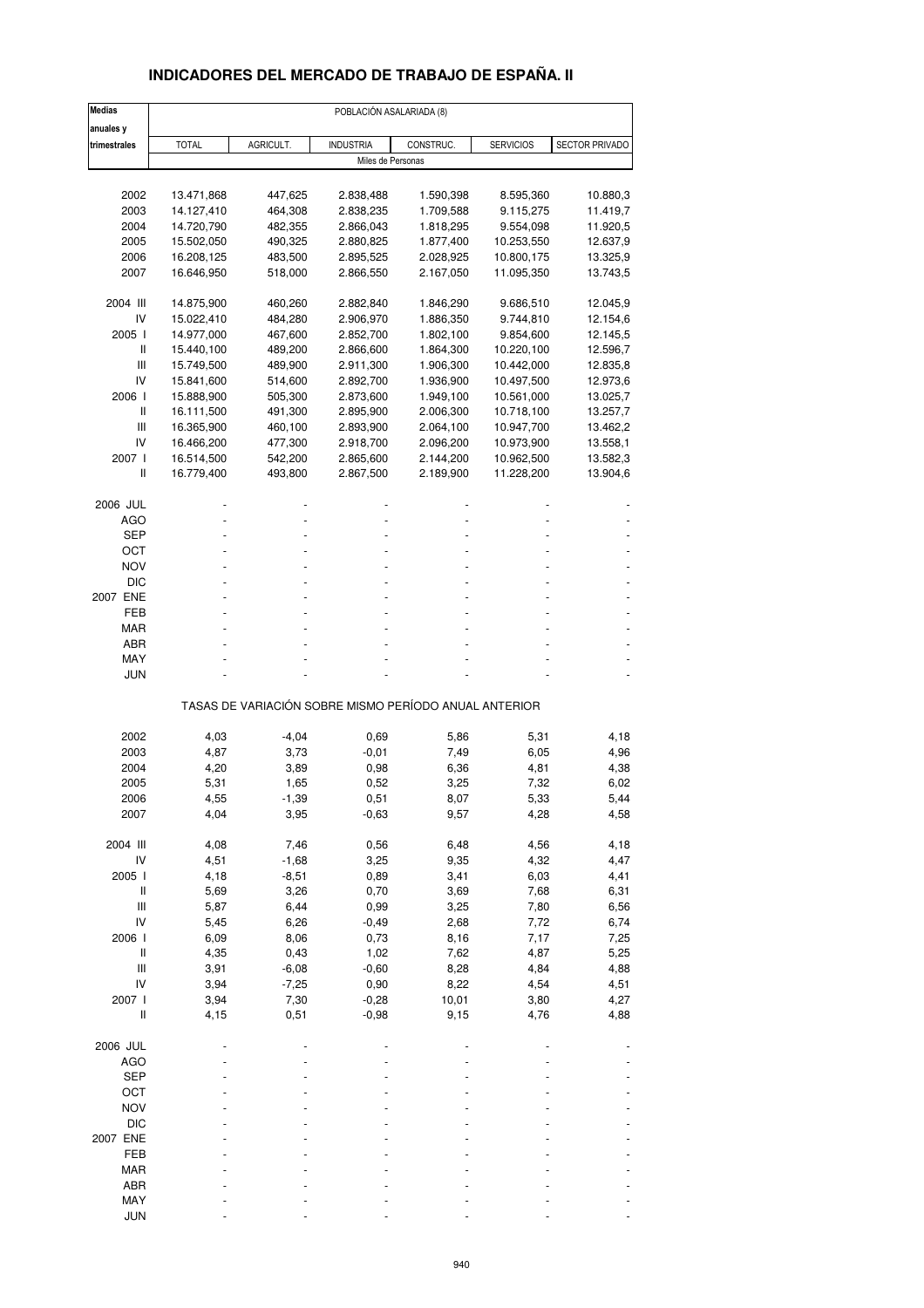## **INDICADORES DEL MERCADO DE TRABAJO DE ESPAÑA. III**

| <b>Medias</b>       |              | PARADOS (8)       |                |                                                       | TASA DE ACTIVIDAD (8) |                | TASA DE PARO (8) |                |                |
|---------------------|--------------|-------------------|----------------|-------------------------------------------------------|-----------------------|----------------|------------------|----------------|----------------|
| anuales y           |              |                   |                |                                                       | <b>MENORES</b>        |                |                  | <b>MENORES</b> |                |
| trimestrales        | <b>TOTAL</b> | VARONES           | <b>MUJERES</b> | <b>TOTAL</b>                                          | 20 AÑOS               | <b>MUJERES</b> | <b>TOTAL</b>     | 20 AÑOS        | <b>MUJERES</b> |
|                     |              | Miles de personas |                |                                                       |                       | Porcentaje     |                  |                |                |
|                     |              |                   |                |                                                       |                       |                |                  |                |                |
| 2002                | 2.155,320    | 929,340           | 1.225,988      | 54,27                                                 | 25,51                 | 42,20          | 11,48            | 29,80          | 16,37          |
| 2003                | 2.242,203    | 976,383           | 1.265,823      | 55,48                                                 | 25,32                 | 43,84          | 11,48            | 32,71          | 16,02          |
| 2004                | 2.213,613    | 970,770           | 1.242,850      | 56,37                                                 | 25,46                 | 45,19          | 10,97            | 30,65          | 15,02          |
| 2005                | 1.912,500    | 862,850           | 1.049,650      | 57,35                                                 | 28,86                 | 46,41          | 9,16             | 29,21          | 12,17          |
| 2006                | 1.837,100    | 791,500           | 1.045,650      | 58,33                                                 | 29,29                 | 47,95          | 8,51             | 29,13          | 11,56          |
| 2007                | 1.808,050    | 790,350           | 1.017,650      | 58,72                                                 | 28,83                 | 48,70          | 8,21             | 28,29          | 10,94          |
|                     |              |                   |                |                                                       |                       |                |                  |                |                |
| 2004 III            | 2.180,870    | 970,540           | 1.210,330      | 56,60                                                 | 27,95                 | 45,30          | 10,74            | 28,99          | 14,56          |
| IV                  | 2.159,230    | 931,450           | 1.227,790      | 56,74                                                 | 25,28                 | 45,79          | 10,56            | 29,08          | 14,55          |
| 2005 l              |              |                   |                |                                                       |                       |                |                  |                |                |
|                     | 2.099,000    | 940,900           | 1.158,100      | 56,90                                                 | 26,80                 | 45,89          | 10,19            | 31,11          | 13,64          |
| Ш                   | 1.944,700    | 890,100           | 1.054,600      | 57,35                                                 | 29,29                 | 46,49          | 9,33             | 31,19          | 12,22          |
| Ш                   | 1.765,000    | 799,200           | 965,800        | 57,43                                                 | 31,62                 | 46,31          | 8,42             | 26,84          | 11,19          |
| IV                  | 1.841,300    | 821,200           | 1.020,100      | 57,72                                                 | 27,73                 | 46,95          | 8,70             | 27,70          | 11,61          |
| 2006                | 1.935,800    | 846,400           | 1.089,400      | 57,98                                                 | 26,94                 | 47,47          | 9,07             | 29,41          | 12,22          |
| Ш                   | 1.837,000    | 795,500           | 1.041,500      | 58,30                                                 | 29,26                 | 47,93          | 8,53             | 31,10          | 11,53          |
| $\mathsf{III}$      | 1.765,000    | 760,300           | 1.004,800      | 58,44                                                 | 32,47                 | 47,83          | 8,15             | 24,86          | 11,11          |
| IV                  | 1.810,600    | 763,800           | 1.046,900      | 58,58                                                 | 28,50                 | 48,56          | 8,30             | 31,13          | 11,36          |
| 2007 l              | 1.856,100    | 800,100           | 1.056,000      | 58,58                                                 | 27,35                 | 48,61          | 8,47             | 27,45          | 11,39          |
| Ш                   | 1.760,000    | 780,600           | 979,300        | 58,86                                                 | 30,30                 | 48,78          | 7,95             | 29,13          | 10,49          |
|                     |              |                   |                |                                                       |                       |                |                  |                |                |
| 2006 JUL            |              |                   |                |                                                       |                       |                |                  |                |                |
| <b>AGO</b>          |              |                   |                |                                                       |                       |                |                  |                |                |
| <b>SEP</b>          |              |                   |                |                                                       |                       |                |                  |                |                |
| OCT                 |              |                   |                |                                                       |                       |                |                  |                |                |
| <b>NOV</b>          |              |                   |                |                                                       |                       |                |                  |                |                |
| <b>DIC</b>          |              |                   |                |                                                       |                       |                |                  |                |                |
| 2007 ENE            |              |                   |                |                                                       |                       |                |                  |                |                |
| FEB                 |              |                   |                |                                                       |                       |                |                  |                |                |
| <b>MAR</b>          |              |                   |                |                                                       |                       |                |                  |                |                |
| <b>ABR</b>          |              |                   |                |                                                       |                       |                |                  |                |                |
| MAY                 |              |                   |                |                                                       |                       |                |                  |                |                |
| <b>JUN</b>          |              |                   |                |                                                       |                       |                |                  |                |                |
|                     |              |                   |                |                                                       |                       |                |                  |                |                |
|                     |              |                   |                | TASAS DE VARIACIÓN SOBRE MISMO PERÍODO ANUAL ANTERIOR |                       |                |                  |                |                |
|                     |              |                   |                |                                                       |                       |                |                  |                |                |
| 2002                | 13,18        | 12,23             | 13,90          |                                                       |                       |                |                  |                |                |
| 2003                | 4,03         | 5,06              | 3,25           |                                                       |                       |                |                  |                |                |
| 2004                | $-1,28$      | $-0,57$           | $-1,81$        |                                                       |                       |                |                  |                |                |
| 2005                | $-13,60$     | $-11,12$          | $-15,54$       |                                                       |                       |                |                  |                |                |
| 2006                | $-3,94$      | -8,27             | -0,38          |                                                       |                       |                |                  |                |                |
| 2007                | $-4,15$      | $-3,73$           | $-4,49$        |                                                       |                       |                |                  |                |                |
|                     |              |                   |                |                                                       |                       |                |                  |                |                |
| 2004 III            | $-2,03$      | $-0,24$           | $-3,42$        |                                                       |                       |                |                  |                |                |
| IV                  | $-4, 12$     | $-6,23$           | $-2,46$        |                                                       |                       |                |                  |                |                |
| 2005 l              | $-8,23$      | $-6,72$           | $-9,41$        |                                                       |                       |                |                  |                |                |
| Ш                   | $-12,68$     | $-8,46$           | $-15,96$       |                                                       |                       |                |                  |                |                |
| $\mathsf{III}$      | $-19,07$     | $-17,65$          | $-20,20$       |                                                       |                       |                |                  |                |                |
| IV                  | $-14,72$     | $-11,84$          | $-16,92$       |                                                       |                       |                |                  |                |                |
| 2006 l              | $-7,78$      | $-10,04$          | $-5,93$        |                                                       |                       |                |                  |                |                |
| $\,$ $\,$ $\,$ $\,$ | $-5,54$      | $-10,63$          | $-1,24$        |                                                       |                       |                |                  |                |                |
| $\mathbf{III}$      | 0,00         | $-4,87$           | 4,04           |                                                       |                       |                |                  |                |                |
| IV                  | $-1,67$      | $-6,99$           | 2,63           |                                                       |                       |                |                  |                |                |
| 2007 l              | $-4, 12$     | $-5,47$           | $-3,07$        |                                                       |                       |                |                  |                |                |
| Ш                   | $-4,19$      | $-1,87$           | $-5,97$        |                                                       |                       |                |                  |                |                |
|                     |              |                   |                |                                                       |                       |                |                  |                |                |
| 2006 JUL            |              |                   |                |                                                       |                       |                |                  |                |                |
|                     |              |                   |                |                                                       |                       |                |                  |                |                |
| <b>AGO</b>          |              |                   |                |                                                       |                       |                |                  |                |                |
| <b>SEP</b>          |              |                   |                |                                                       |                       |                |                  |                |                |
| OCT                 |              |                   |                |                                                       |                       |                |                  |                |                |
| <b>NOV</b>          |              |                   |                |                                                       |                       |                |                  |                |                |
| <b>DIC</b>          |              |                   |                |                                                       |                       |                |                  |                |                |
| 2007 ENE            |              |                   |                |                                                       |                       |                |                  |                |                |
| FEB                 |              |                   |                |                                                       |                       |                |                  |                |                |
| <b>MAR</b>          |              |                   |                |                                                       |                       |                |                  |                |                |
| ABR                 |              |                   |                |                                                       |                       |                |                  |                |                |
| MAY                 |              |                   |                |                                                       |                       |                |                  |                |                |
| <b>JUN</b>          |              |                   |                |                                                       |                       |                |                  |                |                |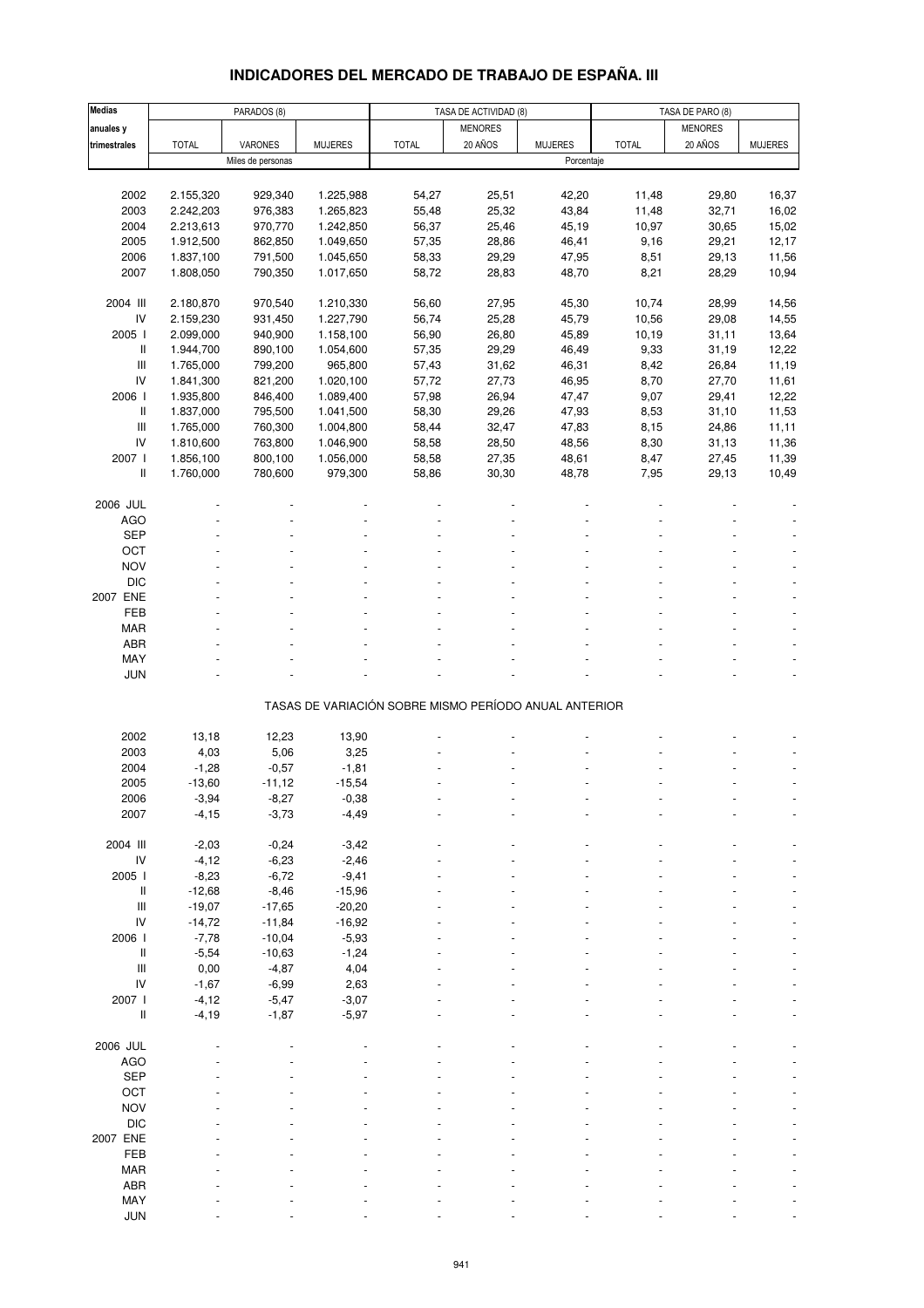## **INDICADORES DEL MERCADO DE TRABAJO DE ESPAÑA. IV**

| <b>Medias</b>                      |                    |                    | PARO REGISTRADO                                       |                    |                    |                 |
|------------------------------------|--------------------|--------------------|-------------------------------------------------------|--------------------|--------------------|-----------------|
| anuales y                          |                    |                    |                                                       |                    |                    | SIN EMPLEO      |
| trimestrales                       | <b>TOTAL</b>       | <b>AGRICULTURA</b> | <b>INDUSTRIA</b>                                      | CONSTRUCCIÓN       | <b>SERVICIOS</b>   | <b>ANTERIOR</b> |
|                                    |                    |                    | Personas                                              |                    |                    |                 |
|                                    |                    |                    |                                                       |                    |                    |                 |
| 2002                               | 2.049.607          | 54.622             | 312.334                                               | 217.609            | 1.192.528          | 272.514         |
| 2003                               | 2.096.887          | 50.171             | 312.323                                               | 231.599            | 1.231.521          | 271.273         |
| 2004                               | 2.113.718          | 51.508             | 303.361                                               | 236.608            | 1.264.493          | 257.748         |
| 2005                               | 2.069.854          | 59.353             | 298.567                                               | 231.438            | 1.254.848          | 225.648         |
| 2006                               | 2.039.414          | 63.753             | 286.696                                               | 222.215            | 1.242.365          | 224.385         |
| 2007                               | 2.022.262          | 63.685             | 275.035                                               | 225.425            | 1.232.700          | 225.416         |
|                                    |                    |                    |                                                       |                    |                    |                 |
| 2004 IV                            | 2.103.205          | 50.565             | 297.970                                               | 237.293            | 1.268.276          | 249.101         |
| 2005 l                             | 2.162.285          | 55.413             | 310.435                                               | 250.691            | 1.324.968          | 220.778         |
| Ш                                  | 2.026.066          | 56.471             | 295.838                                               | 222.810            | 1.223.253          | 227.693         |
| $\ensuremath{\mathsf{III}}\xspace$ | 2.007.271          | 59.494             | 292.005                                               | 222.414            | 1.204.781          | 228.578         |
| IV                                 | 2.083.793          | 66.033             | 295.991                                               | 229.838            | 1.266.388          | 225.541         |
| 2006                               | 2.163.103          | 67.400             | 302.685                                               | 234.469            | 1.325.061          | 233.488         |
| Ш                                  | 2.013.319          | 62.973             | 286.339                                               | 212.923            | 1.226.057          | 225.028         |
| Ш                                  | 1.968.276          | 61.865             | 279.688                                               | 219.162            | 1.192.033          | 215.527         |
| IV                                 | 2.012.958          | 62.773             | 278.073                                               | 222.307            | 1.226.307          | 223.498         |
| 2007 l                             | 2.072.411          | 63.296             | 281.413                                               | 224.781            | 1.275.253          | 227.667         |
| Ш                                  | 1.987.408          | 63.272             | 270.993                                               | 216.460            | 1.208.987          | 227.696         |
| Ш                                  | 1.999.317          | 64.886             | 271.532                                               | 239.839            | 1.204.440          | 218.620         |
|                                    |                    |                    |                                                       |                    |                    |                 |
| 2006 SEP                           | 1.966.166          | 61.520             | 277.276                                               | 215.645            | 1.193.302          | 218.423         |
| OCT                                | 1.992.836          | 62.937             | 276.553                                               | 213.405            | 1.215.596          | 224.345         |
| <b>NOV</b>                         | 2.023.164          | 63.888             | 275.517                                               | 216.746            | 1.238.456          | 228.557         |
| <b>DIC</b>                         | 2.022.873          | 61.494             | 282.148                                               | 236.771            | 1.224.869          | 217.591         |
| 2007 ENE                           | 2.082.508          | 62.785             | 283.787                                               | 230.292            | 1.281.604          | 224.040         |
| FEB                                | 2.075.275          | 63.102             | 280.838                                               | 224.256            | 1.279.232          | 227.847         |
| <b>MAR</b>                         | 2.059.451          | 64.001             | 279.615                                               | 219.796            | 1.264.924          | 231.115         |
| ABR                                | 2.023.124          | 63.235             | 277.313                                               | 218.241            | 1.234.129          | 230.206         |
| MAY                                | 1.973.231          | 62.654             | 270.156                                               | 214.243            | 1.201.624          | 224.554         |
| <b>JUN</b>                         | 1.965.869          | 63.928             | 265.509                                               | 216.895            | 1.191.208          | 228.329         |
| JUL                                | 1.970.338          | 64.431             | 266.067                                               | 228.795            | 1.190.159          | 220.886         |
| <b>AGO</b>                         | 2.028.296          | 65.341             | 276.997                                               | 250.883            | 1.218.721          | 216.354         |
|                                    |                    |                    | TASAS DE VARIACIÓN SOBRE MISMO PERÍODO ANUAL ANTERIOR |                    |                    |                 |
| 2002                               | 6, 19              | 1,83               | 4,69                                                  | 8,89               | 7,70               | 0,55            |
| 2003                               | 2,31               | $-8,15$            | 0,00                                                  | 6,43               | 3,27               | $-0,46$         |
| 2004                               | 0,80               | 2,67               | $-2,87$                                               | 2,16               | 2,68               | $-4,99$         |
| 2005                               | $-2,08$            | 15,23              | $-1,58$                                               | $-2,18$            | $-0,76$            | $-12,45$        |
| 2006                               | $-1,47$            | 7,41               | -3,98                                                 | -3,99              | -0,99              | -0,56           |
| 2007                               | $-1,76$            | $-1, 11$           | $-5,52$                                               | 1,09               | $-1,74$            | $-0,02$         |
|                                    |                    |                    |                                                       |                    |                    |                 |
| 2004 IV                            | $-1,74$            | 2,35               | $-4,33$                                               | $-1,59$            | $-0,07$            | $-7,47$         |
| 2005 l                             | $-2,21$            | 5,38               | $-1,88$                                               | 2,29               | $-0,25$            | $-17,86$        |
| Ш                                  | $-3,63$            | 6,98               | $-2,35$                                               | $-3,97$            | $-2,09$            | $-14,16$        |
| $\ensuremath{\mathsf{III}}\xspace$ | $-1,51$            | 18,76              | $-1,39$                                               | $-4, 15$           | $-0,60$            | $-7,77$         |
| IV                                 | $-0,92$            | 30,59              | $-0,66$                                               | $-3,14$            | $-0, 15$           | $-9,46$         |
| 2006                               | 0,04               | 21,63              | $-2,50$                                               | $-6,47$            | 0,01               | 5,76            |
| Ш                                  | $-0,63$            | 11,51              | $-3,21$                                               | $-4,44$            | 0,23               | $-1,17$         |
| $\ensuremath{\mathsf{III}}\xspace$ | $-1,94$            | 3,98               | $-4,22$                                               | $-1,46$            | $-1,06$            | $-5,71$         |
| IV                                 | $-3,40$            | $-4,94$            | $-6,05$                                               | $-3,28$            | $-3,17$            | $-0,91$         |
| 2007 l                             | $-4, 19$           | $-6,09$            | $-7,03$                                               | $-4, 13$           | $-3,76$            | $-2,49$         |
| Ш<br>Ш                             | $-1,29$<br>1,52    | 0,48<br>4,59       | $-5,36$<br>$-3,33$                                    | 1,66<br>8,56       | $-1,39$<br>1,09    | 1,19<br>2,12    |
|                                    |                    |                    |                                                       |                    |                    |                 |
| 2006 SEP<br>OCT                    | $-2,34$<br>$-2,92$ | 1,28<br>$-4,84$    | $-4,60$<br>$-5,65$                                    | $-1,37$<br>$-3,25$ | $-1,21$<br>$-2,75$ | $-7,21$<br>0,58 |
| <b>NOV</b>                         | $-3,46$            | $-4,27$            | $-6, 14$                                              | $-3,17$            | $-3,46$            | $-0,05$         |
| DIC                                | $-3,81$            | $-5,72$            | $-6,36$                                               | $-3,40$            | $-3,28$            | $-3,25$         |
| 2007 ENE                           | $-4, 10$           | $-5,45$            | $-7,02$                                               | $-4,51$            | $-3,58$            | $-2,42$         |
| FEB                                | $-4,33$            | $-7,07$            | $-7,36$                                               | $-4,37$            | $-3,80$            | $-2,63$         |
| MAR                                | $-4, 15$           | $-5,73$            | $-6,70$                                               | $-3,49$            | $-3,91$            | $-2,43$         |
| ABR                                | $-2,53$            | $-2,19$            | $-6,01$                                               | $-1,19$            | $-2,48$            | 0,28            |
| MAY                                | $-1,56$            | 1,76               | $-5,45$                                               | 1,76               | $-1,74$            |                 |
| <b>JUN</b>                         | 0,31               | 1,97               | $-4,59$                                               | 4,60               | 0, 13              | 0,35<br>2,97    |
| JUL                                | 0,79               | 3,15               | $-3,87$                                               | 7,29               | 0,35               | 2,06            |
|                                    |                    |                    |                                                       |                    |                    |                 |
| <b>AGO</b>                         | 2,25               | 6,05               | $-2,81$                                               | 9,75               | 1,84               | 2,19            |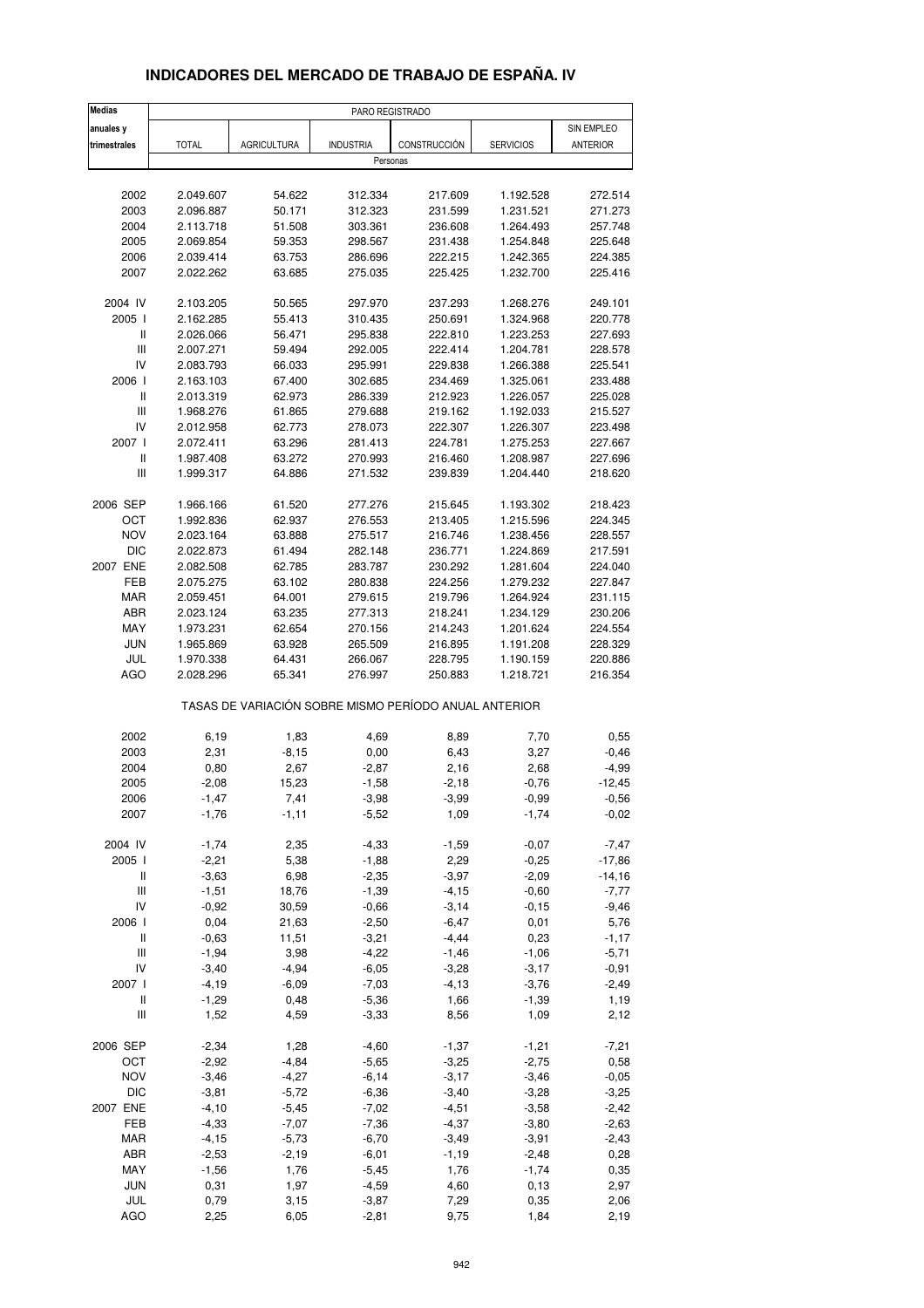## **INDICADORES DEL MERCADO DE TRABAJO DE ESPAÑA. V**

| <b>Medias</b>                      | AFILIADOS A LA SEGURIDAD SOCIAL EN ALTA LABORAL       |                    |                    |              |                  |  |  |
|------------------------------------|-------------------------------------------------------|--------------------|--------------------|--------------|------------------|--|--|
| anuales y                          |                                                       |                    | <b>TOTAL</b>       |              |                  |  |  |
| trimestrales                       | <b>TOTAL</b>                                          | <b>AGRICULTURA</b> | <b>INDUSTRIA</b>   | CONSTRUCCIÓN | <b>SERVICIOS</b> |  |  |
|                                    |                                                       |                    | Miles de Personas  |              |                  |  |  |
|                                    |                                                       |                    |                    |              |                  |  |  |
| 2002                               | 16.123,111                                            | 1.298,271          | 2.679,667          | 1.822,239    | 10.310,807       |  |  |
| 2003                               | 16.613,561                                            | 1.314,573          | 2.667,332          | 1.907,176    | 10.712,543       |  |  |
| 2004                               | 17.081,784                                            | 1.272,978          | 2.655,251          | 2.013,655    | 11.129,783       |  |  |
| 2005                               | 17.835,423                                            | 1.239,600          | 2.641,532          | 2.186,981    | 11.761,368       |  |  |
| 2006                               | 18.596,344                                            | 1.202,133          | 2.640,690          | 2.376,195    | 12.376,620       |  |  |
| 2007                               | 19.095,782                                            | 1.191,133          | 2.703,359          | 2.463,362    | 12.737,815       |  |  |
| 2004 IV                            | 17.248,195                                            | 1.253,601          | 2.645,076          | 2.040,031    | 11.302,306       |  |  |
| 2005 l                             | 17.287,445                                            | 1.232,171          | 2.635,419          | 2.081,202    | 11.331,879       |  |  |
| Ш                                  | 17.769,491                                            | 1.246,322          | 2.650,072          | 2.180,910    | 11.685,660       |  |  |
| Ш                                  | 18.073,298                                            | 1.242,228          | 2.644,856          | 2.222,986    | 11.957,542       |  |  |
| IV                                 | 18.211,457                                            | 1.237,677          | 2.635,782          | 2.262,825    | 12.070,392       |  |  |
| 2006                               | 18.240,948                                            | 1.221,256          | 2.627,534          | 2.310,654    | 12.079,131       |  |  |
| Ш                                  | 18.614,122                                            | 1.208,596          | 2.648,786          | 2.387,638    | 12.368,910       |  |  |
| Ш                                  | 18.722,929                                            | 1.184,961          | 2.644,173          | 2.390,395    | 12.503,268       |  |  |
| IV                                 | 18.807,375                                            | 1.193,718          | 2.642,266          | 2.416,090    | 12.555,171       |  |  |
| 2007 l                             | 18.904,586                                            | 1.197,970          | 2.685,877          | 2.451,743    | 12.568,878       |  |  |
| Ш                                  | 19.233,948                                            | 1.193,388          | 2.719,651          | 2.491,756    | 12.829,042       |  |  |
| Ш                                  | 19.175,327                                            | 1.177,494          | 2.705,144          | 2.438,200    | 12.854,381       |  |  |
| 2006 SEP                           | 18.814,068                                            | 1.187,926          | 2.652,244          | 2.418,069    | 12.555,698       |  |  |
| ост                                | 18.767,751                                            | 1.186,129          | 2.645,434          | 2.431,753    | 12.504,304       |  |  |
| <b>NOV</b>                         | 18.884,115                                            | 1.193,872          | 2.656,523          | 2.453,921    | 12.579,670       |  |  |
| <b>DIC</b>                         | 18.770,259                                            | 1.201,154          | 2.624,842          | 2.362,597    | 12.581,540       |  |  |
| 2007 ENE                           | 18.757,058                                            | 1.199,337          | 2.657,314          | 2.423,482    | 12.476,800       |  |  |
| FEB                                | 18.871,589                                            | 1.197,495          | 2.694,037          | 2.448,150    | 12.531,792       |  |  |
| MAR                                | 19.085,110                                            | 1.197,078          | 2.706,279          | 2.483,598    | 12.698,041       |  |  |
| ABR                                | 19.109,008                                            | 1.195,523          | 2.703,820          | 2.474,991    | 12.734,561       |  |  |
| MAY                                | 19.234,065                                            | 1.195,154          | 2.717,321          | 2.494,355    | 12.827,124       |  |  |
| <b>JUN</b>                         | 19.358,772                                            | 1.189,487          | 2.737,812          | 2.505,923    | 12.925,441       |  |  |
| JUL                                | 19.302,685                                            | 1.181,198          | 2.720,731          | 2.472,185    | 12.928,462       |  |  |
| AGO                                | 19.047,968                                            | 1.173,789          | 2.689,556          | 2.404,215    | 12.780,300       |  |  |
|                                    | TASAS DE VARIACIÓN SOBRE MISMO PERÍODO ANUAL ANTERIOR |                    |                    |              |                  |  |  |
| 2002                               | 3,02                                                  | 0,10               | $-0,27$            | 5,63         | 3,94             |  |  |
| 2003                               | 3,04                                                  | 1,26               | $-0,46$            | 4,66         | 3,90             |  |  |
| 2004                               | 2,82                                                  | $-3,16$            | $-0,45$            | 5,58         | 3,89             |  |  |
| 2005                               | 4,41                                                  | $-2,62$            | $-0,52$            | 8,61         | 5,67             |  |  |
| 2006                               | 4,27                                                  | -3,02              | -0,03              | 8,65         | 5,23             |  |  |
| 2007                               | 3,28                                                  | $-1,32$            | 2,45               | 4,56         | 3,67             |  |  |
|                                    |                                                       |                    |                    |              |                  |  |  |
| 2004 IV                            | 3,09                                                  | $-4, 14$           | $-0,43$            | 7,07         | 4,18             |  |  |
| 2005 l                             | 2,80                                                  | $-5,39$            | $-0,78$            | 5,57         | 4,23             |  |  |
| Ш<br>Ш                             | 3,93<br>5,29                                          | $-3,41$<br>$-0,27$ | $-0,66$<br>$-0,27$ | 7,85<br>9,99 | 5,22<br>6,39     |  |  |
| IV                                 | 5,58                                                  | $-1,27$            | $-0,35$            | 10,92        | 6,80             |  |  |
| 2006                               | 5,52                                                  | $-0,89$            | $-0,30$            | 11,02        | 6,59             |  |  |
| $\label{eq:1} \mathsf{II}$         | 4,75                                                  | $-3,03$            | $-0,05$            | 9,48         | 5,85             |  |  |
| $\ensuremath{\mathsf{III}}\xspace$ | 3,59                                                  | $-4,61$            | $-0,03$            | 7,53         | 4,56             |  |  |
| IV                                 | 3,27                                                  | $-3,55$            | 0,25               | 6,77         | 4,02             |  |  |
| 2007 l                             | 3,64                                                  | $-1,91$            | 2,22               | 6,11         | 4,05             |  |  |
| $\sf II$                           | 3,33                                                  | $-1,26$            | 2,68               | 4,36         | 3,72             |  |  |
| Ш                                  | 2,67                                                  | $-0,51$            | 2,46               | 2,59         | 3,02             |  |  |
|                                    |                                                       |                    |                    |              |                  |  |  |
| 2006 SEP                           | 3,98                                                  | $-4, 10$           | 0,16               | 7,39         | 5,06             |  |  |
| OCT                                | 3,15                                                  | $-4,33$            | 0,00               | 6,90         | 3,95             |  |  |
| <b>NOV</b><br><b>DIC</b>           | 3,29                                                  | $-3,57$            | 0,20               | 6,51         | 4,09             |  |  |
| 2007 ENE                           | 3,38<br>3,49                                          | $-2,76$<br>$-2,35$ | 0,54<br>1,32       | 6,92<br>6,49 | 4,01<br>4,03     |  |  |
| FEB                                | 3,47                                                  | $-1,85$            | 2,57               | 5,89         | 3,76             |  |  |
| MAR                                | 3,95                                                  | $-1,52$            | 2,77               | 5,95         | 4,37             |  |  |
| ABR                                | 2,96                                                  | $-1,40$            | 2,36               | 4,54         | 3,22             |  |  |
| MAY                                | 3,19                                                  | $-1,54$            | 2,65               | 4,35         | 3,54             |  |  |
| <b>JUN</b>                         | 3,84                                                  | $-0,83$            | 3,02               | 4,20         | 4,40             |  |  |
| JUL                                | 2,83                                                  | $-0,58$            | 2,58               | 3,08         | 3,16             |  |  |
| AGO                                | 2,50                                                  | $-0,43$            | 2,35               | 2,10         | 2,88             |  |  |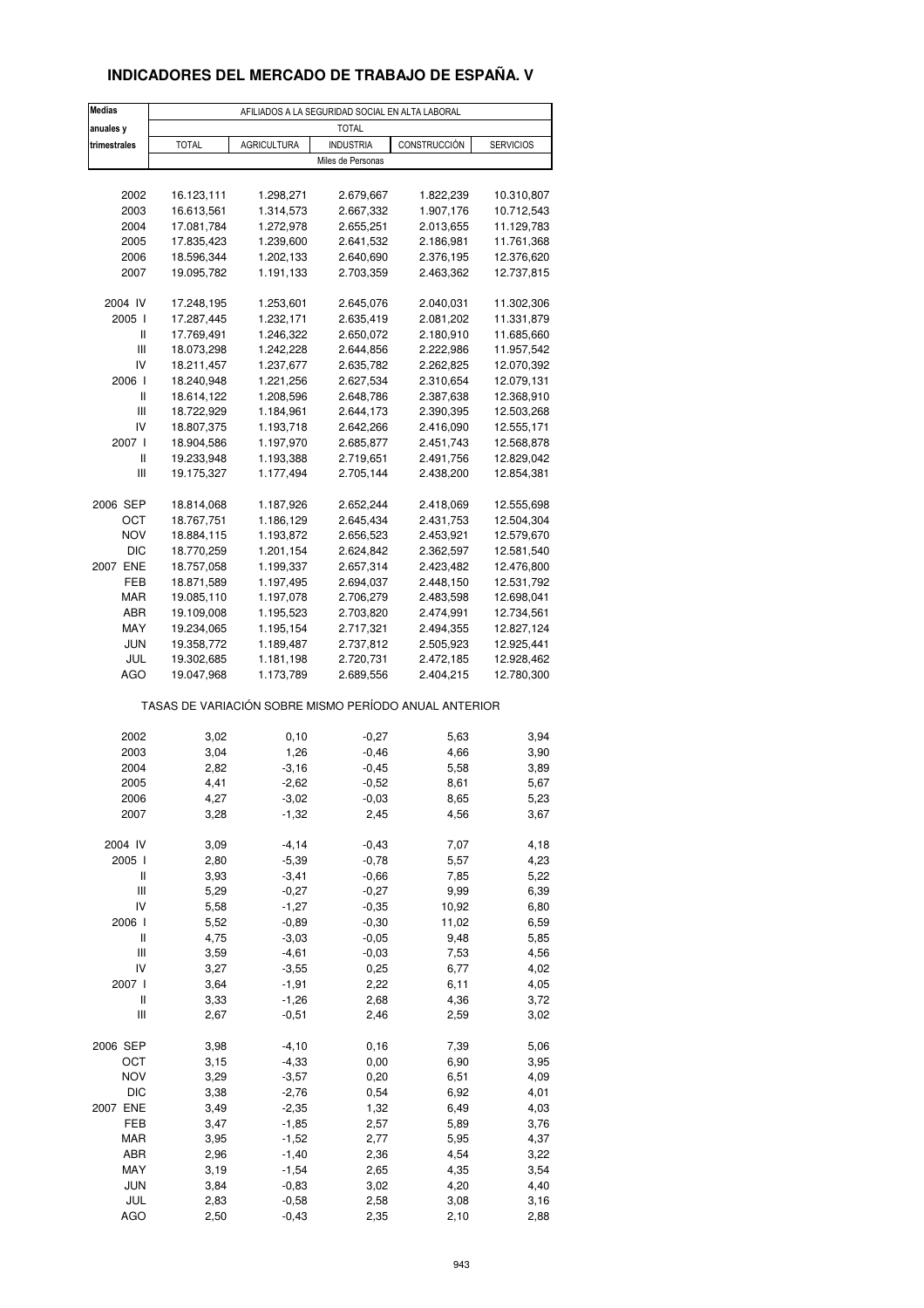## **INDICADORES DEL MERCADO DE TRABAJO DE ESPAÑA. VI**

| <b>Medias</b>  | AFILIADOS A LA SEGURIDAD SOCIAL EN ALTA LABORAL       |                    |                        |                        |                          |  |
|----------------|-------------------------------------------------------|--------------------|------------------------|------------------------|--------------------------|--|
| anuales y      |                                                       |                    | <b>CUENTA AJENA</b>    |                        |                          |  |
| trimestrales   | <b>TOTAL</b>                                          | <b>AGRICULTURA</b> | <b>INDUSTRIA</b>       | CONSTRUCCIÓN           | <b>SERVICIOS</b>         |  |
|                |                                                       |                    | Miles de Personas      |                        |                          |  |
|                |                                                       |                    |                        |                        |                          |  |
| 2002           | 13.097,963                                            | 912,417            | 2.399,272              | 1.444,875              | 8.334,277                |  |
| 2003           | 13.514,142                                            | 933,377            | 2.388,090              | 1.507,311              | 8.678,019                |  |
| 2004           | 13.884,292                                            | 896,688            | 2.375,794              | 1.582,772              | 9.022,987                |  |
| 2005           | 14.510,836                                            | 871,627            | 2.363,876              | 1.723,776              | 9.549,306                |  |
| 2006           | 15.173,460                                            | 843,296            | 2.363,565              | 1.881,712              | 10.084,728               |  |
| 2007           | 15.623,774                                            | 840,393            | 2.426,062              | 1.933,222              | 10.424,096               |  |
|                |                                                       |                    |                        |                        |                          |  |
| 2004 IV        | 14.018,571                                            | 879,783            | 2.365,780              | 1.597,213              | 9.172,523                |  |
| 2005 l         | 14.043,053                                            | 860,493            | 2.356,934              | 1.632,070              | 9.190,595                |  |
| Ш              | 14.461,490                                            | 876,863            | 2.371,672              | 1.719,622              | 9.490,542                |  |
| Ш              | 14.712,898                                            | 875,903            | 2.367,822              | 1.755,145              | 9.712,005                |  |
| IV             | 14.825,905                                            | 873,250            | 2.359,075              | 1.788,269              | 9.804,084                |  |
| 2006 l         | 14.846,312                                            | 858,704            | 2.350,645              | 1.829,587              | 9.806,773                |  |
| Ш<br>Ш         | 15.183,923<br>15.290,325                              | 848,255            | 2.371,096              | 1.895,252              | 10.069,308               |  |
| IV             |                                                       | 827,624            | 2.367,158              | 1.892,025              | 10.203,507               |  |
| 2007 l         | 15.373,279<br>15.460,907                              | 838,601<br>845,207 | 2.365,361<br>2.408,971 | 1.909,983<br>1.935,177 | 10.259,323<br>10.271,550 |  |
| Ш              | 15.749,785                                            | 843,006            | 2.442,107              | 1.957,376              | 10.507,296               |  |
| Ш              | 15.679,058                                            | 829,253            | 2.427,632              | 1.894,057              | 10.528,117               |  |
|                |                                                       |                    |                        |                        |                          |  |
| 2006 SEP       | 15.382,277                                            | 831,599            | 2.375,440              | 1.917,449              | 10.257,779               |  |
| OCT            | 15.335,017                                            | 830,526            | 2.368,583              | 1.927,827              | 10.208,071               |  |
| <b>NOV</b>     | 15.450,208                                            | 838,661            | 2.379,545              | 1.946,855              | 10.285,137               |  |
| <b>DIC</b>     | 15.334,613                                            | 846,617            | 2.347,956              | 1.855,268              | 10.284,762               |  |
| 2007 ENE       | 15.326,642                                            | 845,735            | 2.380,830              | 1.913,703              | 10.186,364               |  |
| FEB            | 15.429,260                                            | 844,719            | 2.417,035              | 1.931,663              | 10.235,843               |  |
| <b>MAR</b>     | 15.626,820                                            | 845,166            | 2.429,047              | 1.960,165              | 10.392,442               |  |
| ABR            | 15.637,363                                            | 844,314            | 2.426,642              | 1.946,582              | 10.419,825               |  |
| MAY            | 15.749,469                                            | 844,851            | 2.439,816              | 1.959,889              | 10.504,913               |  |
| <b>JUN</b>     | 15.862,523                                            | 839,853            | 2.459,864              | 1.965,656              | 10.597,150               |  |
| JUL            | 15.803,897                                            | 832,410            | 2.442,857              | 1.928,703              | 10.599,927               |  |
| AGO            | 15.554,219                                            | 826,095            | 2.412,407              | 1.859,411              | 10.456,306               |  |
|                | TASAS DE VARIACIÓN SOBRE MISMO PERÍODO ANUAL ANTERIOR |                    |                        |                        |                          |  |
| 2002           | 3,47                                                  | 1,33               | $-0,23$                | 5,76                   | 4,44                     |  |
| 2003           | 3,18                                                  | 2,30               | $-0,47$                | 4,32                   | 4,12                     |  |
| 2004           | 2,74                                                  | $-3,93$            | $-0,51$                | 5,01                   | 3,98                     |  |
| 2005           | 4,51                                                  | $-2,79$            | $-0,50$                | 8,91                   | 5,83                     |  |
| 2006           | 4,57                                                  | -3,25              | -0,01                  | 9,16                   | 5,61                     |  |
| 2007           | 3,66                                                  | $-0,72$            | 2,74                   | 3,57                   | 4,27                     |  |
|                |                                                       |                    |                        |                        |                          |  |
| 2004 IV        | 3,06                                                  | $-5,23$            | $-0,49$                | 6,84                   | 4,31                     |  |
| 2005 l         | 2,75                                                  | $-6,85$            | $-0,84$                | 4,98                   | 4,42                     |  |
| Ш              | 4,04                                                  | $-3,96$            | $-0,67$                | 7,90                   | 5,46                     |  |
| Ш              | 5,46                                                  | 0,66               | $-0,21$                | 10,70                  | 6,51                     |  |
| IV             | 5,76                                                  | $-0,74$            | $-0,28$                | 11,96                  | 6,89                     |  |
| 2006 l         | 5,72                                                  | $-0,21$            | $-0,27$                | 12,10                  | 6,70                     |  |
| Ш<br>Ш         | 5,00<br>3,92                                          | $-3,26$<br>$-5,51$ | $-0,02$<br>$-0,03$     | 10,21<br>7,80          | 6, 10<br>5,06            |  |
|                |                                                       |                    |                        |                        |                          |  |
| IV<br>2007 l   | 3,69<br>4,14                                          | $-3,97$<br>$-1,57$ | 0,27<br>2,48           | 6,81<br>5,77           | 4,64<br>4,74             |  |
| Ш              | 3,73                                                  | $-0,62$            | 2,99                   | 3,28                   | 4,35                     |  |
| Ш              | 2,85                                                  | 0,44               | 2,73                   | 0,78                   | 3,46                     |  |
|                |                                                       |                    |                        |                        |                          |  |
| 2006 SEP       | 4,47                                                  | $-4,77$            | 0,18                   | 7,60                   | 5,80                     |  |
| OCT            | 3,52                                                  | $-5,08$            | 0,00                   | 6,98                   | 4,52                     |  |
| <b>NOV</b>     | 3,72                                                  | $-4,03$            | 0,22                   | 6,48                   | 4,75                     |  |
| $\mathsf{DIC}$ | 3,84                                                  | $-2,79$            | 0,59                   | 6,96                   | 4,66                     |  |
| 2007 ENE       | 3,99                                                  | $-2,20$            | 1,48                   | 6,36                   | 4,71                     |  |
| FEB            | 3,94                                                  | $-1,52$            | 2,87                   | 5,51                   | 4,39                     |  |
| MAR            | 4,49                                                  | $-0,99$            | 3,10                   | 5,46                   | 5,12                     |  |
| ABR            | 3,30                                                  | $-0,82$            | 2,65                   | 3,63                   | 3,74                     |  |
| MAY            | 3,56                                                  | $-1,02$            | 2,97                   | 3,27                   | 4,14                     |  |
| <b>JUN</b>     | 4,32                                                  | $-0,01$            | 3,36                   | 2,94                   | 5,17                     |  |
| JUL            | 3,06                                                  | 0,33               | 2,86                   | 1,45                   | 3,63                     |  |
| AGO            | 2,64                                                  | 0,55               | 2,61                   | 0,11                   | 3,28                     |  |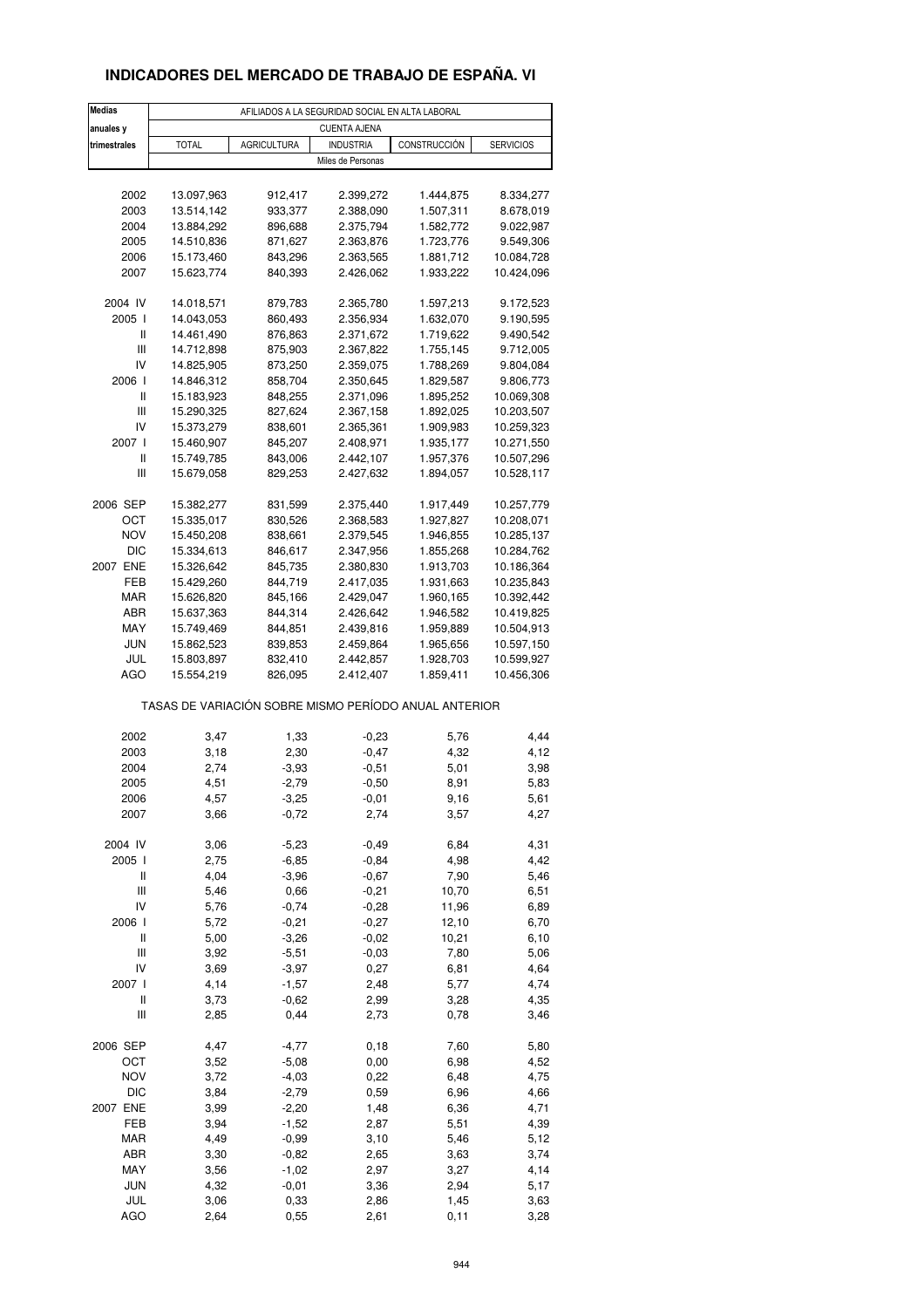### **INDICADORES DEL MERCADO DE TRABAJO DE ESPAÑA. VII**

| <b>Medias</b> | AFILIADOS A LA SEGURIDAD SOCIAL EN ALTA LABORAL       |                    |                      |                    |                        |  |  |
|---------------|-------------------------------------------------------|--------------------|----------------------|--------------------|------------------------|--|--|
| anuales y     |                                                       |                    | <b>CUENTA PROPIA</b> |                    |                        |  |  |
| trimestrales  | <b>TOTAL</b>                                          | <b>AGRICULTURA</b> | <b>INDUSTRIA</b>     | CONSTRUCCIÓN       | <b>SERVICIOS</b>       |  |  |
|               |                                                       |                    | Miles de Personas    |                    |                        |  |  |
|               |                                                       |                    |                      |                    |                        |  |  |
| 2002          | 3.025,148                                             | 385,854            | 280,395              | 377,364            | 1.976,530              |  |  |
| 2003          | 3.099,419                                             | 381,196            | 279,242              | 399,865            | 2.034,524              |  |  |
| 2004          | 3.197,492                                             | 376,290            | 279,457              | 430,883            | 2.106,796              |  |  |
| 2005          | 3.324,586                                             | 367,972            | 277,657              | 463,204            | 2.212,062              |  |  |
| 2006          | 3.422,884                                             | 358,837            | 277,125              | 494,483            | 2.291,892              |  |  |
| 2007          | 3.472,008                                             | 350,740            | 277,297              | 530,141            | 2.313,719              |  |  |
|               |                                                       |                    |                      |                    |                        |  |  |
| 2004 IV       | 3.229,624                                             | 373,817            | 279,296              | 442,818            | 2.129,783              |  |  |
| 2005 l<br>Ш   | 3.244,392                                             | 371,678<br>369,459 | 278,485<br>278,400   | 449,132<br>461,288 | 2.141,284<br>2.195,118 |  |  |
| Ш             | 3.308,001<br>3.360,400                                | 366,324            | 277,034              | 467,841            | 2.245,538              |  |  |
| IV            | 3.385,552                                             | 364,427            | 276,707              | 474,556            | 2.266,308              |  |  |
| 2006 l        | 3.394,636                                             | 362,552            | 276,889              | 481,067            | 2.272,359              |  |  |
| Ш             | 3.430,200                                             | 360,341            | 277,690              | 492,387            | 2.299,602              |  |  |
| Ш             | 3.432,604                                             | 357,337            | 277,014              | 498,370            | 2.299,761              |  |  |
| IV            | 3.434,096                                             | 355,117            | 276,905              | 506,107            | 2.295,848              |  |  |
| 2007 l        | 3.443,678                                             | 352,763            | 276,906              | 516,566            | 2.297,328              |  |  |
| Ш             | 3.484,163                                             | 350,382            | 277,544              | 534,381            | 2.321,746              |  |  |
| Ш             | 3.496,269                                             | 348,241            | 277,512              | 544,143            | 2.326,265              |  |  |
|               |                                                       |                    |                      |                    |                        |  |  |
| 2006 SEP      | 3.431,791                                             | 356,327            | 276,804              | 500,620            | 2.297,919              |  |  |
| OCT           | 3.432,734                                             | 355,603            | 276,851              | 503,926            | 2.296,233              |  |  |
| <b>NOV</b>    | 3.433,907                                             | 355,211            | 276,978              | 507,066            | 2.294,533              |  |  |
| <b>DIC</b>    | 3.435,646                                             | 354,537            | 276,886              | 507,329            | 2.296,778              |  |  |
| 2007 ENE      | 3.430,416                                             | 353,602            | 276,484              | 509,779            | 2.290,436              |  |  |
| FEB           | 3.442,329                                             | 352,776            | 277,002              | 516,487            | 2.295,949              |  |  |
| <b>MAR</b>    | 3.458,290                                             | 351,912            | 277,232              | 523,433            | 2.305,599              |  |  |
| ABR           | 3.471,645                                             | 351,209            | 277,178              | 528,409            | 2.314,736              |  |  |
| MAY           | 3.484,596                                             | 350,303            | 277,505              | 534,466            | 2.322,211              |  |  |
| <b>JUN</b>    | 3.496,249                                             | 349,634            | 277,948              | 540,267            | 2.328,291              |  |  |
| JUL           | 3.498,788                                             | 348,788            | 277,874              | 543,482            | 2.328,535              |  |  |
| AGO           | 3.493,749                                             | 347,694            | 277,149              | 544,804            | 2.323,994              |  |  |
|               | TASAS DE VARIACIÓN SOBRE MISMO PERÍODO ANUAL ANTERIOR |                    |                      |                    |                        |  |  |
| 2002          | 1,15                                                  | $-2,70$            | $-0.63$              | 5,13               | 1,88                   |  |  |
| 2003          | 2,46                                                  | $-1,21$            | $-0,41$              | 5,96               | 2,93                   |  |  |
| 2004          | 3,16                                                  | $-1,29$            | 0,08                 | 7,76               | 3,55                   |  |  |
| 2005          | 3,97                                                  | $-2,21$            | $-0,64$              | 7,50               | 5,00                   |  |  |
| 2006          | 2,96                                                  | -2,48              | -0,19                | 6,75               | 3,61                   |  |  |
| 2007          | 1,59                                                  | $-2,72$            | 0,02                 | 8,33               | 1,05                   |  |  |
|               |                                                       |                    |                      |                    |                        |  |  |
| 2004 IV       | 3,22                                                  | $-1,46$            | 0,06                 | 7,93               | 3,61                   |  |  |
| 2005 l        | 3,03                                                  | $-1,83$            | $-0,24$              | 7,76               | 3,44                   |  |  |
| Ш             | 3,48                                                  | $-2,09$            | $-0,59$              | 7,67               | 4,20                   |  |  |
| Ш             | 4,53                                                  | $-2,42$            | $-0,82$              | 7,43               | 5,89                   |  |  |
| IV            | 4,83                                                  | $-2,51$            | $-0,93$              | 7,17               | 6,41                   |  |  |
| 2006 l        | 4,63                                                  | $-2,46$            | $-0,57$              | 7,11               | 6,12                   |  |  |
| Ш             | 3,69                                                  | $-2,47$            | $-0,26$              | 6,74               | 4,76                   |  |  |
| Ш             | 2,15                                                  | $-2,45$            | $-0,01$              | 6,53               | 2,41                   |  |  |
| IV<br>2007 l  | 1,43<br>1,44                                          | $-2,55$<br>$-2,70$ | 0,07                 | 6,65<br>7,38       | 1,30                   |  |  |
| Ш             | 1,57                                                  | $-2,76$            | 0,01<br>$-0,05$      | 8,53               | 1,10                   |  |  |
| Ш             | 1,84                                                  | $-2,68$            | 0,14                 | 9,43               | 0,96<br>1,11           |  |  |
|               |                                                       |                    |                      |                    |                        |  |  |
| 2006 SEP      | 1,82                                                  | $-2,48$            | 0,02                 | 6,61               | 1,89                   |  |  |
| OCT           | 1,54                                                  | $-2,53$            | 0,06                 | 6,58               | 1,48                   |  |  |
| <b>NOV</b>    | 1,39                                                  | $-2,46$            | 0,03                 | 6,61               | 1,23                   |  |  |
| <b>DIC</b>    | 1,38                                                  | $-2,67$            | 0,13                 | 6,76               | 1,20                   |  |  |
| 2007 ENE      | 1,35                                                  | $-2,70$            | $-0,01$              | 6,95               | 1,10                   |  |  |
| FEB           | 1,42                                                  | $-2,63$            | 0,08                 | 7,32               | 1,06                   |  |  |
| MAR           | 1,56                                                  | $-2,76$            | $-0,05$              | 7,86               | 1,13                   |  |  |
| ABR           | 1,47                                                  | $-2,77$            | $-0,14$              | 8,01               | 0,95                   |  |  |
| MAY           | 1,53                                                  | $-2,78$            | $-0,10$              | 8,50               | 0,90                   |  |  |
| <b>JUN</b>    | 1,72                                                  | $-2,74$            | 0,09                 | 9,06               | 1,04                   |  |  |
| JUL           | 1,80                                                  | $-2,70$            | 0,15                 | 9,31               | 1,08                   |  |  |
| AGO           | 1,89                                                  | $-2,67$            | 0,14                 | 9,55               | 1,15                   |  |  |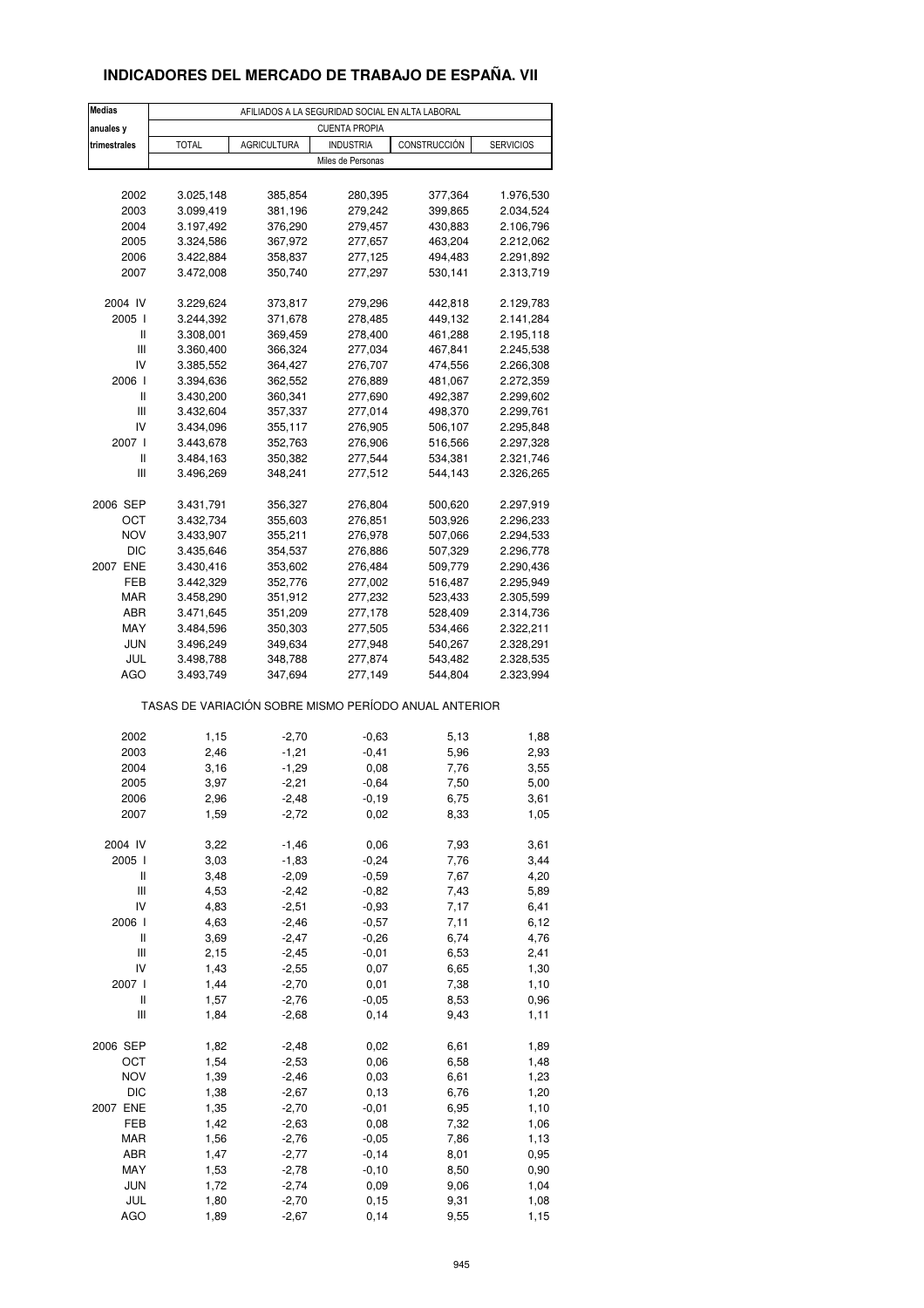#### Medias | EFECTIVOS LABORALES | JORNADA MEDIA POR TRABAJADOR Y TRIM. anuales y TOTAL SECTORES CONTRATO CONTRATO TOTAL A TIEMPO A TIEMPO trimestrales | | INDUSTRIA | CONSTRUC. | SERVICIOS | INDEFINIDO | TEMPORAL | COMPLETO | PARCIAL Miles de personas Horas Horas Horas Horas Horas Horas Horas Horas Horas Horas Horas Horas Horas Horas Horas Horas Horas Horas Horas Horas Horas Horas Horas Horas Horas Horas Horas Horas Horas Horas Horas Horas Horas Horas 2002 11.010,4 2.428,7 1.421,7 7.160,0 7.127,8 3.882,6 416,2 441,9 256,6 2003 11.347,8 2.412,9 1.486,6 7.448,3 7.397,2 3.950,6 413,2 439,6 256,0 2004 11.736,1 2.388,1 1.575,5 7.772,5 7.676,3 4.059,8 411,6 438,8 256,0 2005 12.337,9 2.376,2 1.726,9 8.234,9 8.021,6 4.316,3 409,6 437,4 257,7 2006 12.990,5 2.380,7 1.883,6 8.726,2 8.546,8 4.443,7 407,2 435,1 255,0 2007 13.585,5 2.450,6 1.957,9 9.176,9 9.135,9 4.449,6 422,3 453,0 262,0 2004 III 11.805,6 2.391,1 1.593,8 7.820,7 7.709,9 4.095,7 364,1 386,0 234,5 IV 11.772,1 2.353,6 1.540,5 7.878,0 7.750,2 4.021,9 420,9 450,4 262,7 2005 I 11.989,0 2.362,5 1.646,0 7.980,5 7.876,4 4.112,6 427,0 457,4 264,1 II 12.380,7 2.398,5 1.751,8 8.230,4 7.975,7 4.405,0 430,8 459,4 270,4 III 12.482,6 2.387,5 1.777,8 8.317,3 8.091,3 4.391,3 364,8 386,8 238,5 IV 12.499,5 2.356,3 1.732,0 8.411,2 8.143,0 4.356,4 415,9 445,8 257,7 2006 I 12.711,7 2.373,6 1.854,6 8.483,6 8.254,3 4.457,5 424,9 455,3 260,8 II 12.969,4 2.392,2 1.909,2 8.668,1 8.315,9 4.653,6 425,1 454,2 263,2 III 13.180,7 2.394,3 1.916,8 8.869,5 8.699,2 4.481,5 363,3 385,7 235,4 IV 13.100,3 2.362,9 1.853,7 8.883,8 8.918,0 4.182,3 415,6 445,2 260,5 2007 I 13.455,5 2.424,8 1.949,9 9.080,8 9.067,2 4.388,3 422,5 454,3 259,5 II 13.715,4 2.476,4 1.965,9 9.273,1 9.204,6 4.510,8 422,1 451,7 264,4 2006 JUL - - - - - - - - -  $\overline{A}\overline{G}O$  . The set of the set of the set of the set of the set of the set of the set of the set of the set of the set of the set of the set of the set of the set of the set of the set of the set of the set of the se  $\begin{array}{lllllllllllll} \text{SEP} & \text{~~} & \text{~~} & \text{~~} & \text{~~} & \text{~~} & \text{~~} & \text{~~} & \text{~~} & \text{~~} & \text{~~} & \text{~~} & \text{~~} & \text{~~} & \text{~~} & \text{~~} & \text{~~} & \text{~~} & \text{~~} & \text{~~} & \text{~~} & \text{~~} \end{array}$ OCT is a set of the set of the set of the set of the set of the set of the set of the set of the set of the set  $NOV$  , and the set of the set of the set of the set of the set of the set of the set of the set of the set of the set of the set of the set of the set of the set of the set of the set of the set of the set of the set of t DIC  $\qquad \qquad -$  -  $\qquad \qquad -$  -  $\qquad \qquad -$  -  $\qquad \qquad -$  -  $\qquad \qquad -$  -  $\qquad \qquad -$  -  $\qquad \qquad -$ 2007 ENE - - - - - - - - - FEB - - - - - - - - -  $\mathsf{MAR}$  . In the set of the set of the set of the set of the set of the set of the set of the set of the set of the set of the set of the set of the set of the set of the set of the set of the set of the set of the set  $ABR$  . The set of the set of the set of the set of the set of the set of the set of the set of the set of the set of the set of the set of the set of the set of the set of the set of the set of the set of the set of the s  $\text{MAY}$  , and the set of the set of the set of the set of the set of the set of the set of the set of the set of the set of the set of the set of the set of the set of the set of the set of the set of the set of the set JUN - - - - - - - - - TASAS DE VARIACIÓN SOBRE MISMO PERÍODO ANUAL ANTERIOR 2002 3,24 -0,64 4,61 4,35 3,93 2,00 -0,28 -0,06 1,81 2003 3,06 -0,65 4,56 4,03 3,78 1,75 -0,73 -0,51 -0,25 2004 3,42 -1,03 5,98 4,35 3,77 2,77 -0,40 -0,19 0,01 2005 5,13 -0,50 9,61 5,95 4,50 6,32 -0,47 -0,32 0,66 2006 5,29 0,19 9,07 5,97 6,55 2,95 -0,59 -0,51 -1,05 2007 5,80 2,84 4,04 7,01 10,27 -2,33 -0,64 -0,39 -0,01 2004 III 3,31 -0,89 4,51 4,42 3,54 2,87 -0,11 0,23 -1,18 IV 4,38 -0,52 11,33 4,64 3,71 5,69 -0,40 -0,18 0,88 2005 I 3,65 -1,25 5,22 4,86 3,85 3,26 -0,70 -0,52 1,23 II 4,93 -0,70 9,26 5,78 4,11 6,43 -0,09 0,11 1,69 III 5,73 -0,15 11,54 6,35 4,95 7,22 0,19 0,21 1,71 IV 6,18 0,11 12,43 6,77 5,07 8,32 -1,19 -1,02 -1,89 2006 I 6,03 0,47 12,67 6,30 4,80 8,39 -0,49 -0,45 -1,26 II 4,76 -0,26 8,98 5,32 4,26 5,64 -1,33 -1,12 -2,65 III 5,59 0,29 7,82 6,64 7,51 2,05 -0,42 -0,27 -1,30 IV 4,81 0,28 7,03 5,62 9,52 -4,00 -0,06 -0,15 1,06 2007 I 5,85 2,16 5,14 7,04 9,85 -1,55 -0,58 -0,22 -0,47 II 5,75 3,52 2,97 6,98 10,69 -3,07 -0,69 -0,56 0,45 2006 JUL - - - - - - - - -  $\overline{A}\overline{G}O$  . The set of the set of the set of the set of the set of the set of the set of the set of the set of the set of the set of the set of the set of the set of the set of the set of the set of the set of the se  $\begin{array}{lllllllllll} \text{SEP} & \text{~~} & \text{~~} & \text{~~} & \text{~~} & \text{~~} & \text{~~} & \text{~~} & \text{~~} & \text{~~} & \text{~~} & \text{~~} & \text{~~} & \text{~~} & \text{~~} & \text{~~} & \text{~~} & \text{~~} & \text{~~} & \text{~~} & \text{~~} & \text{~~} & \text{~~} \end{array}$ OCT is a set of the set of the set of the set of the set of the set of the set of the set of the set of the set  $NOV$  , and the set of the set of the set of the set of the set of the set of the set of the set of the set of the set of the set of the set of the set of the set of the set of the set of the set of the set of the set of t DIC  $\qquad \qquad -$  -  $\qquad \qquad -$  -  $\qquad \qquad -$  -  $\qquad \qquad -$  -  $\qquad \qquad -$  -  $\qquad \qquad -$  -  $\qquad \qquad -$ 2007 ENE - - - - - - - - - FEB - - - - - - - - -  $\mathsf{MAR}$  . In the set of the set of the set of the set of the set of the set of the set of the set of the set of the set of the set of the set of the set of the set of the set of the set of the set of the set of the set  $ABR$  . The set of the set of the set of the set of the set of the set of the set of the set of the set of the set of the set of the set of the set of the set of the set of the set of the set of the set of the set of the s

#### **INDICADORES DEL MERCADO DE TRABAJO DE ESPAÑA. VIII**

 $\text{MAY}$  , and the set of the set of the set of the set of the set of the set of the set of the set of the set of the set of the set of the set of the set of the set of the set of the set of the set of the set of the set JUN - - - - - - - - -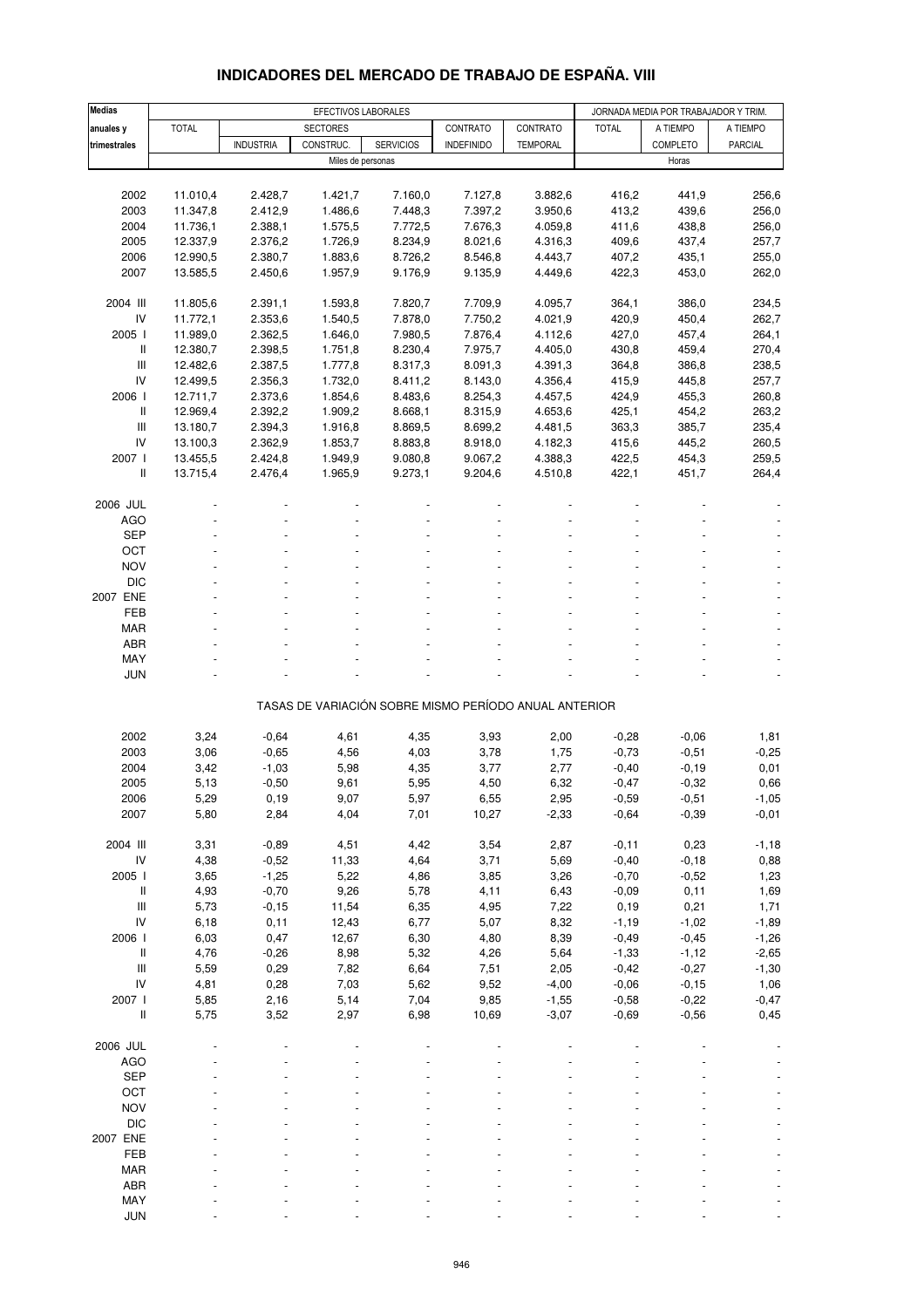#### Medias | INDICES DE PRECIOS DE CONSUMO (9) | DIFERENCIAL DE INFLACION RESPECTO A anuales y | GENERAL | ALIMENTACIÓN | SIN | INFLACIÓN | OCDE | UE $\,$ (10) | UE $\,$ 27 | Z.<code>EURO</code> tri**mestrales |** AGREGADO | ALIMENTACIÓN | SUBYACENTE | (SIN<code>TURQUIA</code>) | Armonizado | Armonizado Base 2006 P.Porcentuales 2002 88,024 86,181 88,663 89,550 1,49 1,50 1,06 1,34 2003 90,699 89,631 91,070 92,164 1,07 1,15 0,97 1,03 2004 93,456 93,146 93,564 94,628 0,86 1,04 0,77 0,91 2005 96,604 96,307 96,707 97,167 0,92 1,22 1,10 1,19 2006 100,000 100,000 100,000 100,000 1,08 1,37 1,26 1,39 2007 101,999 102,834 101,721 102,052 0,35 0,31 0,28 0,56 2004 IV 94,940 94,177 95,207 96,002 0,87 1,28 1,06 1,17 2005 I 94,569 95,042 94,403 95,552 0,96 1,23 1,14 1,25 II 96,717 96,213 96,892 97,554 0,98 1,21 1,09 1,19 III 96,816 96,403 96,960 96,915 0,77 1,15 1,03 1,12 IV 98,314 97,571 98,574 98,646 0,99 1,27 1,15 1,19 2006 I 98,368 98,864 98,199 98,380 1,47 1,87 1,73 1,75 II 100,533 99,624 100,841 100,529 1,12 1,59 1,47 1,52 III 100,236 100,532 100,136 99,843 0,93 1,36 1,27 1,43 IV 100,864 100,980 100,824 101,248 0,78 0,65 0,59 0,86 2007 I 100,751 102,155 100,285 101,004 0,41 0,30 0,27 0,60 II 102,932 103,022 102,900 102,995 0,28 0,31 0,30 0,56 III 102,472 103,570 102,108 102,211 - 0,34 - 0,50 2006 SEP 100,195 100,738 100,010 100,028 0,96 1,01 0,93 1,19 OCT 100,606 100,689 100,577 100,969 1,00 0,80 0,73 1,01 NOV 100,855 100,856 100,854 101,315 0,82 0,60 0,53 0,79 DIC 101,131 101,394 101,041 101,459 0,52 0,57 0,50 0,80 2007 ENE 100,451 102,112 99,900 100,666 0,61 0,35 0,31 0,62 FEB 100,520 101,993 100,031 100,857 0,46 0,31 0,28 0,61 MAR 101,282 102,360 100,924 101,489 0,16 0,24 0,21 0,57 ABR 102,681 102,884 102,611 102,857 0,32 0,30 0,27 0,58 MAY 102,963 103,005 102,947 103,014 0,24 0,30 0,27 0,54 JUN 103,152 103,178 103,141 103,115 0,28 0,33 0,35 0,56 JUL 102,402 103,424 102,062 102,086 - 0,33 - 0,52 AGO 102,542 103,715 102,153 102,335 - 0,34 - 0,49 TASAS DE VARIACIÓN SOBRE MISMO PERÍODO ANUAL ANTERIOR 2002 3,54 4,79 3,12 3,74 - - - - 2003 3,04 4,00 2,72 2,92 - - - - 2004 3,04 3,92 2,74 2,67 - - - - 2005 3,37 3,39 3,36 2,68 - - - - 2006 3,52 3,83 3,40 2,92 - - - - - - - - - -2007 2,36 3,31 2,04 2,54 - - - - - - - - - -2004 IV 3,44 3,38 3,46 2,90 - - - - 2005 I 3,26 3,61 3,14 2,85 - - - -  $\frac{11}{11}$  3,22 3,57 3,10 2,65 - - - - - - III 3,44 2,80 3,66 2,48 - - - - IV 3,55 3,60 3,54 2,75 - - - - 2006 I 4,02 4,02 4,02 2,96 - - - -  $\frac{11}{11}$  3,95 3,54 4,08 3,05 - - - - - - - III 3,53 4,28 3,28 3,02 - - - - IV 2,59 3,49 2,28 2,64 - - - - - - - -2007 I 2,42 3,33 2,12 2,67 - - - - II 2,39 3,41 2,04 2,45 - - - - - - - III 2,21 3,13 1,91 2,47 - - - - 2006 SEP 2,92 4,19 2,49 2,92 - - - - OCT 2,51 3,95 2,01 2,79 - - - - - - - - - NOV 2,61 3,57 2,27 2,64 - - - - DIC 2,67 2,97 2,56 2,49 - - - - - - -2007 ENE 2,39 3,11 2,16 2,72 - - - - FEB 2,41 3,60 2,02 2,78 - - - - - - - - MAR 2,46 3,27 2,20 2,51 - - - - ABR 2,43 3,59 2,04 2,50 - - - - - - - - - MAY 2,35 3,49 1,96 2,46 - - - - JUN 2,38 3,16 2,11 2,41 - - - - JUL 2,24 3,03 1,98 2,41 - - - -

## **INDICADORES DE PRECIOS DE ESPAÑA. I**

AGO 2,18 3,22 1,83 2,52 - - - - - - - -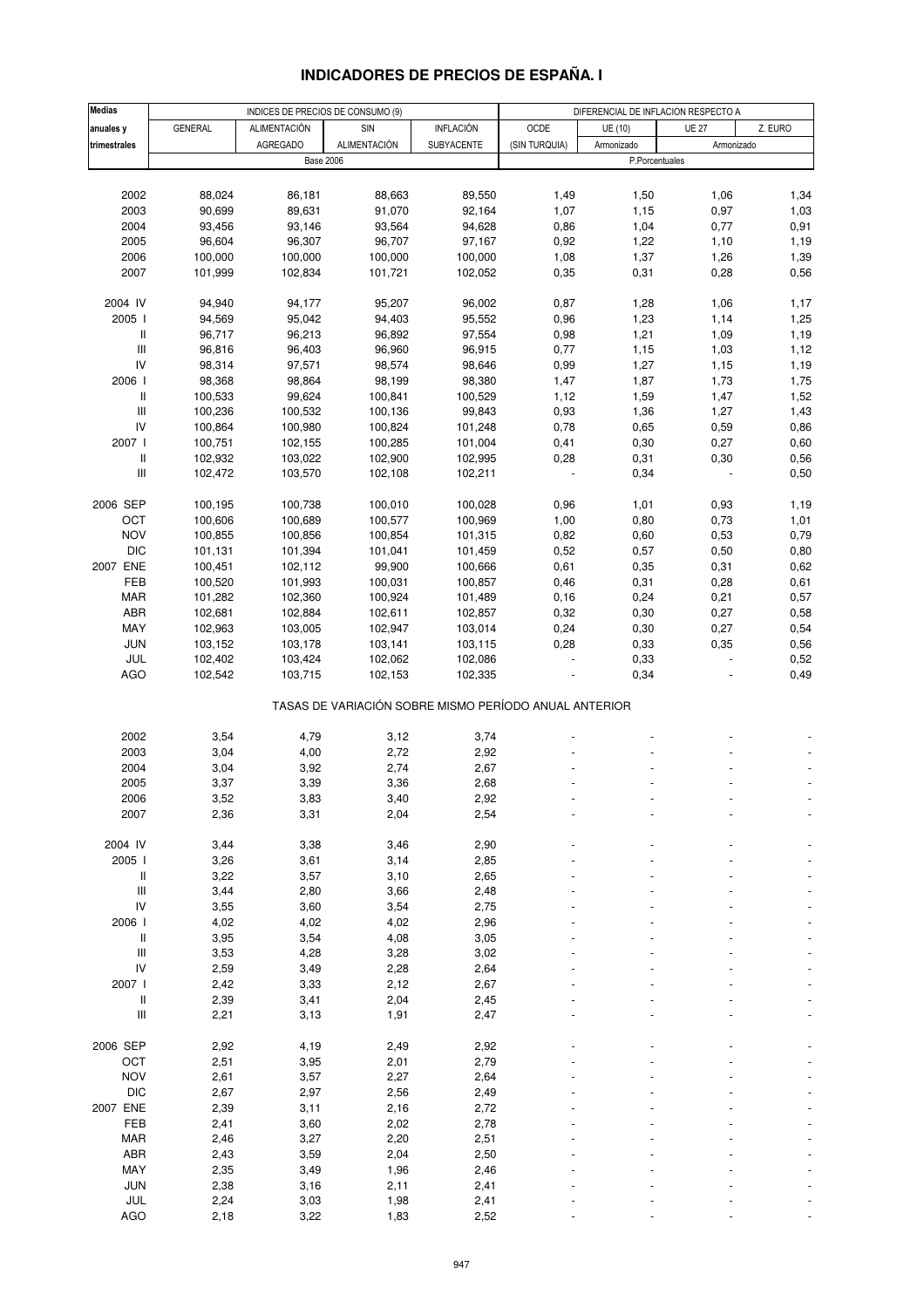| <b>Medias</b>                      |                    |                    | INDICES DE PRECIOS DE CONSUMO (9)                     |                    |                  |                    |
|------------------------------------|--------------------|--------------------|-------------------------------------------------------|--------------------|------------------|--------------------|
| anuales y                          | <b>ALIMENTOS Y</b> | BEBIDAS ALC.       | <b>VESTIDO Y</b>                                      | <b>VIVIENDA</b>    | MENAJE           | <b>MEDICINA</b>    |
| trimestrales                       | BEB.NO ALCOH.      | Y TABACO           | CALZADO                                               |                    |                  |                    |
|                                    |                    |                    | <b>Base 2006</b>                                      |                    |                  |                    |
|                                    |                    |                    |                                                       |                    |                  |                    |
| 2002                               | 86,114             | 86,656             | 92,187                                                | 83,696             | 92,158           | 95,467             |
| 2003                               | 89,643             | 89,567             | 95,689                                                | 86,118             | 94,008           | 97,468             |
| 2004                               | 93,109             | 93,452             | 97,430                                                | 89,130             | 95,471           | 97,836             |
| 2005                               | 96,050             | 98,195             | 98,760                                                | 93,872             | 97,482           | 98,673             |
| 2006                               | 100,000            | 100,000            | 100,000                                               | 100,000            | 99,450           | 100,000            |
| 2007                               | 102,318            | 106,868            | 99,004                                                | 103,074            | 102,200          | 98,558             |
|                                    |                    |                    |                                                       |                    |                  |                    |
| 2004 IV                            | 94,055             | 95,087             | 103,725                                               | 90,522             | 96,309           | 98,188             |
| 2005 l                             | 95,009             | 95,318             | 92,726                                                | 91,407             | 96,375           | 98,347             |
| II                                 | 95,896             | 98,532             | 103,718                                               | 93,390             | 97,675           | 98,544             |
| Ш                                  | 96,033             | 99,094             | 93,253                                                | 94,809             | 97,458           | 98,854             |
| IV                                 | 97,261             | 99,834             | 105,343                                               | 95,882             | 98,421           | 98,947             |
| 2006                               | 99,031             | 97,633             | 93,835                                                | 98,431             | 98,673           | 99,374             |
| $\mathsf{I}$                       | 99,476             | 100,718            | 105,158                                               | 100,235            | 100,227          | 99,831             |
| Ш                                  | 100,509            | 100,702            | 94,289                                                | 100,814            | 98,673           | 100,285            |
| IV                                 | 100,984            | 100,947            | 106,718                                               | 100,520            | 100,227          | 100,510            |
| 2007 l                             | 101,583            | 106,626            | 94,871                                                | 102,223            | 101,311          | 99,718             |
| Ш                                  | 102,520            | 106,953            | 106,317                                               | 103,320            | 102,854          | 97,730             |
| Ш                                  | 103,117            | 107,104            | 94,234                                                | 103,981            | 102,552          | 98,060             |
| 2006 SEP                           | 100,750            |                    | 96,268                                                |                    |                  | 100,324            |
| ОСТ                                | 100,691            | 100,650<br>100,674 | 105,022                                               | 100,785<br>100,452 | 99,092<br>99,822 | 100,417            |
| <b>NOV</b>                         | 100,863            | 100,802            | 108,089                                               | 100,502            | 100,298          | 100,514            |
| <b>DIC</b>                         | 101,399            | 101,364            | 107,044                                               | 100,607            | 100,560          | 100,598            |
| 2007 ENE                           | 101,561            | 106,420            | 94,570                                                | 101,789            | 101,127          | 100,829            |
| FEB                                | 101,396            | 106,661            | 93,444                                                | 102,127            | 101,146          | 101,101            |
| MAR                                | 101,792            | 106,797            | 96,598                                                | 102,753            | 101,659          | 97,223             |
| ABR                                | 102,374            | 106,873            | 105,623                                               | 103,104            | 102,461          | 97,589             |
| MAY                                | 102,500            | 106,955            | 106,999                                               | 103,295            | 102,886          | 97,749             |
| <b>JUN</b>                         | 102,685            | 107,031            | 106,329                                               | 103,562            | 103,215          | 97,852             |
| JUL                                | 102,952            | 107,106            | 94,544                                                | 103,919            | 102,565          | 98,043             |
| AGO                                | 103,282            | 107,101            | 93,924                                                | 104,042            | 102,538          | 98,077             |
|                                    |                    |                    | TASAS DE VARIACIÓN SOBRE MISMO PERÍODO ANUAL ANTERIOR |                    |                  |                    |
|                                    |                    |                    |                                                       |                    |                  |                    |
| 2002                               | 4,66               | 5,66               | 5,09                                                  | 2,24               | 1,98             | 2,64               |
| 2003<br>2004                       | 4,10<br>3,87       | 3,36<br>4,34       | 3,80<br>1,82                                          | 2,89<br>3,50       | 2,01<br>1,56     | 2,10<br>0,38       |
| 2005                               | 3,16               | 5,07               | 1,37                                                  | 5,32               | 2,11             | 0,86               |
| 2006                               | 4,11               | 1,84               | 1,26                                                  | 6,53               | 2,02             | 1,34               |
| 2007                               | 2,79               | 7,34               | 1,08                                                  | 3,38               | 3,02             | $-1,21$            |
|                                    |                    |                    |                                                       |                    |                  |                    |
| 2004 IV                            | 3,07               | 5,59               | 2,40                                                  | 4,34               | 1,65             | 0, 19              |
| 2005 l                             | 3,35               | 5,48               | 1,52                                                  | 4,15               | 2,00             | 0,83               |
| $\mathop{  }$                      | 3,28               | 5,64               | 1,32                                                  | 5,27               | 2,12             | 0,94               |
| Ш                                  | 2,60               | 4,21               | 1,05                                                  | 5,91               | 2,11             | 0,88               |
| IV                                 | 3,41               | 4,99               | 1,56                                                  | 5,92               | 2,19             | 0,77               |
| 2006                               | 4,23               | 2,43               | 1,20                                                  | 7,68               | 2,38             | 1,04               |
| $\,$ $\,$ $\,$ $\,$                | 3,73               | 2,22               | 1,39                                                  | 7,33               | 2,61             | 1,31               |
| $\ensuremath{\mathsf{III}}\xspace$ | 4,66               | 1,62               | 1,11                                                  | 6,33               | 1,25             | 1,45               |
| IV                                 | 3,83               | 1,11               | 1,31                                                  | 4,84               | 1,83             | 1,58               |
| 2007 l                             | 2,58               | 9,21               | 1,10                                                  | 3,85               | 2,67             | 0,35               |
| Ш                                  | 3,06               | 6,19               | 1,10                                                  | 3,08               | 2,62             | $-2,10$            |
| Ш                                  | 2,72               | 6,33               | 1,00                                                  | 3,13               | 4,15             | $-2,20$            |
| 2006 SEP                           | 4,64               | 1,06               | 1,16                                                  | 5,84               | 1,41             | 1,43               |
| OCT                                | 4,38               | 0,91               | 1,30                                                  | 4,86               | 1,76             | 1,52               |
| <b>NOV</b>                         | 3,94               | 0,99               | 1,33                                                  | 4,71               | 1,87             | 1,57               |
| <b>DIC</b>                         | 3,18               | 1,44               | 1,28                                                  | 4,94               | 1,88             | 1,66               |
| 2007 ENE                           | 2,38               | 8,87               | 1,29                                                  | 3,88               | 2,86             | 1,62               |
| FEB                                | 2,50               | 12,38              | 0,99                                                  | 3,79               | 2,57             | 1,49               |
| MAR<br>ABR                         | 2,86<br>3,25       | 6,54<br>6,32       | 1,04                                                  | 3,89<br>3,15       | 2,59<br>2,64     | $-2,07$            |
|                                    |                    |                    | 1,04                                                  |                    |                  | $-2,08$            |
| MAY<br><b>JUN</b>                  | 3,15<br>2,79       | 6,16<br>6,09       | 1,13<br>1,14                                          | 2,96<br>3,12       | 2,58<br>2,64     | $-2,06$<br>$-2,17$ |
| JUL                                | 2,64               | 6,14               | 1,04                                                  | 3,12               | 4,32             | $-2,20$            |
| <b>AGO</b>                         | 2,80               | 6,52               | 0,96                                                  | 3,14               | 3,98             | $-2,20$            |
|                                    |                    |                    |                                                       |                    |                  |                    |

## **INDICADORES DE PRECIOS DE ESPAÑA. II**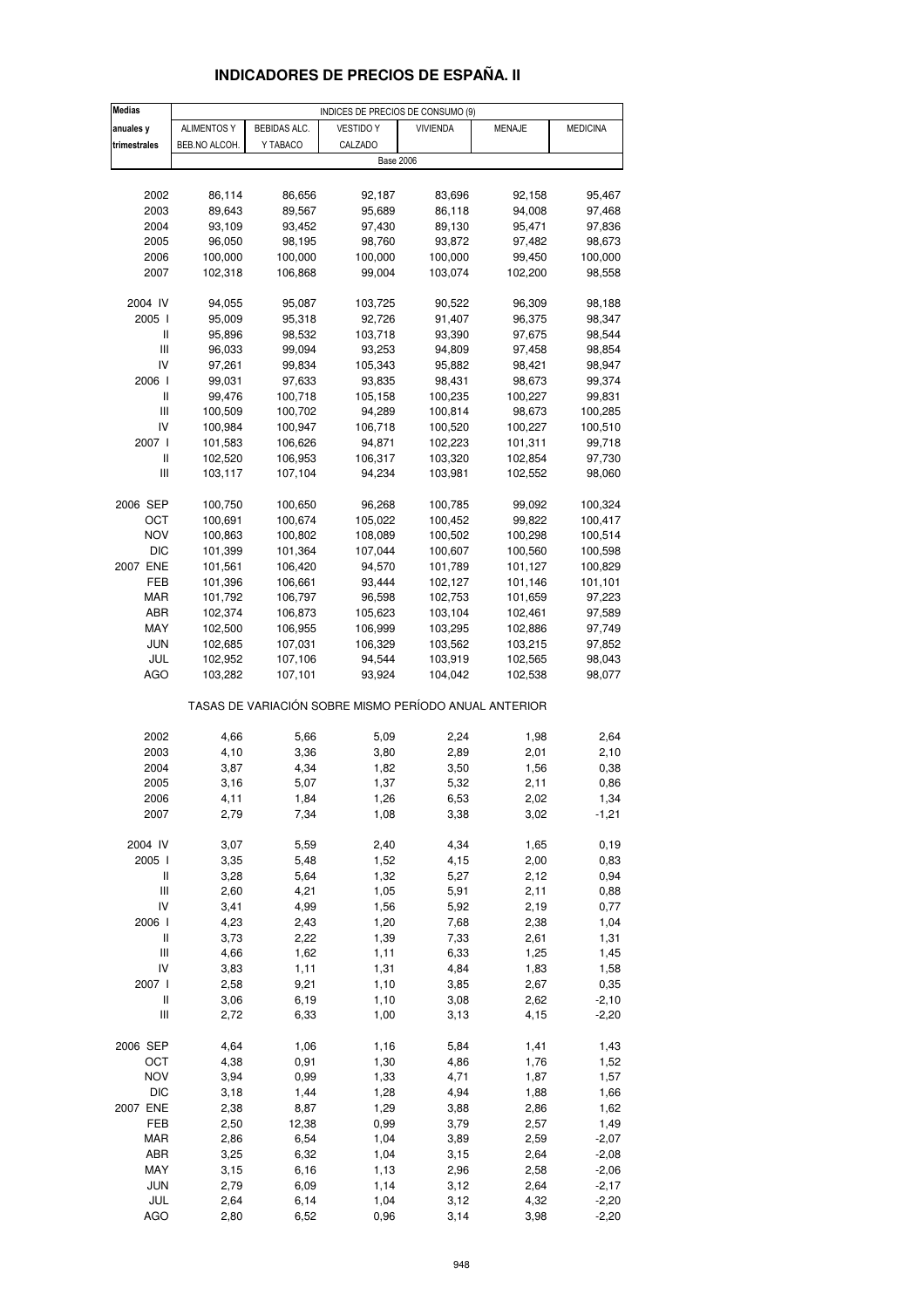| <b>Medias</b>                      | INDICES DE PRECIOS DE CONSUMO (9) |               |                                                       |           |               |              |  |
|------------------------------------|-----------------------------------|---------------|-------------------------------------------------------|-----------|---------------|--------------|--|
| anuales y                          | <b>TRANSPORTE</b>                 | COMUNICA -    | OCIO <sub>Y</sub>                                     | ENSEÑANZA | HOTELES,      | <b>OTROS</b> |  |
| trimestrales                       |                                   | <b>CIONES</b> | <b>CULTURA</b>                                        |           | CAFÉS Y REST. |              |  |
|                                    |                                   |               | <b>Base 2006</b>                                      |           |               |              |  |
|                                    |                                   |               |                                                       |           |               |              |  |
| 2002                               | 84,456                            | 106,817       | 99,375                                                | 84,579    | 84,648        | 87,924       |  |
| 2003                               | 86,210                            | 104,045       | 99,977                                                | 88,698    | 88,292        | 90,844       |  |
| 2004                               | 90,011                            | 102,957       | 100,057                                               | 92,262    | 91,862        | 93,590       |  |
| 2005                               | 95,695                            | 101,338       | 99,882                                                | 96,166    | 95,737        | 96,463       |  |
| 2006                               | 100,000                           | 100,000       | 100,000                                               | 100,000   | 100,000       | 100,000      |  |
|                                    |                                   |               |                                                       |           |               |              |  |
| 2007                               | 101,124                           | 100,220       | 99,514                                                | 103,506   | 104,321       | 103,041      |  |
| 2004 IV                            | 91,934                            | 102,527       | 99,867                                                | 94,541    | 92,803        | 93,912       |  |
| 2005 l                             | 92,082                            | 102,189       | 99,466                                                | 95,221    | 93,952        | 95,809       |  |
| Ш                                  | 94,684                            | 101,362       | 99,085                                                | 95,293    | 95,343        | 96,530       |  |
| $\ensuremath{\mathsf{III}}\xspace$ | 98,224                            | 101,028       | 100,912                                               | 95,587    | 96,886        | 96,559       |  |
| IV                                 | 97,791                            | 100,774       | 100,066                                               | 98,563    | 96,767        | 96,954       |  |
| 2006                               | 98,695                            | 100,734       | 99,303                                                | 98,888    | 98,092        | 98,977       |  |
| Ш                                  | 101,397                           | 100,091       | 99,814                                                | 99,011    | 99,701        | 99,952       |  |
| $\ensuremath{\mathsf{III}}\xspace$ | 101,698                           | 99,785        | 101,348                                               | 99,356    | 101,172       | 100,338      |  |
| IV                                 |                                   |               |                                                       |           |               |              |  |
|                                    | 98,210                            | 99,390        | 99,535                                                | 102,745   | 101,035       | 100,734      |  |
| 2007 l                             | 98,979                            | 99,916        | 98,858                                                | 103,436   | 102,646       | 102,589      |  |
| Ш                                  | 102,197                           | 100,446       | 99,392                                                | 103,512   | 104,633       | 103,292      |  |
| III                                | 102,730                           | 100,335       | 100,682                                               | 103,601   | 106,365       | 103,343      |  |
| 2006 SEP                           | 100,196                           | 99,842        | 100,685                                               | 99,871    | 100,948       | 100,474      |  |
| OCT                                | 98,261                            | 99,608        | 99,593                                                | 102,302   | 100,957       | 100,627      |  |
| <b>NOV</b>                         | 97,995                            | 99,410        | 98,758                                                | 102,907   | 100,918       | 100,683      |  |
| DIC                                | 98,374                            | 99,152        | 100,255                                               | 103,027   |               |              |  |
|                                    |                                   |               |                                                       |           | 101,230       | 100,891      |  |
| 2007 ENE                           | 98,266                            | 99,669        | 98,444                                                | 103,381   | 102,034       | 102,347      |  |
| FEB                                | 98,621                            | 99,349        | 98,804                                                | 103,450   | 102,615       | 102,518      |  |
| MAR                                | 100,051                           | 100,729       | 99,325                                                | 103,478   | 103,288       | 102,901      |  |
| ABR                                | 101,409                           | 100,527       | 99,876                                                | 103,500   | 104,478       | 103,214      |  |
| MAY                                | 102,386                           | 100,193       | 99,107                                                | 103,506   | 104,457       | 103,272      |  |
| <b>JUN</b>                         | 102,795                           | 100,619       | 99,192                                                | 103,529   | 104,963       | 103,389      |  |
| JUL                                | 102,996                           | 100,401       | 100,029                                               | 103,597   | 105,941       | 103,319      |  |
| <b>AGO</b>                         | 102,464                           | 100,269       | 101,335                                               | 103,604   | 106,789       | 103,367      |  |
|                                    |                                   |               | TASAS DE VARIACIÓN SOBRE MISMO PERÍODO ANUAL ANTERIOR |           |               |              |  |
| 2002                               | 2,02                              | $-2,93$       | 2,45                                                  | 3,85      | 5,56          | 4,12         |  |
| 2003                               |                                   | $-2,60$       |                                                       | 4,87      | 4,30          | 3,32         |  |
|                                    | 2,08                              |               | 0,61                                                  |           |               |              |  |
| 2004                               | 4,41                              | $-1,05$       | 0,08                                                  | 4,02      | 4,04          | 3,02         |  |
| 2005                               | 6,32                              | $-1,57$       | $-0,17$                                               | 4,23      | 4,22          | 3,07         |  |
| 2006                               | 4,50                              | $-1,32$       | 0,12                                                  | 3,99      | 4,45          | 3,67         |  |
| 2007                               | 0,47                              | $-0,03$       | $-0,57$                                               | 4,57      | 4,85          | 3,39         |  |
| 2004 IV                            | 7,21                              | $-0,77$       | $-0,09$                                               | 4,02      | 4,10          | 2,90         |  |
| 2005 l                             | 5,74                              | $-0,65$       | 0,30                                                  | 4,26      | 4,12          | 2,85         |  |
| Ш                                  | 5,43                              | $-2,00$       | $-0,78$                                               | 4,23      | 4,20          | 3,11         |  |
| Ш                                  | 7,68                              | $-1,92$       | $-0,41$                                               | 4,19      | 4,28          | 3,08         |  |
| IV                                 | 6,37                              | $-1,71$       | 0,20                                                  | 4,25      | 4,27          | 3,24         |  |
| 2006 l                             | 7,18                              | $-1,42$       | $-0, 16$                                              | 3,85      | 4,41          | 3,31         |  |
| Ш                                  | 7,09                              | $-1,25$       | 0,74                                                  | 3,90      | 4,57          | 3,54         |  |
|                                    |                                   |               |                                                       |           |               |              |  |
| $\ensuremath{\mathsf{III}}\xspace$ | 3,54                              | $-1,23$       | 0,43                                                  | 3,94      | 4,42          | 3,91         |  |
| IV                                 | 0,43                              | $-1,37$       | $-0,53$                                               | 4,24      | 4,41          | 3,90         |  |
| 2007 l                             | 0,29                              | $-0,81$       | $-0,45$                                               | 4,60      | 4,64          | 3,65         |  |
| $\sf II$                           | 0,79                              | 0,35          | $-0,42$                                               | 4,55      | 4,95          | 3,34         |  |
| Ш                                  | 0,27                              | 0,58          | $-0,98$                                               | 4,54      | 5,02          | 3,07         |  |
| 2006 SEP                           | 0,18                              | $-1,11$       | 0,25                                                  | 3,97      | 4,40          | 3,95         |  |
| OCT                                | $-1,03$                           | $-1,24$       | $-0,34$                                               | 3,98      | 4,42          | 3,95         |  |
| <b>NOV</b>                         | 0,53                              | $-1,39$       | $-0,69$                                               | 4,34      | 4,42          | 3,89         |  |
| <b>DIC</b>                         | 1,82                              | $-1,49$       | $-0,56$                                               | 4,41      | 4,39          | 3,86         |  |
| 2007 ENE                           | 0,22                              | $-1,32$       | $-0,76$                                               | 4,61      | 4,62          | 3,78         |  |
| FEB                                | $-0,11$                           | $-1,40$       | $-0,65$                                               | 4,60      | 4,64          | 3,70         |  |
|                                    |                                   |               |                                                       |           |               |              |  |
| MAR                                | 0,75                              | 0,29          | 0,07                                                  | 4,59      | 4,67          | 3,47         |  |
| ABR                                | 0,66                              | 0,31          | $-0,38$                                               | 4,54      | 4,96          | 3,48         |  |
| MAY                                | 0,48                              | 0,07          | $-0,22$                                               | 4,54      | 4,91          | 3,40         |  |
| <b>JUN</b>                         | 1,23                              | 0,68          | $-0,67$                                               | 4,55      | 4,97          | 3,15         |  |
| JUL                                | 0,61                              | 0,69          | $-1,03$                                               | 4,55      | 5,03          | 3,07         |  |

## **INDICADORES DE PRECIOS DE ESPAÑA. III**

AGO -0,06 0,47 -0,93 4,53 5,00 3,06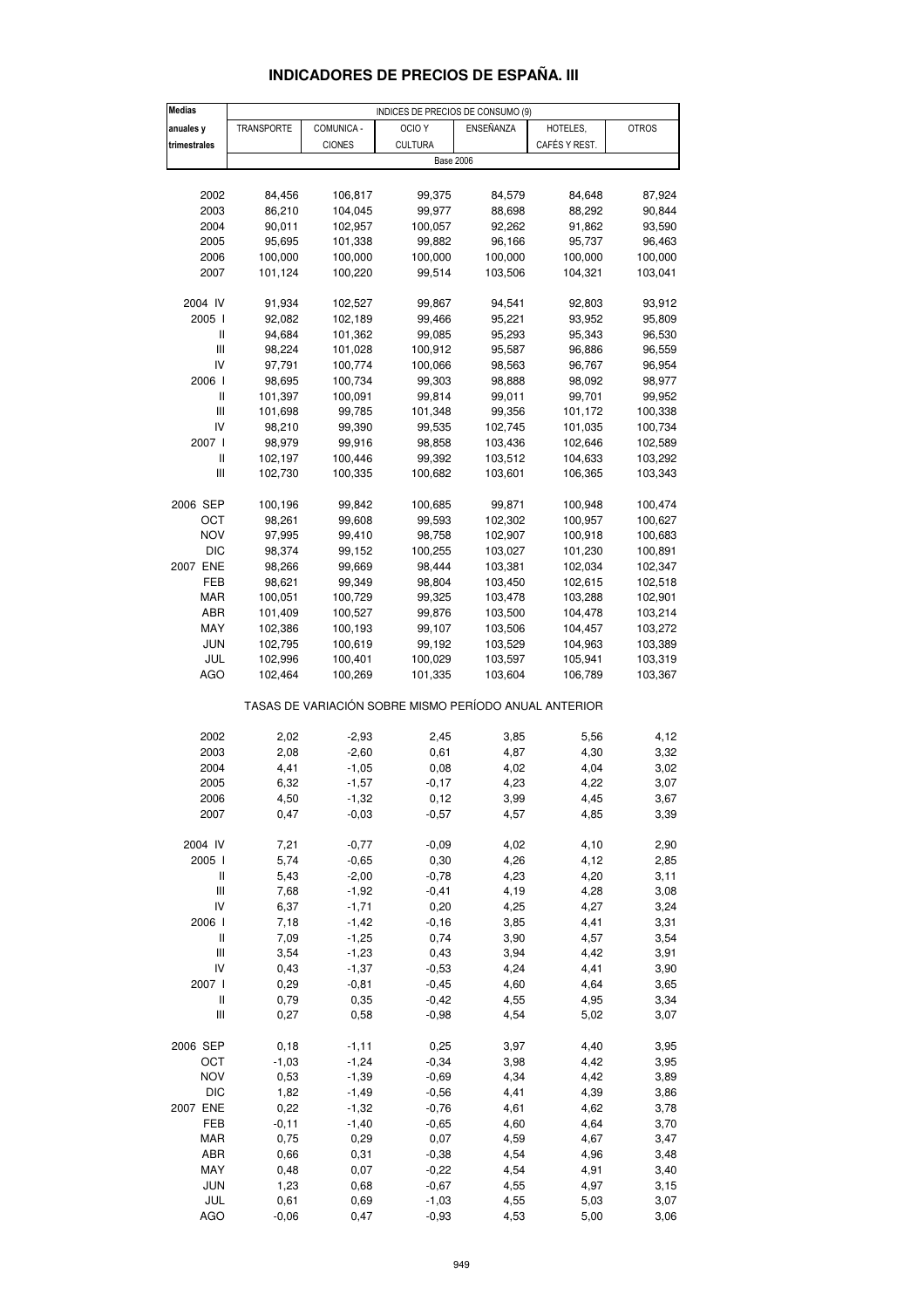| <b>INDICADORES DE SALARIOS DE ESPANA</b> |  |
|------------------------------------------|--|
|                                          |  |
|                                          |  |
|                                          |  |

| <b>Medias</b>                      | <b>COSTE SALARIAL</b> |                  |                                                       |                  | <b>SALARIOS</b> |                                              |        |         |       |
|------------------------------------|-----------------------|------------------|-------------------------------------------------------|------------------|-----------------|----------------------------------------------|--------|---------|-------|
| anuales y                          | POR TRABAJADOR Y MES  |                  | POR HORA EFECTIVA DE TRABAJO                          |                  |                 | INCREMENTO SALARIAL PACTADO EN CONVENIO (11) |        |         |       |
| trimestrales                       | <b>TOTAL</b>          | <b>ORDINARIO</b> | <b>TOTAL</b>                                          | <b>ORDINARIO</b> | <b>TOTAL</b>    | AGRIC.                                       | CONST. | INDUST. | SERV. |
|                                    |                       | €                |                                                       |                  |                 |                                              | $\%$   |         |       |
|                                    |                       |                  |                                                       |                  |                 |                                              |        |         |       |
| 2002                               | 1.425,37              | 1.246,61         | 10,24                                                 | 8,96             | 3,85            | 3,91                                         | 3,65   | 4,06    | 3,78  |
| 2003                               | 1.480,17              | 1.283,62         | 10,68                                                 | 9,26             | 3,68            | 3,81                                         | 4,77   | 3,53    | 3,50  |
| 2004                               | 1.520,94              | 1.310,13         | 11,06                                                 | 9,53             | 3,60            | 4,00                                         | 4,44   | 3,59    | 3,35  |
| 2005                               | 1.560,20              | 1.345,09         | 11,41                                                 | 9,85             | 4,04            | 4,24                                         | 4,51   | 4,09    | 3,89  |
| 2006                               | 1.613,67              | 1.398,35         | 11,89                                                 | 10,30            | 3,57            | 4,06                                         | 3,63   | 3,62    | 3,48  |
| 2007                               | 1.645,44              | 1.441,92         | 11,71                                                 | 10,25            | 2,88            | 3,48                                         | 3,97   | 2,85    | 2,82  |
|                                    |                       |                  |                                                       |                  |                 |                                              |        |         |       |
| 2004 IV                            | 1.641,14              | 1.317,45         | 12,04                                                 | 9,66             | 2,96            | 3,53                                         | 3,43   | 2,96    | 2,75  |
| 2005                               | 1.493,80              | 1.332,17         | 10,73                                                 | 9,57             | 2,85            | 3,38                                         | 3,00   | 2,95    | 2,69  |
| Ш                                  | 1.575,43              | 1.341,19         | 10,92                                                 | 9,29             | 2,92            | 3,46                                         | 2,95   | 3,01    | 2,77  |
| $\ensuremath{\mathsf{III}}\xspace$ | 1.489,74              | 1.350,41         | 11,61                                                 | 10,53            | 2,91            | 3,46                                         | 3,00   | 2,96    | 2,80  |
| IV                                 | 1.681,82              | 1.356,57         | 12,39                                                 | 9,99             | 2,98            | 3,38                                         | 2,93   | 3,00    | 2,93  |
| 2006                               | 1.538,17              | 1.375,05         | 10,73                                                 | 9,59             | 3,07            | 3,68                                         | 2,92   | 3,21    | 2,93  |
| $\sf II$                           | 1.623,73              | 1.392,15         | 11,70                                                 | 10,03            | 3,15            | 3,68                                         | 2,93   | 3,21    | 3,11  |
| Ш                                  | 1.549,36              | 1.409,63         | 12,12                                                 | 11,02            | 3,19            | 3,66                                         | 2,97   | 3,31    | 3,14  |
| IV                                 | 1.743,41              | 1.416,56         | 13,01                                                 | 10,57            | 3,24            | 3,94                                         | 2,97   | 3,26    | 3,20  |
| 2007                               | 1.604,69              | 1.435,47         | 11,22                                                 | 10,03            | 2,88            | 3,54                                         | 3,97   | 2,80    | 2,82  |
| $\sf II$                           | 1.686,18              | 1.448,37         | 12,19                                                 | 10,47            | 2,86            | 3,49                                         | 3,97   | 2,80    | 2,81  |
| Ш                                  |                       |                  |                                                       |                  | 2,88            | 3,48                                         | 3,97   | 2,85    | 2,82  |
|                                    |                       |                  |                                                       |                  |                 |                                              |        |         |       |
| 2006 AGO                           |                       |                  |                                                       |                  | 3,18            | 3,69                                         | 2,98   | 3,24    | 3,15  |
| SEP                                |                       |                  |                                                       | 4                | 3,19            | 3,66                                         | 2,97   | 3,31    | 3,14  |
| OCT                                |                       |                  |                                                       |                  | 3,21            | 3,73                                         | 2,97   | 3,31    | 3,16  |
| <b>NOV</b>                         |                       |                  |                                                       | ÷,               | 3,23            | 3,80                                         | 2,97   | 3,32    | 3,18  |
| <b>DIC</b>                         |                       |                  |                                                       | ÷,               | 3,24            | 3,94                                         | 2,97   | 3,26    | 3,20  |
| 2007 ENE                           |                       |                  |                                                       |                  | 2,84            | 3,61                                         | 2,77   | 2,74    | 2,77  |
| FEB                                |                       |                  |                                                       | ÷,               | 2,84            | 3,60                                         | 3,98   | 2,80    | 2,74  |
| <b>MAR</b>                         |                       |                  |                                                       | ÷,               | 2,88            | 3,54                                         | 3,97   | 2,80    | 2,82  |
| ABR                                |                       |                  |                                                       |                  | 2,88            | 3,54                                         | 3,97   | 2,80    | 2,83  |
| MAY                                |                       |                  |                                                       | ÷,               | 2,88            | 3,54                                         | 3,97   | 2,80    | 2,83  |
| JUN                                |                       |                  |                                                       |                  | 2,86            | 3,49                                         | 3,97   | 2,80    | 2,81  |
| JUL                                |                       |                  |                                                       |                  | 2,88            | 3,48                                         | 3,97   | 2,85    | 2,82  |
|                                    |                       |                  | TASAS DE VARIACIÓN SOBRE MISMO PERÍODO ANUAL ANTERIOR |                  |                 |                                              |        |         |       |
|                                    |                       |                  |                                                       |                  |                 |                                              |        |         |       |
| 2002                               | 3,86                  | 3,89             | 4,12                                                  | 4,19             |                 |                                              |        |         |       |
| 2003                               | 3,84                  | 2,97             | 4,27                                                  | 3,40             |                 |                                              |        |         |       |
| 2004                               | 2,75                  | 2,07             | 3,58                                                  | 2,83             |                 |                                              |        |         |       |
| 2005                               | 2,58                  | 2,67             | 3,21                                                  | 3,36             |                 |                                              |        |         |       |
| 2006                               | 3,43                  | 3,96             | 4,18                                                  | 4,65             |                 |                                              |        |         |       |
| 2007                               | 4,08                  | 4,22             | 4,37                                                  | 4,49             |                 |                                              |        |         |       |
|                                    |                       |                  |                                                       |                  |                 |                                              |        |         |       |
| 2004 IV                            | 2,63                  | 1,77             | 5,71                                                  | 4,77             |                 |                                              |        |         |       |
| 2005  <br>$\sf II$                 | 2,51                  | 2,20             | 5,82                                                  | 5,51             |                 |                                              |        |         |       |
| Ш                                  | 3,38                  | 3,00             | 1,49                                                  | 1,09             |                 |                                              |        |         |       |
| IV                                 | 1,94<br>2,48          | 2,50             | 2,83                                                  | 3,44<br>3,42     |                 |                                              |        |         |       |
| 2006                               | 2,97                  | 2,97<br>3,22     | 2,91<br>0,00                                          | 0,21             |                 |                                              |        |         |       |
| $\sf II$                           | 3,07                  | 3,80             | 7,14                                                  | 7,97             |                 |                                              |        |         |       |
| $\mathbf{III}$                     | 4,00                  | 4,39             | 4,39                                                  | 4,65             |                 |                                              |        |         |       |
| IV                                 | 3,66                  | 4,42             | 5,00                                                  | 5,81             |                 |                                              |        |         |       |
| 2007 l                             |                       | 4,39             | 4,57                                                  | 4,59             |                 |                                              |        |         |       |
| Ш                                  | 4,32<br>3,85          | 4,04             | 4,19                                                  | 4,39             |                 |                                              |        |         |       |
| Ш                                  |                       |                  |                                                       |                  |                 |                                              |        |         |       |
|                                    |                       |                  |                                                       |                  |                 |                                              |        |         |       |
| 2006 AGO                           |                       |                  |                                                       |                  |                 |                                              |        |         |       |
| <b>SEP</b>                         |                       |                  |                                                       |                  |                 |                                              |        |         |       |
| OCT                                |                       |                  |                                                       |                  |                 |                                              |        |         |       |
| <b>NOV</b>                         |                       |                  |                                                       |                  |                 |                                              |        |         |       |
| <b>DIC</b>                         |                       |                  |                                                       |                  |                 |                                              |        |         |       |
| 2007 ENE                           |                       |                  |                                                       |                  |                 |                                              |        |         |       |
| FEB                                |                       |                  |                                                       |                  |                 |                                              |        |         |       |
| <b>MAR</b>                         |                       |                  |                                                       |                  |                 |                                              |        |         |       |
| ABR                                |                       |                  |                                                       |                  |                 |                                              |        |         |       |
| MAY                                |                       |                  |                                                       |                  |                 |                                              |        |         |       |
| <b>JUN</b>                         |                       |                  |                                                       |                  |                 |                                              |        |         |       |
| JUL                                |                       |                  |                                                       |                  |                 |                                              |        |         |       |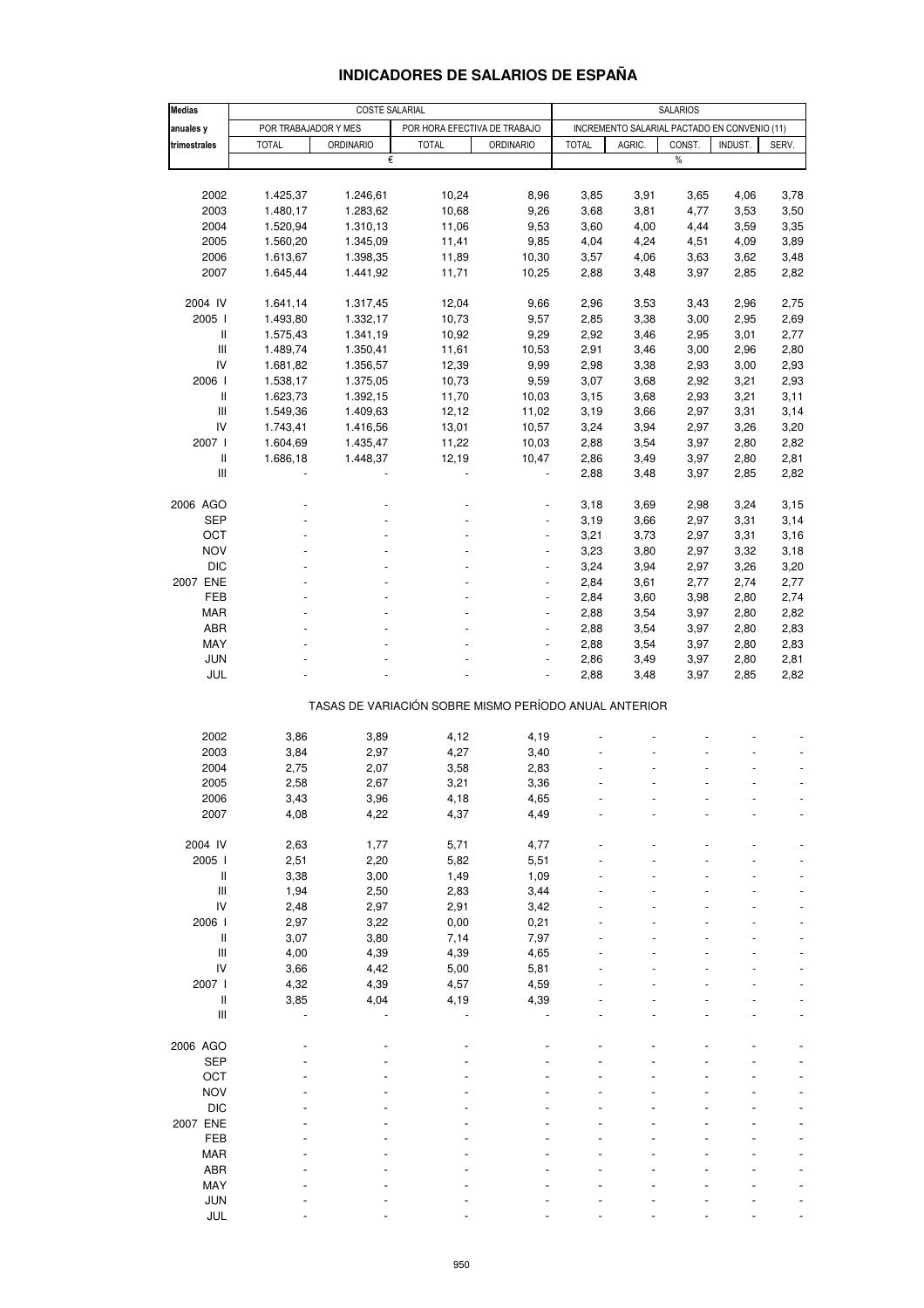| <b>Medias</b>                             |                          | CRÉDITOS Y DEPÓSITOS DEL SISTEMA BANCARIO | HIPOTECAS INMOBILIARIAS                               |                        |                           |                          |  |  |  |  |  |  |
|-------------------------------------------|--------------------------|-------------------------------------------|-------------------------------------------------------|------------------------|---------------------------|--------------------------|--|--|--|--|--|--|
| anuales y                                 | <b>CRÉDITOS</b>          |                                           | <b>DEPÓSITOS</b>                                      |                        | FINCAS RÚSTICAS Y URBANAS |                          |  |  |  |  |  |  |
| trimestrales                              | S.PÚBLICO<br>S.PRIVADO   |                                           | S.PRIVADO                                             | S.PÚBLICO              | NÚMERO                    | <b>IMPORTE</b>           |  |  |  |  |  |  |
|                                           |                          |                                           | Millones de €                                         |                        | Unidades                  | Millones de €            |  |  |  |  |  |  |
|                                           |                          |                                           |                                                       |                        |                           |                          |  |  |  |  |  |  |
| 2002                                      | 633.120,87               | 31.139,37                                 | 573.076,12                                            | 35.751,87              | 103.274                   | 9.724,201                |  |  |  |  |  |  |
| 2003                                      | 724.179,91               | 31.524,04                                 | 618.718,88                                            | 35.728,78              | 112.385                   | 11.727,179               |  |  |  |  |  |  |
| 2004                                      | 847.569,61               | 34.030,80                                 | 690.251,37                                            | 41.123,78              | 132.148                   | 16.005,251               |  |  |  |  |  |  |
| 2005                                      | 1.052.052,88             | 36.222,70                                 | 834.116,74                                            | 47.540,47              | 146.079                   | 20.116,032               |  |  |  |  |  |  |
| 2006                                      | 1.327.278,05             | 37.047,41                                 | 977.332,20                                            | 57.997,42              | 155.321                   | 24.366,133               |  |  |  |  |  |  |
| 2007                                      | 1.548.358,73             | 38.565,47                                 | 974.386,38                                            | 70.539,95              | 157.999                   | 26.913,960               |  |  |  |  |  |  |
| 2004 IV                                   |                          |                                           |                                                       |                        |                           |                          |  |  |  |  |  |  |
| 2005 l                                    | 900.382,84<br>943.698,90 | 33.858,05<br>36.091,75                    | 723.327,71<br>743.822,16                              | 41.978,95<br>42.066,34 | 127.524<br>143.480        | 15.910,763<br>18.736,418 |  |  |  |  |  |  |
| Ш                                         | 1.036.440,23             | 35.655,37                                 | 835.553,31                                            | 42.056,97              | 154.848                   | 20.836,972               |  |  |  |  |  |  |
| $\mathbf{III}$                            | 1.080.326,70             | 35.977,98                                 | 848.935,77                                            | 51.079,54              | 144.089                   | 20.660,471               |  |  |  |  |  |  |
| IV                                        | 1.147.745,70             | 37.165,68                                 | 908.155,73                                            | 54.959,01              | 141.899                   | 20.230,265               |  |  |  |  |  |  |
| 2006 l                                    | 1.211.190,02             | 37.010,43                                 | 940.683,30                                            | 53.119,06              | 168.873                   | 25.628,065               |  |  |  |  |  |  |
| Ш                                         | 1.292.721,58             | 37.035,64                                 | 1.001.936,41                                          | 49.352,34              | 157.398                   | 24.215,470               |  |  |  |  |  |  |
| Ш                                         | 1.359.902,41             | 36.162,13                                 | 1.039.691,68                                          | 63.728,04              | 150.763                   | 24.482,790               |  |  |  |  |  |  |
| IV                                        | 1.445.298,20             | 37.981,45                                 | 927.017,41                                            | 65.790,25              | 144.249                   | 23.138,207               |  |  |  |  |  |  |
| 2007 l                                    | 1.505.001,80             | 37.937,69                                 | 956.658,00                                            | 72.236,13              | 168.244                   | 28.365,585               |  |  |  |  |  |  |
| Ш                                         | 1.591.715,66             | 39.193,25                                 | 992.114,75                                            | 68.843,77              | 152.381                   | 26.037,782               |  |  |  |  |  |  |
| III                                       |                          |                                           |                                                       |                        | 144.121                   | 25.187,624               |  |  |  |  |  |  |
|                                           |                          |                                           |                                                       |                        |                           |                          |  |  |  |  |  |  |
| 2006 AGO<br>SEP                           |                          |                                           |                                                       |                        | 141.342<br>161.252        | 22.781,818<br>26.782,109 |  |  |  |  |  |  |
| ОСТ                                       |                          |                                           |                                                       |                        | 156.288                   | 24.806,382               |  |  |  |  |  |  |
| <b>NOV</b>                                |                          |                                           |                                                       | ÷,                     | 155.799                   | 24.796,020               |  |  |  |  |  |  |
| DIC                                       |                          |                                           |                                                       |                        | 120.660                   | 19.812,218               |  |  |  |  |  |  |
| 2007 ENE                                  |                          |                                           |                                                       |                        | 181.296                   | 30.208,697               |  |  |  |  |  |  |
| FEB                                       |                          |                                           |                                                       | ÷,                     | 153.726                   | 27.350,293               |  |  |  |  |  |  |
| <b>MAR</b>                                |                          |                                           |                                                       |                        | 169.709                   | 27.537,764               |  |  |  |  |  |  |
| ABR                                       |                          |                                           |                                                       |                        | 135.944                   | 23.395,682               |  |  |  |  |  |  |
| MAY                                       |                          |                                           |                                                       |                        | 165.383                   | 27.786,613               |  |  |  |  |  |  |
| <b>JUN</b>                                |                          |                                           |                                                       |                        | 155.815                   | 26.931,050               |  |  |  |  |  |  |
| JUL                                       |                          |                                           |                                                       |                        | 144.121                   | 25.187,624               |  |  |  |  |  |  |
|                                           |                          |                                           | TASAS DE VARIACIÓN SOBRE MISMO PERÍODO ANUAL ANTERIOR |                        |                           |                          |  |  |  |  |  |  |
| 2002                                      | 13,12                    | 5,29                                      | 10,16                                                 | 14,00                  | 11,63                     | 22,04                    |  |  |  |  |  |  |
| 2003                                      | 14,38                    | 1,24                                      | 7,96                                                  | $-0,06$                | 8,82                      | 20,60                    |  |  |  |  |  |  |
| 2004                                      | 17,04                    | 7,95                                      | 11,56                                                 | 15,10                  | 17,59                     | 36,48                    |  |  |  |  |  |  |
| 2005                                      | 24,13                    | 6,44                                      | 20,84                                                 | 15,60                  | 10,54                     | 25,68                    |  |  |  |  |  |  |
| 2006                                      | 26,16                    | 2,28                                      | 17,17                                                 | 22,00                  | 6,33                      | 21,13                    |  |  |  |  |  |  |
| 2007                                      | 23,68                    | 4,17                                      | 0,32                                                  | 37,68                  | $-1,99$                   | 8,64                     |  |  |  |  |  |  |
| 2004 IV                                   |                          | 4,27                                      | 13,05                                                 |                        |                           | 29,32                    |  |  |  |  |  |  |
| 2005 l                                    | 18,17<br>19,15           | 9,60                                      | 13,14                                                 | 21,39<br>7,99          | 11,52<br>5,77             | 16,97                    |  |  |  |  |  |  |
| Ш                                         | 23,86                    | 1,00                                      | 21,12                                                 | 7,99                   | 14,35                     | 31,93                    |  |  |  |  |  |  |
| $\mathbf{III}$                            | 25,47                    | 5,72                                      | 22,96                                                 | 14,48                  | 10,84                     | 26,77                    |  |  |  |  |  |  |
| IV                                        | 27,47                    | 9,77                                      | 25,55                                                 | 30,92                  | 11,27                     | 27,15                    |  |  |  |  |  |  |
| 2006 l                                    | 28,34                    | 2,55                                      | 26,47                                                 | 26,27                  | 17,70                     | 36,78                    |  |  |  |  |  |  |
| $\label{eq:1} \prod_{i=1}^n \mathbb{I}_i$ | 24,73                    | 3,87                                      | 19,91                                                 | 17,35                  | 1,65                      | 16,21                    |  |  |  |  |  |  |
| $\mathbf{III}$                            | 25,88                    | 0,51                                      | 22,47                                                 | 24,76                  | 4,63                      | 18,50                    |  |  |  |  |  |  |
| IV                                        | 25,92                    | 2,19                                      | 2,08                                                  | 19,71                  | 1,66                      | 14,37                    |  |  |  |  |  |  |
| 2007 l                                    | 24,26                    | 2,51                                      | 1,70                                                  | 35,99                  | $-0,37$                   | 10,68                    |  |  |  |  |  |  |
| Ш                                         | 23,13                    | 5,83                                      | $-0,98$                                               | 39,49                  | $-3,19$                   | 7,53                     |  |  |  |  |  |  |
| $\mathsf{III}$                            |                          |                                           |                                                       |                        | $-3,72$                   | 5,46                     |  |  |  |  |  |  |
| 2006 AGO                                  |                          |                                           |                                                       |                        | 7,75                      | 18,33                    |  |  |  |  |  |  |
| <b>SEP</b>                                |                          |                                           |                                                       |                        | 0, 10                     | 14,54                    |  |  |  |  |  |  |
| ОСТ                                       |                          |                                           |                                                       |                        | 9,08                      | 24,59                    |  |  |  |  |  |  |
| <b>NOV</b>                                |                          |                                           |                                                       |                        | 5,16                      | 15,94                    |  |  |  |  |  |  |
| <b>DIC</b>                                |                          |                                           |                                                       |                        | $-10, 13$                 | 2,15                     |  |  |  |  |  |  |
| 2007 ENE                                  |                          |                                           |                                                       |                        | 5,20                      | 20,80                    |  |  |  |  |  |  |
| FEB                                       |                          |                                           |                                                       |                        | $-4,36$                   | 10,67                    |  |  |  |  |  |  |
| <b>MAR</b><br>ABR                         |                          |                                           |                                                       |                        | $-2,21$<br>1,13           | 1,38                     |  |  |  |  |  |  |
| MAY                                       |                          |                                           |                                                       |                        | $-4,62$                   | 12,86<br>4,43            |  |  |  |  |  |  |
| <b>JUN</b>                                |                          |                                           |                                                       |                        | $-5,21$                   | 6,41                     |  |  |  |  |  |  |
| JUL                                       |                          |                                           |                                                       |                        | $-3,72$                   | 5,46                     |  |  |  |  |  |  |